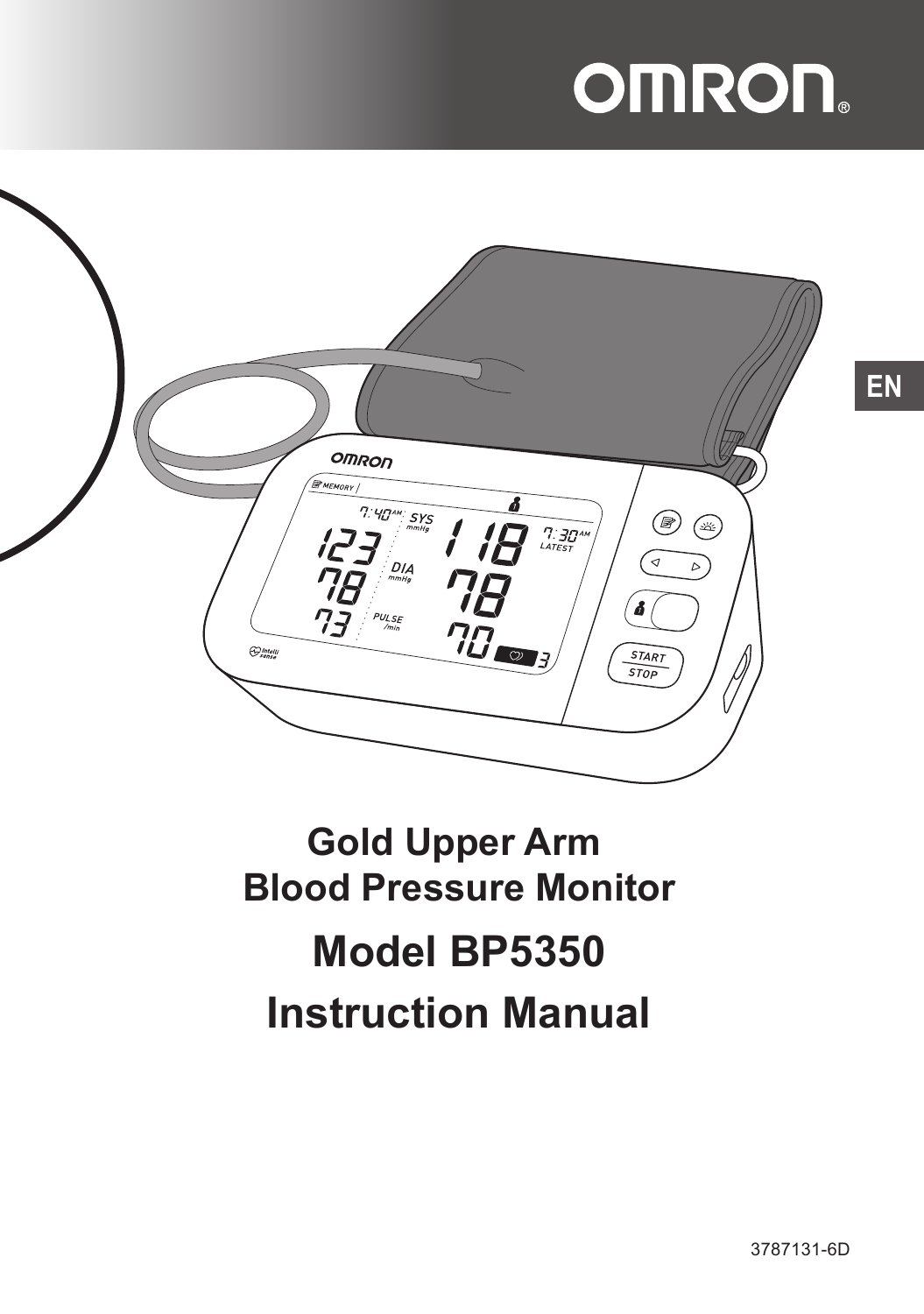# **Table of Contents**

| <b>Introduction</b>        |                                                      |  |
|----------------------------|------------------------------------------------------|--|
|                            |                                                      |  |
|                            |                                                      |  |
| Receiving and Inspection 2 |                                                      |  |
|                            | Important Safety Information 3                       |  |
|                            |                                                      |  |
|                            |                                                      |  |
| 1.1<br>12                  | Contents/Product Includes 7                          |  |
| 1.3                        | Monitor and Arm Cuff 7<br>Display and Symbols 9      |  |
| 14                         | Classification of BP (Blood                          |  |
|                            |                                                      |  |
|                            |                                                      |  |
| 2.1                        | Installing Batteries  14                             |  |
| 2.2                        | Setting the Date and Time 15                         |  |
| 2.3                        | <b>Blood Pressure Measurement</b>                    |  |
| 2.4                        | Applying the Arm Cuff  18                            |  |
| 2.5                        | Sitting Correctly 21                                 |  |
| 2.6                        | Selecting a User ID 21                               |  |
|                            | 3. Using Your Monitor without a Smart                |  |
|                            |                                                      |  |
| 3 <sub>1</sub>             | Taking a Measurement 22                              |  |
|                            | 4. Using Your Monitor with a Smart                   |  |
|                            |                                                      |  |
| 4.1                        | Pairing Your Monitor with a<br>Smart Device 25       |  |
| 4.2                        | Taking a Measurement 27                              |  |
| 4.3                        | Disabling/Enabling Bluetooth 27                      |  |
|                            | 5. Using Memory Function 29                          |  |
| 5.1                        | Viewing the Readings Stored in                       |  |
|                            |                                                      |  |
| 5.2                        | Viewing the Average Reading 30                       |  |
| 5.3                        | Viewing Morning Weekly                               |  |
|                            |                                                      |  |
|                            |                                                      |  |
|                            |                                                      |  |
| 6.1                        | Deleting All Readings Stored in                      |  |
| 62                         | Restoring Your Monitor to the<br>Default Settings 34 |  |
|                            | 7. Error Messages and                                |  |
|                            | Troubleshooting 36                                   |  |
|                            |                                                      |  |
| 8.1<br>8.2                 | Maintenance 41                                       |  |

| 9. Optional Accessories  43     |  |
|---------------------------------|--|
| Using the AC Adapter (optional  |  |
|                                 |  |
|                                 |  |
| 11. FCC/ISED Statement  48      |  |
|                                 |  |
| 13. Guidance and Manufacturer's |  |
|                                 |  |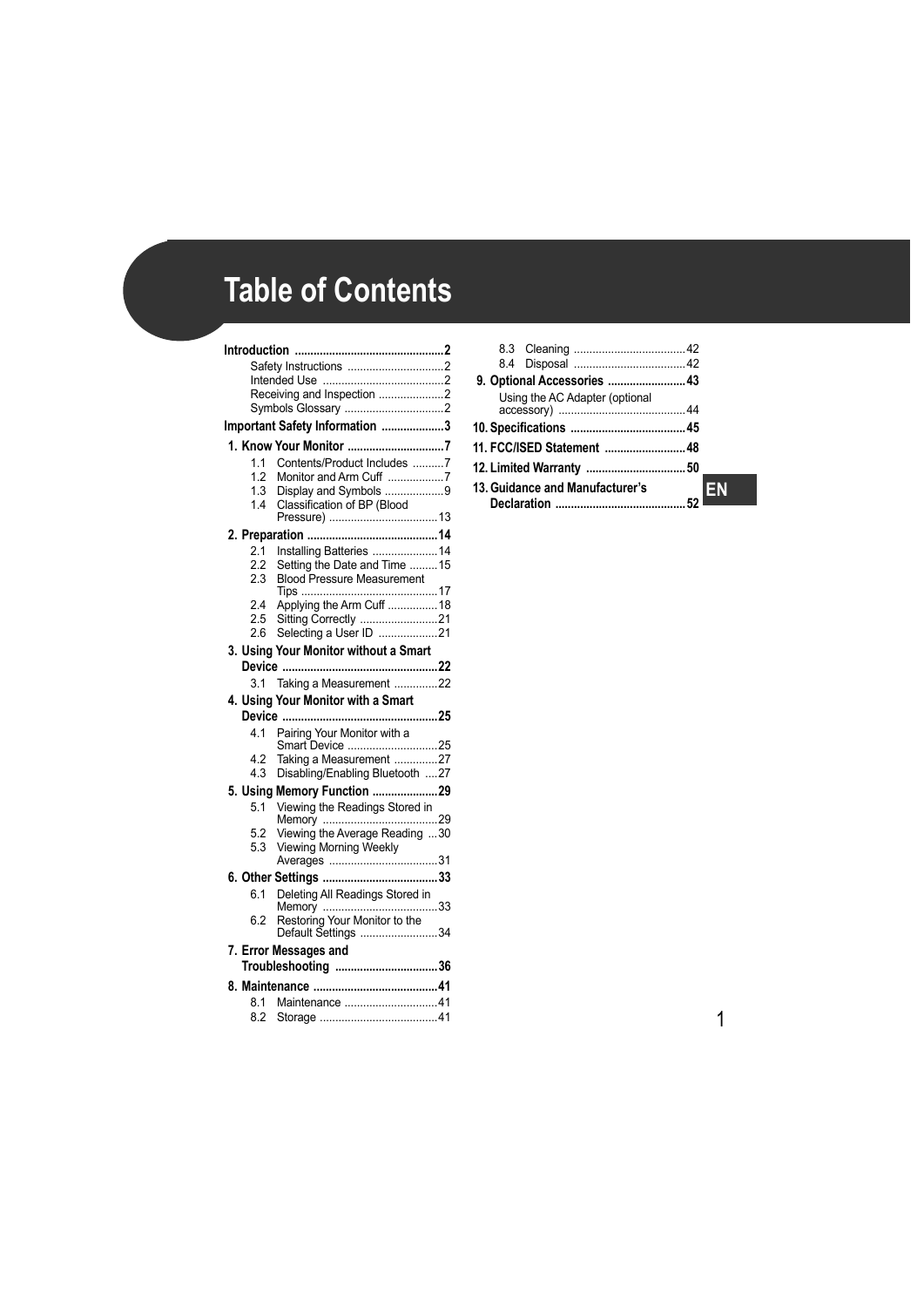Thank you for purchasing the OMRON BP5350 Blood Pressure Monitor. This monitor can be used by multiple users. This blood pressure monitor uses the oscillometric method of blood pressure measurement. This means this monitor detects your blood movement through your brachial artery and converts the movements into a digital reading.

# **Safety Instructions**

This instruction manual provides you with important information about the OMRON BP5350 Blood Pressure Monitor. To ensure the safe and proper use of this monitor, READ and UNDERSTAND all of these instructions. **If you do not understand these instructions or have any questions, contact 1-800-634-4350 before attempting to use this monitor. For specific information about your own blood pressure, consult with your physician.**

## **Intended Use**

This device is a digital monitor intended for use in measuring blood pressure and pulse rate in adult patient population. The device detects the appearance of irregular heartbeats during measurement and gives a warning signal with readings.

Environments of Use: Home Patient Population: Adult

# **Receiving and Inspection**

Remove this monitor and other components from the packaging and inspect for damage. If this monitor or any other components is damaged, DO NOT USE and contact 1-800-634-4350.

# **Symbols Glossary**

For symbol information, visit: OmronHealthcare.com/symbols-glossary

### **Contraindications**

**• This monitor is contraindicated for use in ambulatory environments.**

**• This monitor is contraindicated for use on aircraft.**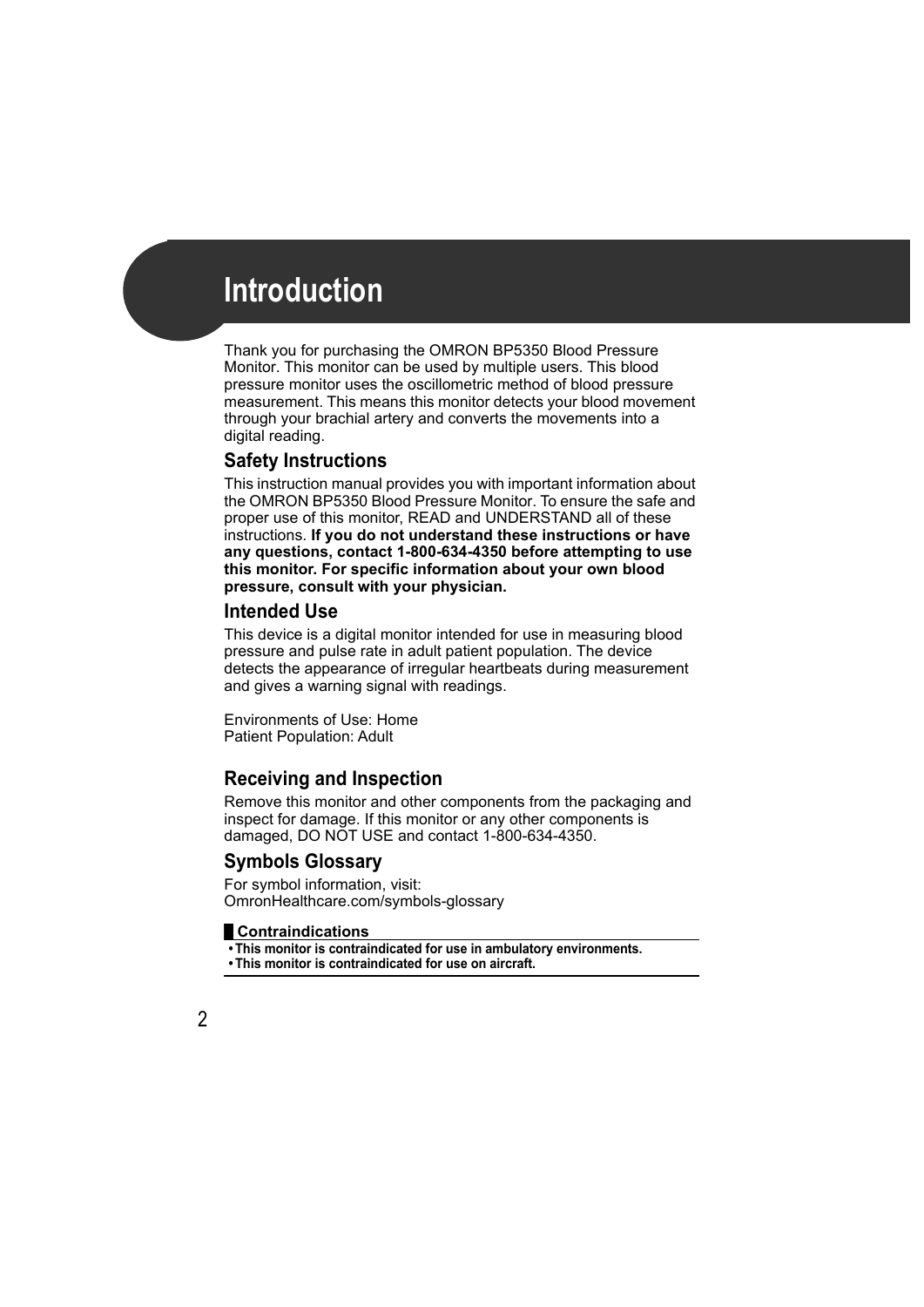#### **Read the Important Safety Information in this instruction manual before using this monitor.**

Follow this instruction manual thoroughly for your safety. Keep for future reference. For specific information about your own blood pressure, CONSULT WITH YOUR PHYSICIAN.

**Warning Indicates a potentially hazardous situation which, if not avoided, could result in death or serious injury.**

**• DO NOT use this monitor on infants, toddlers, children or persons who cannot express themselves.**

**EN**

- **DO NOT adjust medication based on readings from this blood pressure monitor. Take medication as prescribed by your physician. ONLY a physician is qualified to diagnose and treat high blood pressure.**
- **DO NOT use this monitor on an injured arm or an arm under medical treatment.**
- **DO NOT apply the arm cuff on your arm while on an intravenous drip or blood transfusion.**
- **DO NOT use this monitor in areas containing high frequency (HF) surgical equipment, magnetic resonance imaging (MRI) equipment, computerized tomography (CT) scanners. This may result in incorrect operation of the monitor and/or cause an inaccurate reading.**
- **DO NOT use this monitor in oxygen rich environments or near flammable gas.**
- **Consult with your physician before using this monitor if you have common arrhythmias such as atrial or ventricular premature beats or atrial fibrillation; arterial sclerosis; poor perfusion; diabetes; pregnancy; pre-eclampsia or renal disease. NOTE that any of these conditions in addition to patient motion, trembling, or shivering may affect the measurement reading.**
- **NEVER diagnose or treat yourself based on your readings. ALWAYS consult with your physician.**
- **To help avoid strangulation, keep the air tube and AC adapter cable away from infants, toddlers and children.**
- **This product contains small parts that may cause a choking hazard if swallowed by infants, toddlers and children.**

#### **Data Transmission**

**• This product emits radio frequencies (RF) in the 2.4 GHz band. DO NOT use this product in locations where RF is restricted, such as on an aircraft or in hospitals. Turn off the Bluetooth® feature in this monitor, remove batteries and/or unplug the AC adapter when in RF restricted areas. For further information on potential restrictions refer to documentation on the Bluetooth usage by the FCC/ISED.**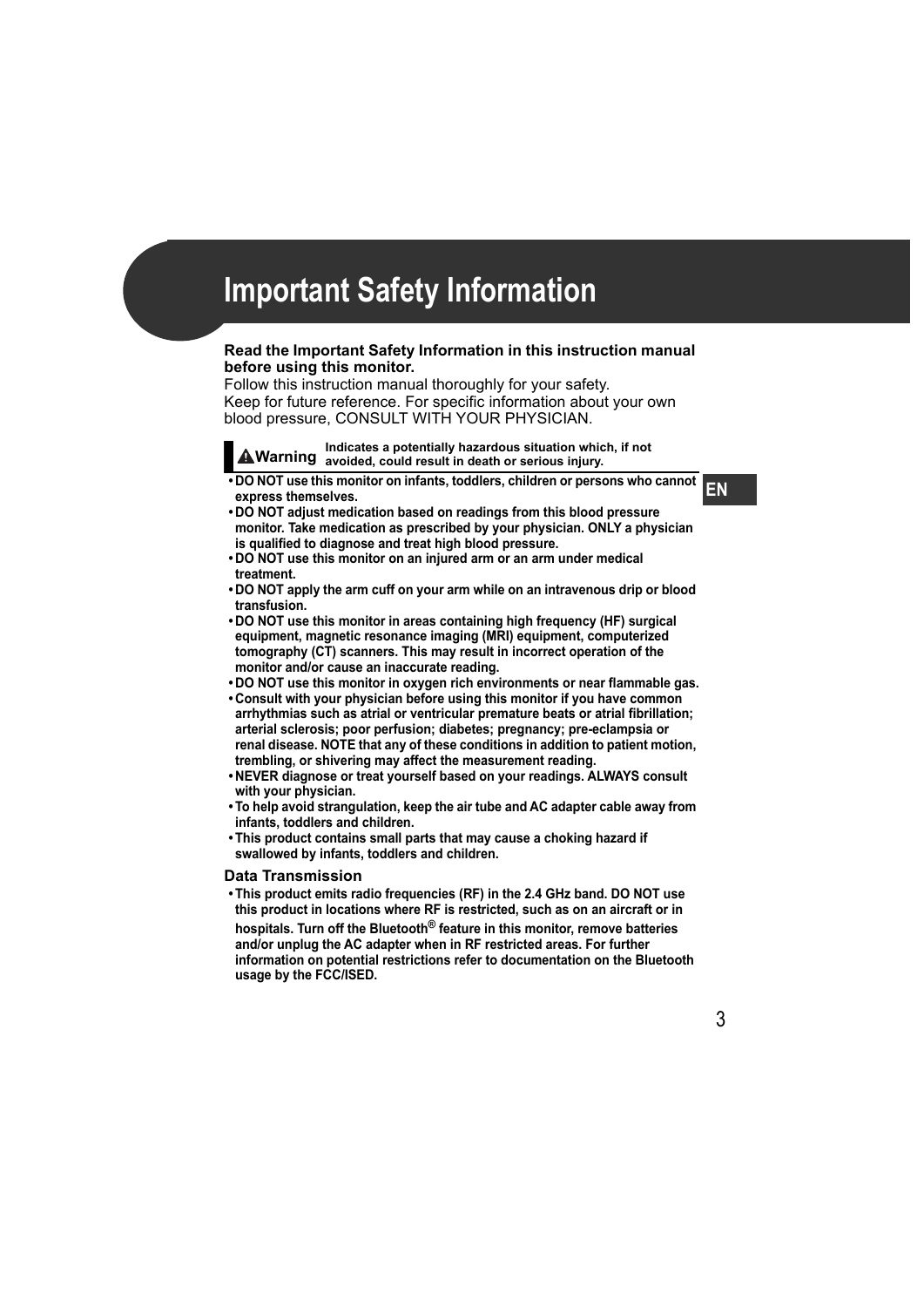### **AC Adapter (optional accessory) Handling and Usage**

- **DO NOT use the AC adapter if this monitor or the AC adapter cable is damaged. If this monitor or the cable is damaged, turn off the power and unplug the AC adapter immediately.**
- **Plug the AC adapter into the appropriate voltage outlet. DO NOT use in a multi-outlet plug.**
- **NEVER plug in or unplug the AC adapter from the electric outlet with wet hands.**
- **DO NOT disassemble or attempt to repair the AC adapter.**

#### **Battery Handling and Usage**

**• Keep batteries out of the reach of infants, toddlers and children.**



**Indicates a potentially hazardous situation which, if not avoided, may result in minor or moderate injury to the user or patient, or cause damage to the equipment or other property.**

- **Stop using this monitor and consult with your physician if you experience skin irritation or discomfort.**
- **Consult with your physician before using this monitor on an arm where intravascular access or therapy, or an arterio-venous (A-V) shunt, is present because of temporary interference to blood flow which could result in injury.**
- **Consult with your physician before using this monitor if you have had a mastectomy.**
- **Consult with your physician before using this monitor if you have severe blood flow problems or blood disorders as cuff inflation can cause bruising.**
- **DO NOT take measurements more often than necessary because bruising, due to blood flow interference, may occur.**
- **ONLY inflate the arm cuff when it is applied on your upper arm.**
- **Remove the arm cuff if it does not start deflating during a measurement.**
- **DO NOT use this monitor for any purpose other than measuring blood pressure.**
- **During measurement, make sure that no mobile device or any other electrical device that emits electromagnetic fields is within 12 inches (30 cm) of this monitor. This may result in incorrect operation of the monitor and/or cause an inaccurate reading.**
- **DO NOT disassemble or attempt to repair this monitor or other components. This may cause an inaccurate reading.**
- **DO NOT use in a location where there is moisture or a risk of water splashing this monitor. This may damage this monitor.**
- **DO NOT use this monitor in a moving vehicle such as in a car.**
- **DO NOT drop or subject this monitor to strong shocks or vibrations.**
- **DO NOT use this monitor in places with high or low humidity or high or low temperatures. Refer to section 10.**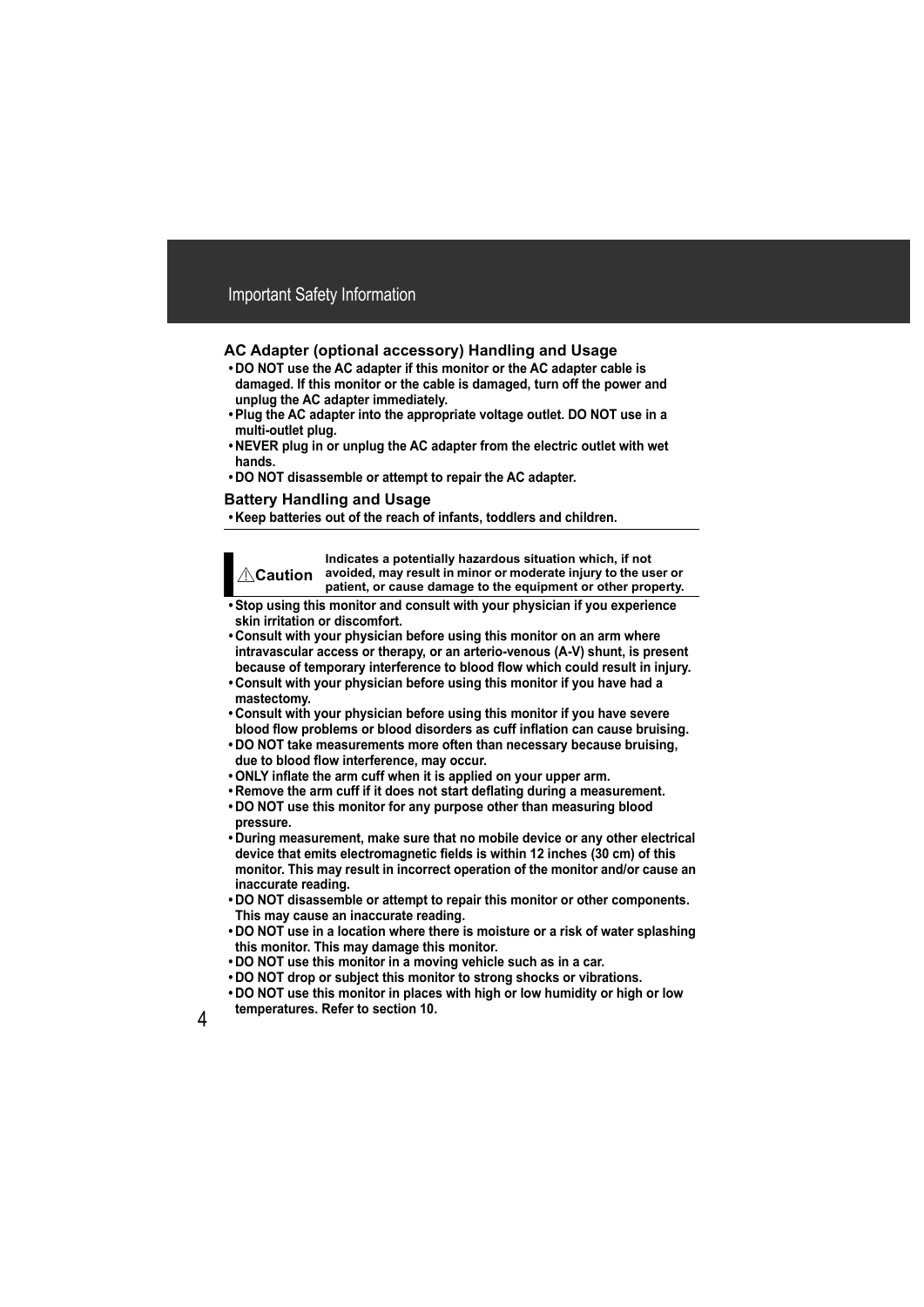- **During measurement, observe the arm to ensure that the monitor is not causing prolonged impairment to blood circulation.**
- **DO NOT use this monitor in high-use environments such as medical clinics or physician offices.**
- **DO NOT use this monitor with other medical electrical (ME) equipment simultaneously. This may result in incorrect operation of the monitor and/or cause an inaccurate reading.**
- **Avoid bathing, drinking alcohol or caffeine, smoking, exercising and eating for at least 30 minutes before taking a measurement.**
- **Rest for at least 5 minutes before taking a measurement.**
- **Remove tight-fitting or thick clothing from your arm while taking a measurement.**
- **Remain still and DO NOT talk while taking a measurement.**
- **ONLY use the arm cuff on persons whose arm circumference is within the specified range of the cuff.**
- **Ensure that this monitor has acclimated to room temperature before taking a measurement. Taking a measurement after an extreme temperature change could lead to an inaccurate reading. OMRON recommends waiting for approximately 2 hours for the monitor to warm up or cool down when the monitor is used in an environment within the temperature specified as operating conditions after it is stored either at the maximum or at the minimum storage temperature. For additional information on operating and storage/transport temperature, refer to section 10.**
- **DO NOT use this monitor after the durable period has ended. Refer to section 10.**
- **DO NOT crease the arm cuff or the air tube excessively.**
- **DO NOT fold or kink the air tube while taking a measurement. This may cause an injury by interrupting blood flow.**
- **To unplug the air plug, pull on the plastic air plug at the base of the tube, not the tube itself.**
- **ONLY use the AC adapter, arm cuff, batteries and accessories specified for this monitor. Use of unsupported AC adapters, arm cuffs and batteries may damage and/or may be hazardous to this monitor.**
- **ONLY use the approved arm cuff for this monitor. Use of other arm cuffs may result in incorrect readings.**
- **Inflating to a higher pressure than necessary may result in bruising of the arm where the cuff is applied. NOTE: refer to "If your systolic pressure is more than 210 mmHg" in section 3 of this instruction manual for additional information.**

#### **Data Transmission**

**• DO NOT replace batteries or unplug the AC adapter while your readings are being transferred to your smart device. This may result in incorrect operation of this monitor and failure to transfer your blood pressure data.**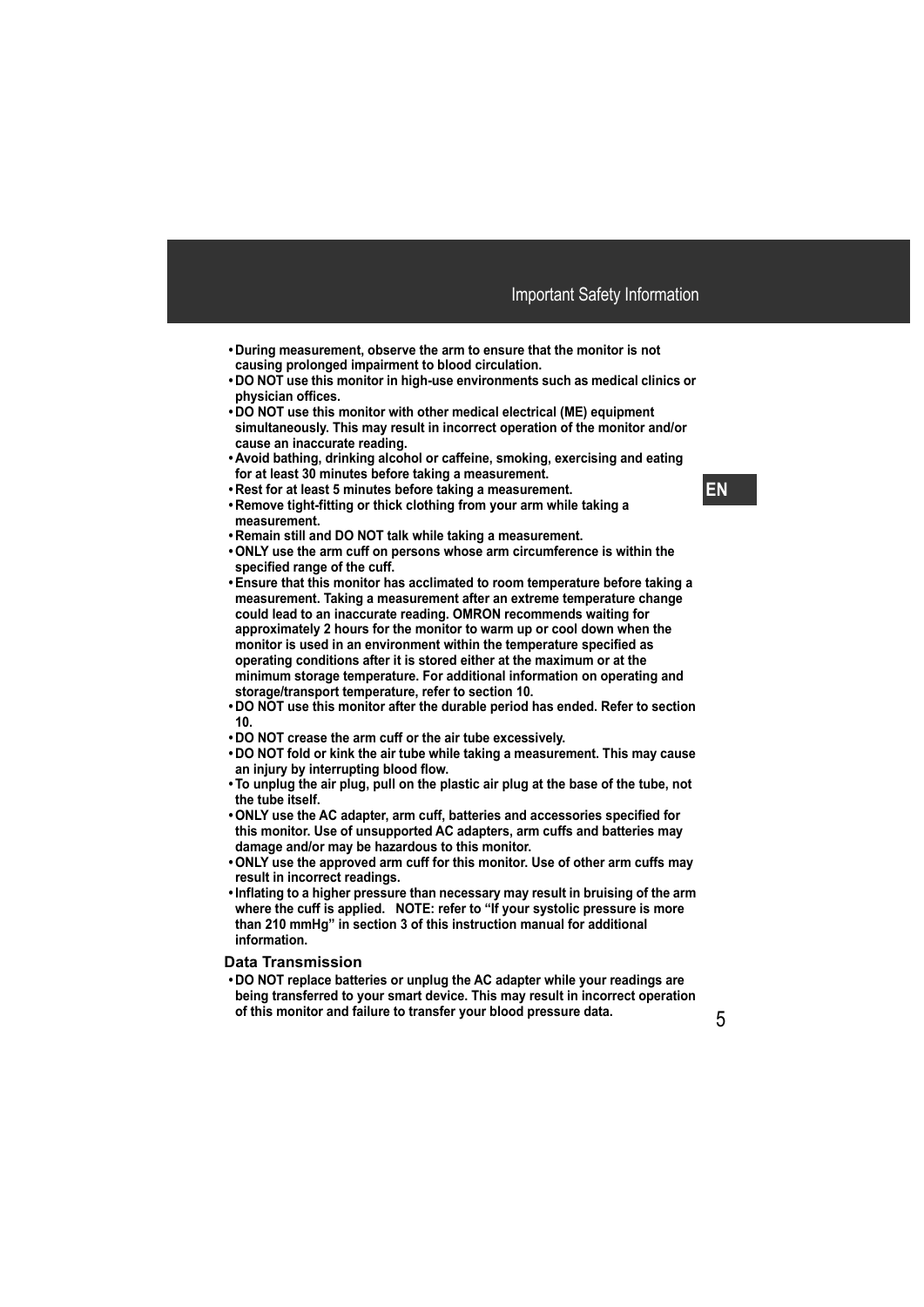### **AC Adapter (optional accessory) Handling and Usage**

- **Fully insert the AC adapter into the outlet.**
- **When unplugging the AC adapter from the outlet, be sure to safely pull from the AC adapter. DO NOT pull from the AC adapter cable.**
- **When handling the AC adapter cable:**
- **DO NOT damage it.**
- **DO NOT break it.**
- **DO NOT tamper with it.**
- **DO NOT forcibly bend or pull it.**
- **DO NOT twist it.**
- **DO NOT use it if it is gathered in a bundle.**
- **DO NOT pinch it.**
- **DO NOT place it under heavy objects.**
- **Wipe any dust off of the AC adapter.**
- **Unplug the AC adapter when not in use.**
- **Unplug the AC adapter before cleaning this monitor.**

#### **Battery Handling and Usage**

- **DO NOT insert batteries with their polarities incorrectly aligned.**
- **ONLY use 4 "AA" alkaline or manganese batteries with this monitor. DO NOT use other types of batteries. DO NOT use new and used batteries together. DO NOT use different brands of batteries together.**
- **Remove batteries if this monitor will not be used for a long period of time.**
- **If battery fluid should get in your eyes, immediately rinse with plenty of clean water. Consult with your physician immediately.**
- **If battery fluid should get on your skin, wash your skin immediately with plenty of clean, lukewarm water. If irritation, injury or pain persists, consult with your physician.**
- **DO NOT use batteries after their expiration date.**
- **Periodically check batteries to ensure they are in good working condition.**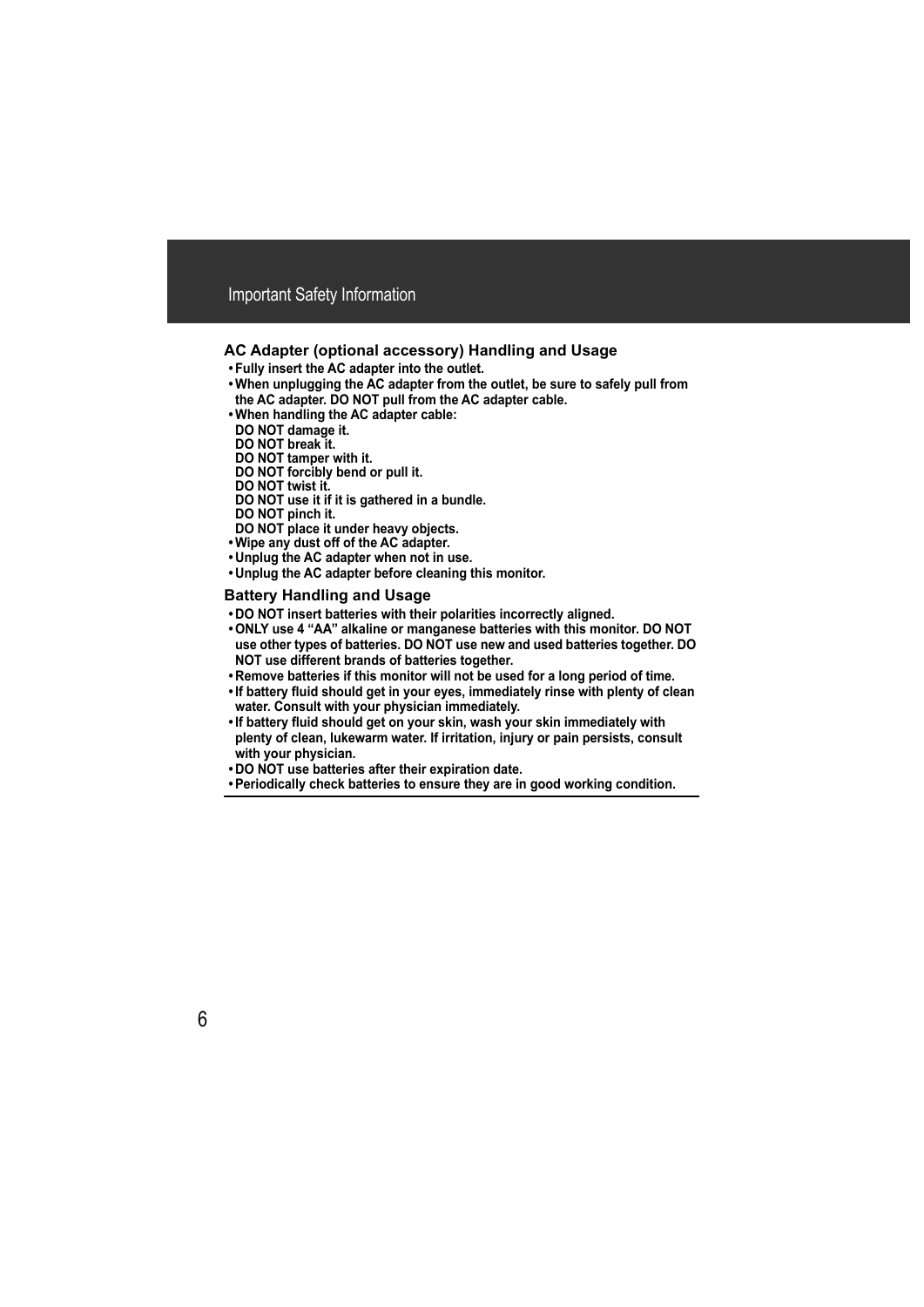# **1. Know Your Monitor**

# **1.1 Contents/Product Includes**

Monitor, Wide-Range D-Ring Cuff, 4 "AA" batteries, storage case, instruction manual, quick start guide

# **1.2 Monitor and Arm Cuff**

## **Front of the monitor**



- a) Display
- b) [Memory] button
- $\overline{\text{c}}$  [Morning average] button
- d) [Forward/Backward] buttons
- $_{\odot}$  [User ID selection] switch
- f) [START/STOP] button

# **Left and right side of the monitor**



Air jack g h) AC adapter jack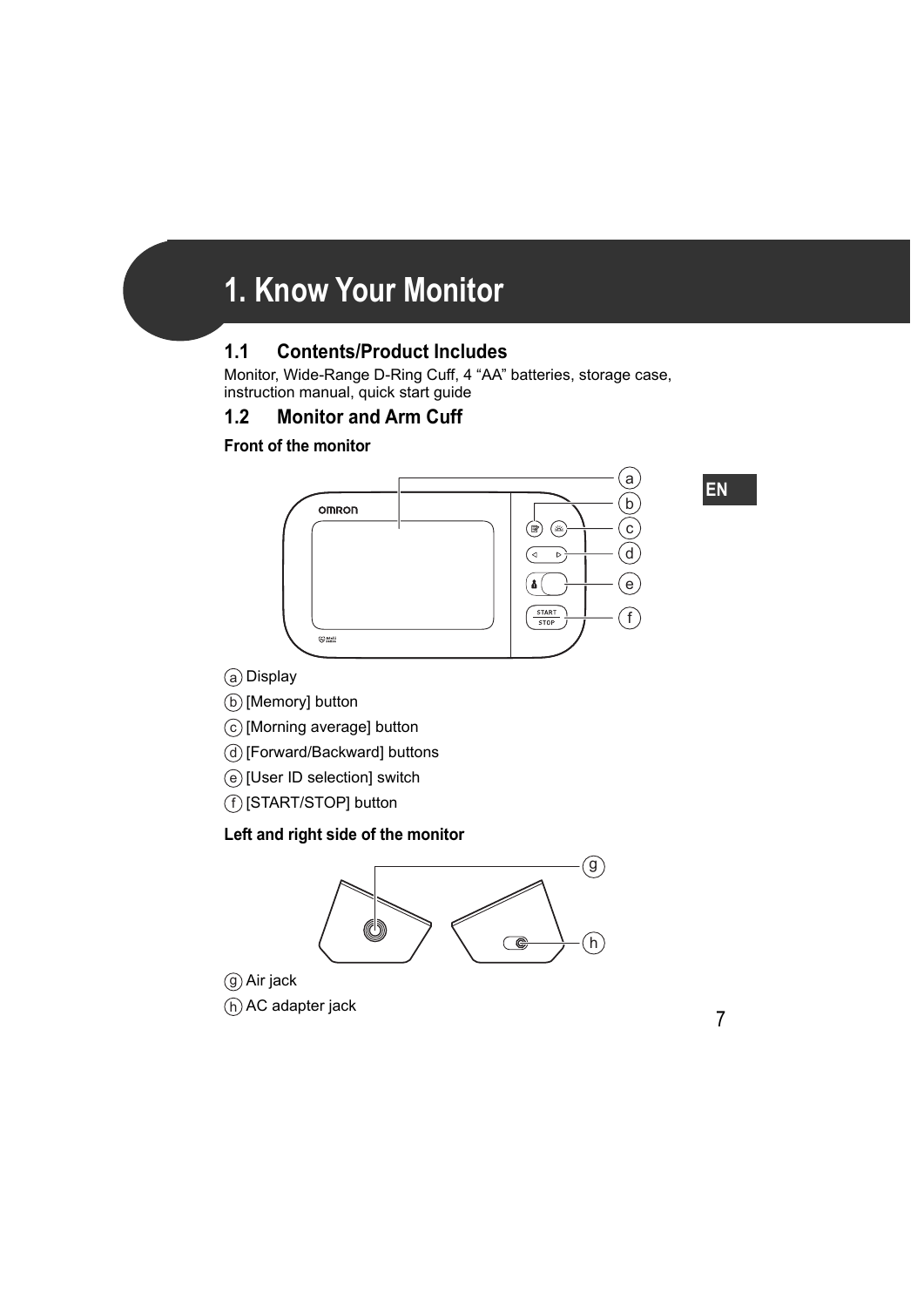### **Back and bottom of the monitor**



j) Battery compartment

### **Arm cuff**

(Upper arm circumference: 9" - 17" (22 - 42 cm))

k) Air plug

Air tube l

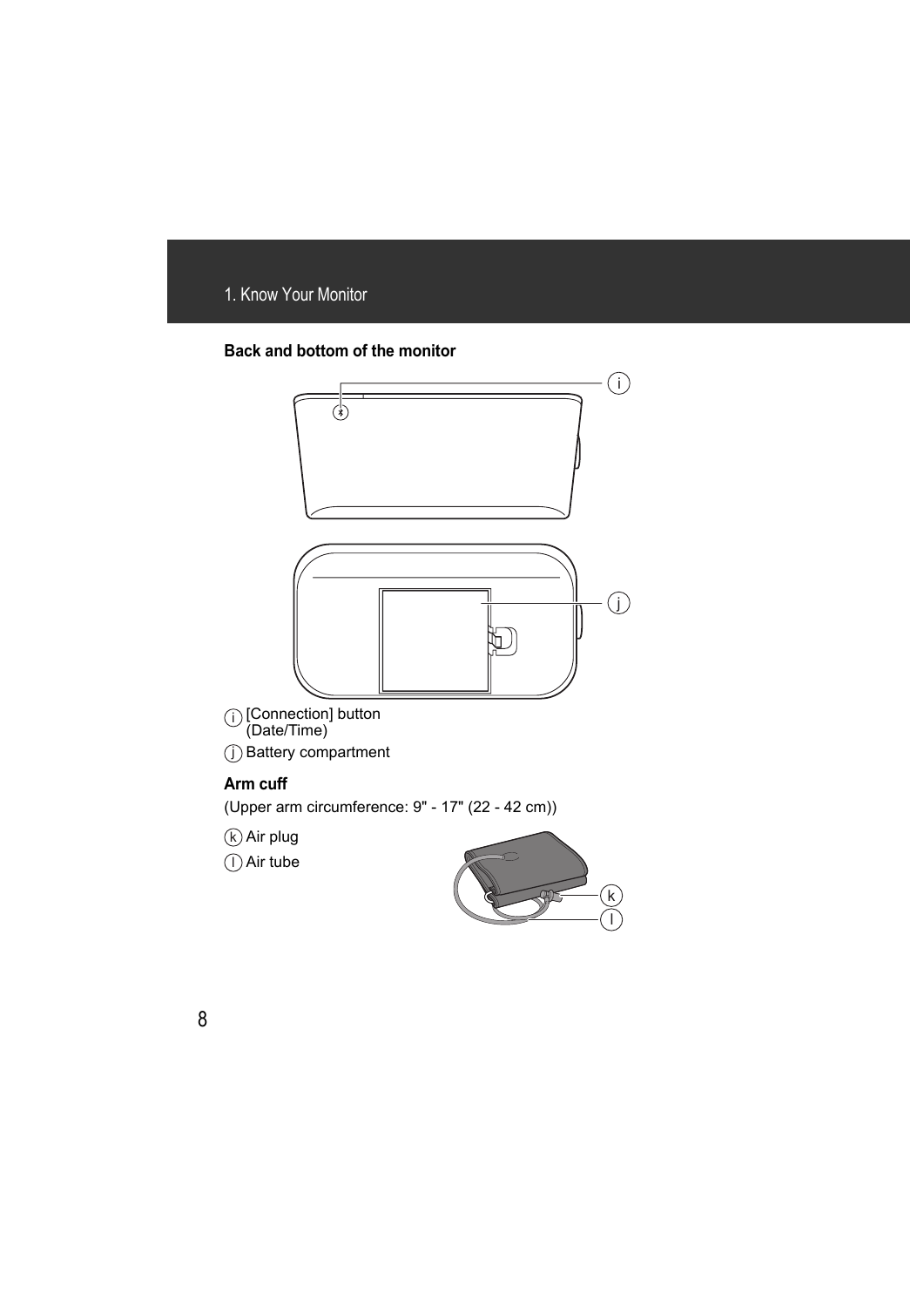# **1.3 Display and Symbols**



- A) Average value symbol
- Morning average symbol B
- Memory symbol C
- D) Systolic blood pressure reading
- E) Comparison display
- F) Pulse display / Memory number
- G) Diastolic blood pressure reading
- H) Heartbeat symbol
- l) Deflation symbol
- User ID symbol J
- Bluetooth ON / OFF symbol K
- Sync symbol L
- M Low battery symbol / Depleted battery symbol
- N) Date / Time display
- $\odot$  High symbol / High morning average symbol
- OK symbol P
- Movement error symbol Q
- $\left| \mathsf{R} \right\rangle$ Irregular heartbeat symbol
- S) Pulse display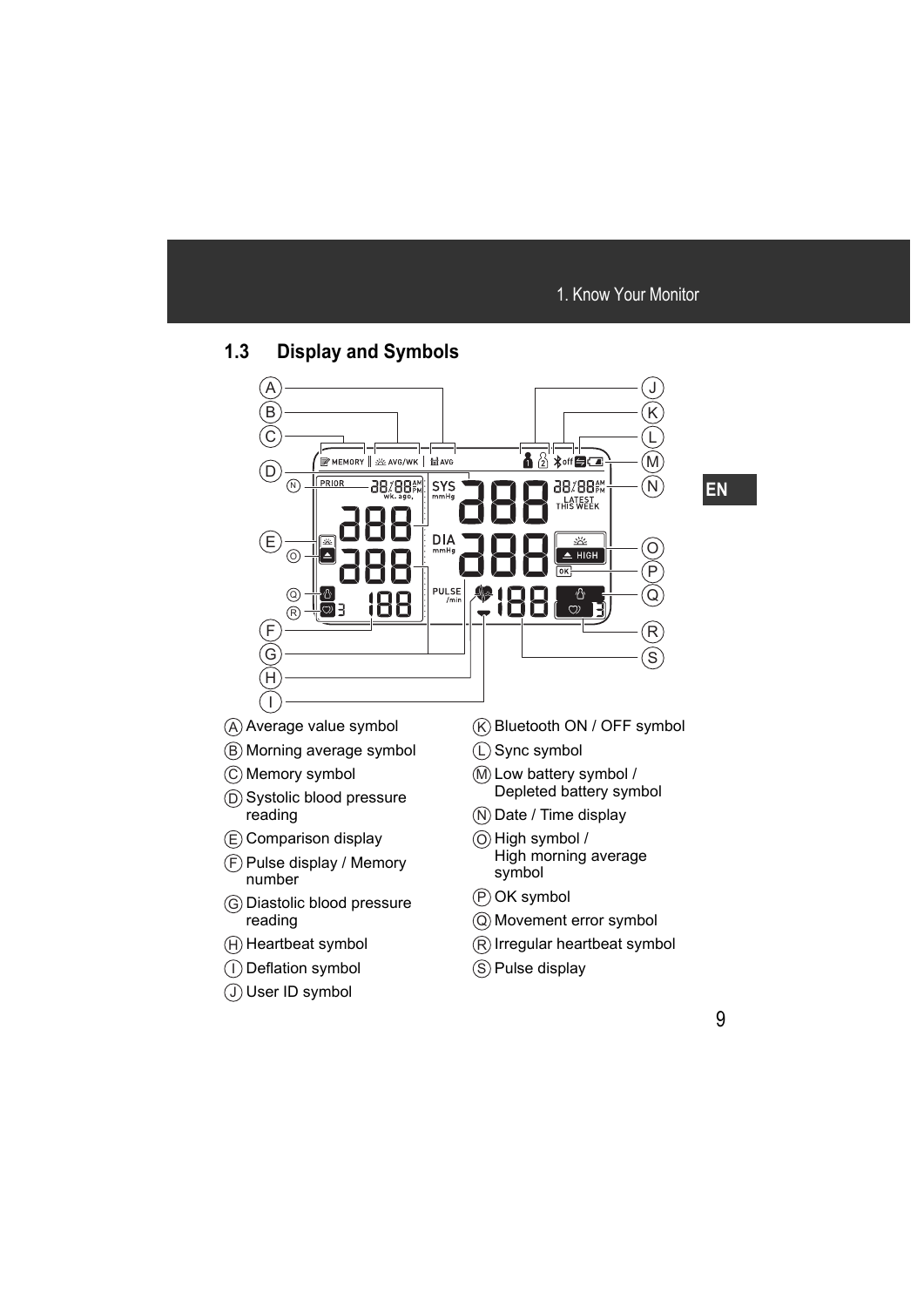| $\left( A\right)$              | in AVG                                                                                                                                                                                                                            | Average value symbol<br>Flashes when viewing the average of the latest 2 or 3<br>readings taken within the most recent 10 minute<br>timeframe. |
|--------------------------------|-----------------------------------------------------------------------------------------------------------------------------------------------------------------------------------------------------------------------------------|------------------------------------------------------------------------------------------------------------------------------------------------|
| B)                             | <b>巡 AVG/WK</b>                                                                                                                                                                                                                   | Morning average symbol<br>Appears when viewing the weekly average readings<br>taken in the morning over the past 7 weeks.                      |
| $_{\mathbb{C}}$                |                                                                                                                                                                                                                                   | <b>Memory symbol</b><br>В мемову Appears when viewing readings stored in the<br>memory.                                                        |
| $^{\copyright}$                | Systolic blood pressure reading                                                                                                                                                                                                   |                                                                                                                                                |
| $^\copyright$                  | <b>Comparison display</b><br>Displays past readings. Refer to section 5 for more information.                                                                                                                                     |                                                                                                                                                |
|                                | Pulse display / Memory number<br>Pulse rate appears after the measurement.<br>When pressing the $\circledast$ button, the memory number appears for<br>approximately 1.5 seconds before the pulse rate appears on the<br>display. |                                                                                                                                                |
| $\left(\mathsf{F}\right)$      |                                                                                                                                                                                                                                   |                                                                                                                                                |
| $\circledS$                    |                                                                                                                                                                                                                                   | Diastolic blood pressure reading                                                                                                               |
| $\textcircled{\scriptsize{H}}$ |                                                                                                                                                                                                                                   | <b>Heartbeat symbol</b><br>Flashes while taking a measurement.                                                                                 |
| $\bigcirc$                     |                                                                                                                                                                                                                                   | <b>Deflation symbol</b><br>Appears during cuff deflation.                                                                                      |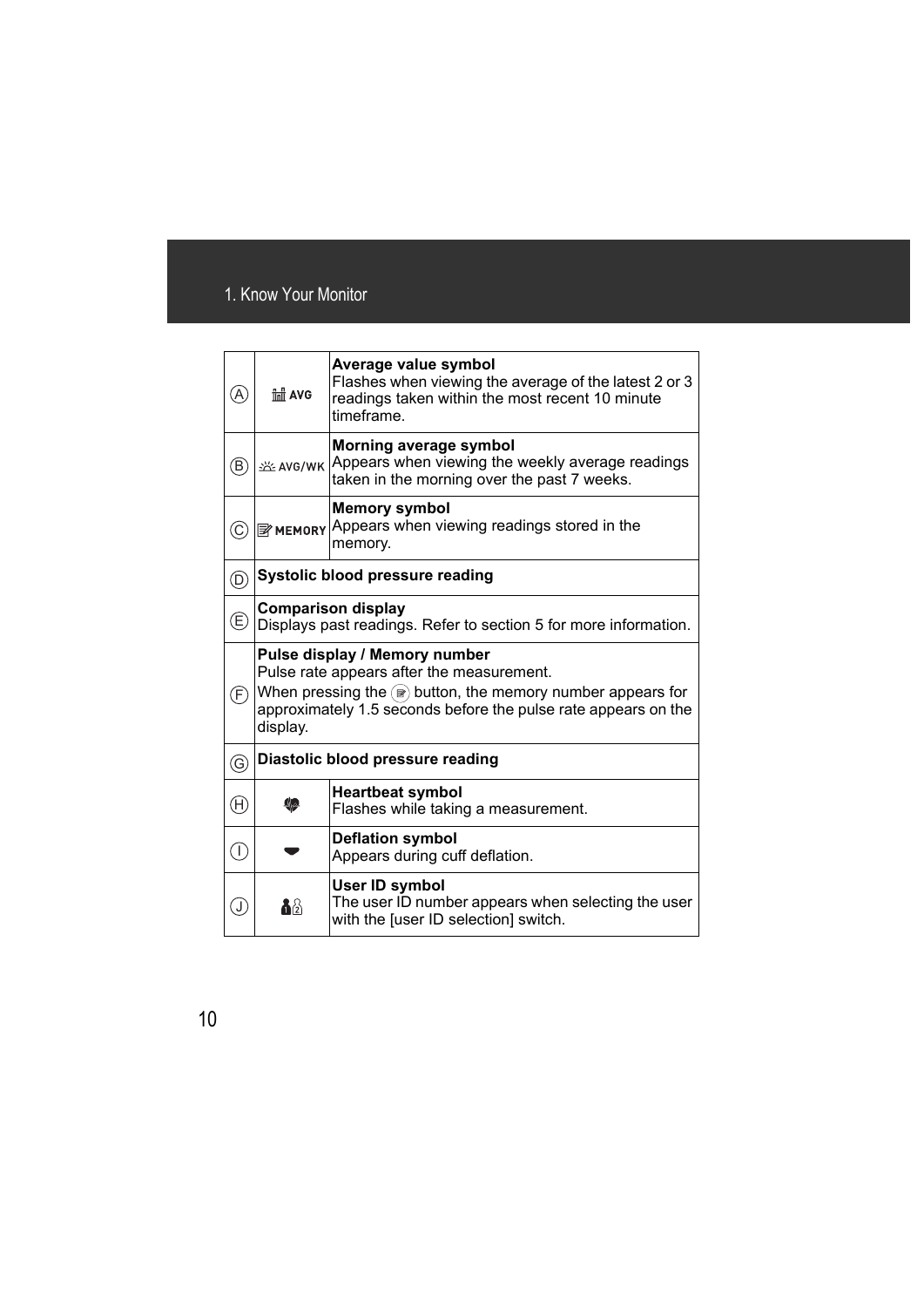| K)                        | ∦                               | <b>Bluetooth ON symbol</b><br>Appears when your readings are being transferred.                                                                                                                                                                                                                                                                                                      |  |
|---------------------------|---------------------------------|--------------------------------------------------------------------------------------------------------------------------------------------------------------------------------------------------------------------------------------------------------------------------------------------------------------------------------------------------------------------------------------|--|
|                           | <b>∦</b> off                    | <b>Bluetooth OFF symbol</b><br>Appears when Bluetooth is disabled.                                                                                                                                                                                                                                                                                                                   |  |
| Ĺ,                        | $\left  \rightleftharpoons$     | <b>Sync symbol</b><br>Flashes/appears when your data needs to be<br>transferred because the stored memory is either<br>almost, or completely full. Once you pair your monitor<br>with your smart device, transfer your readings<br>immediately before the monitor deletes the oldest<br>reading. Up to 60 readings can be stored in the<br>internal memory of your monitor per user. |  |
|                           | ⊂∎                              | Low battery symbol<br>Flashes when batteries are low.                                                                                                                                                                                                                                                                                                                                |  |
| (M)                       | G                               | <b>Depleted battery symbol</b><br>Appears when batteries are depleted.                                                                                                                                                                                                                                                                                                               |  |
| $(\widehat{\mathsf{N}})$  | Date / Time display             |                                                                                                                                                                                                                                                                                                                                                                                      |  |
| $\odot$                   | $\triangle$ HIGH                | <b>High symbol</b><br>Appears if your systolic blood pressure is<br>$\geq$ 130 mmHg or the diastolic blood pressure is<br>$\geq$ 80 mmHg. Refer to sub-section 1.4 for more<br>information.                                                                                                                                                                                          |  |
|                           | 兴<br>$\triangle$ HIGH<br>巡<br>≜ | High morning average symbol<br>Appears when the morning weekly average is 130/<br>80 mmHg or above.                                                                                                                                                                                                                                                                                  |  |
| $\left(\mathsf{P}\right)$ | 0K                              | OK symbol<br>Flashes when your monitor is connected to your<br>smart device or readings are transferred<br>successfully.                                                                                                                                                                                                                                                             |  |

**EN**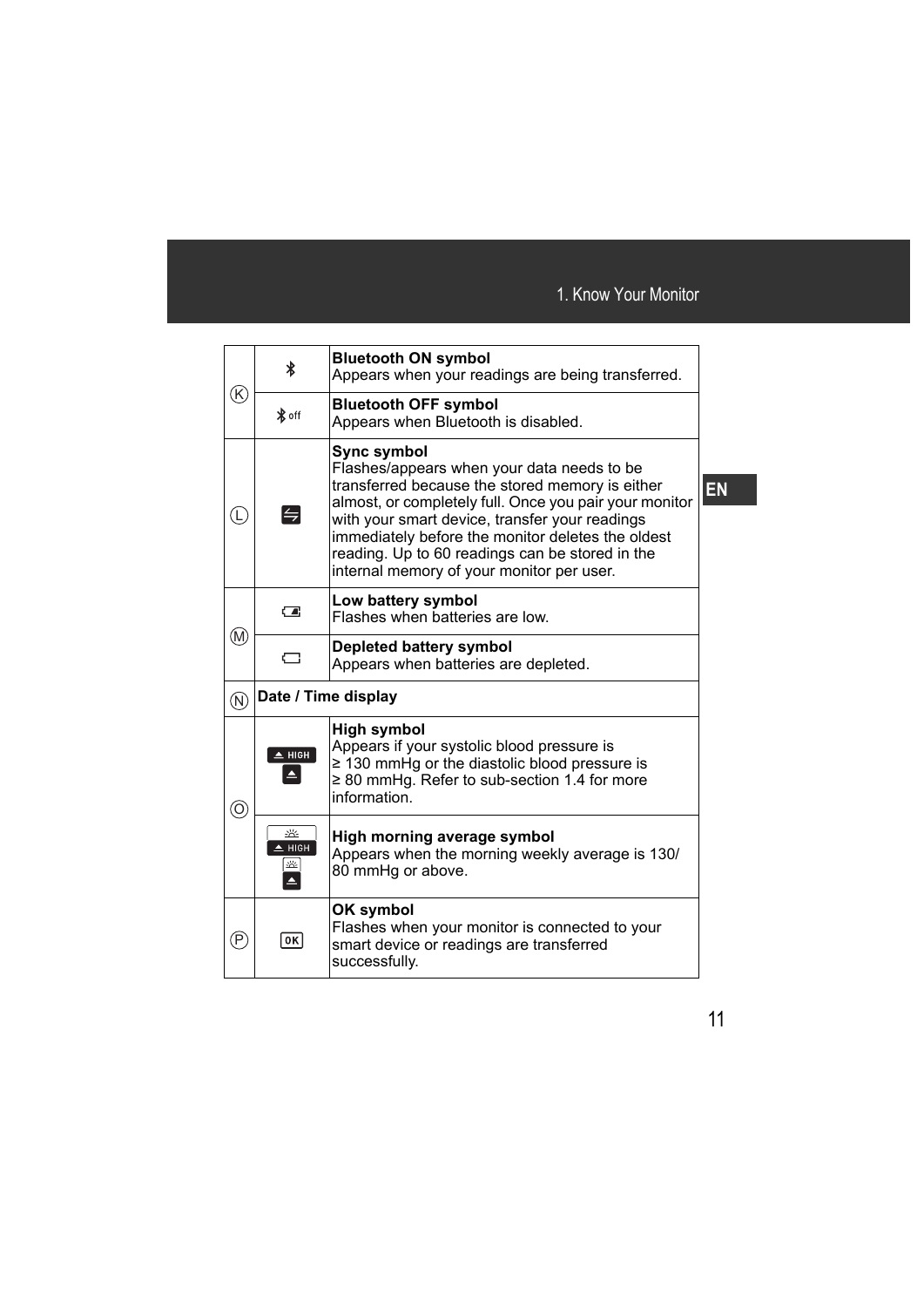| Q  | ⇧<br>ペ                                                     | <b>Movement error symbol</b><br>Appears with your reading when your body is moving<br>during a measurement. If it appears, remove the arm<br>cuff and wait for 2 to 3 minutes. Then, reapply the<br>cuff, remain still and take another measurement.                                                                                                                                                                                                                                 |
|----|------------------------------------------------------------|--------------------------------------------------------------------------------------------------------------------------------------------------------------------------------------------------------------------------------------------------------------------------------------------------------------------------------------------------------------------------------------------------------------------------------------------------------------------------------------|
| R) | $\circ$ $\leq$<br>$\heartsuit$ .<br>or                     | Irregular heartbeat symbol<br>Appears when irregular rhythm is detected 2 or more<br>times during a measurement. The symbol with the<br>number appears as below:<br>Irregular heartbeat is detected 2 times: $\heartsuit$ $\partial$<br>Irregular heartbeat is detected 3 times or more:<br>$\circ$<br>An irregular heartbeat rhythm is defined as a rhythm<br>that is 25 % less or 25 % more than the average<br>rhythm detected while your monitor is measuring<br>blood pressure. |
|    | $\overline{\circ}$<br>$\heartsuit$ E                       | Short<br>Long<br>Irregular Heartbeat 1<br>Normal Heartbeat J<br>Irregular heartbeat symbol may be displayed when<br>the monitor detects arm movements. Refer to section<br>7 for more information.<br>If it continues to appear, we recommend you to<br>consult with and follow the directions of your<br>physician.                                                                                                                                                                 |
| S. | Pulse display<br>Pulse rate appears after the measurement. |                                                                                                                                                                                                                                                                                                                                                                                                                                                                                      |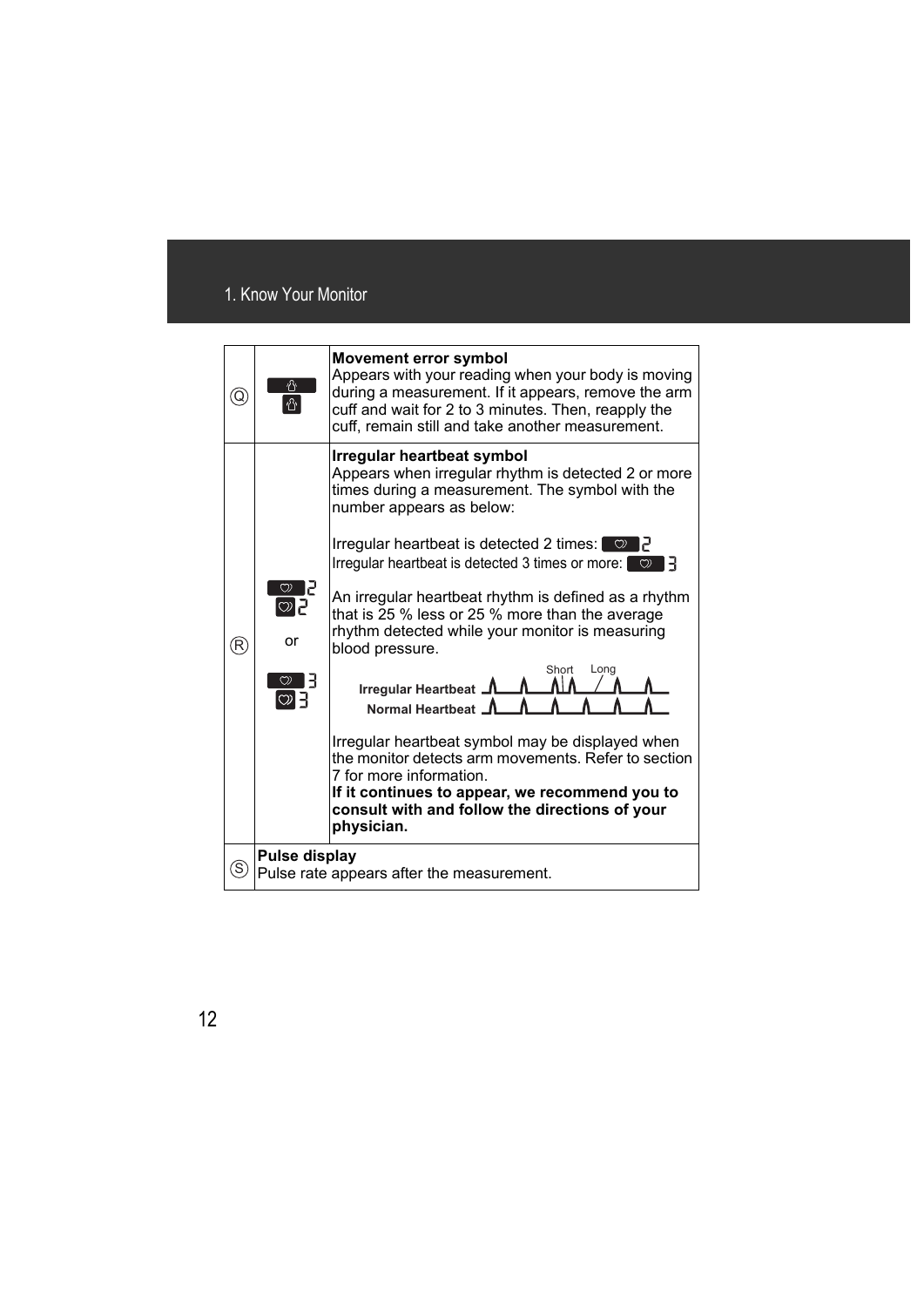# **1.4 Classification of BP (Blood Pressure)**

ACC/AHA 2017 Hypertension guidelines define categories of BP in adults as below.

### **Categories of BP in Adults\***

| <b>BP Category</b>  | <b>Systolic BP</b> | <b>Diastolic BP</b>               |
|---------------------|--------------------|-----------------------------------|
| <b>Normal</b>       | $<$ 120 mmHg       | $< 80$ mmHg<br>and                |
| <b>Elevated</b>     |                    | 120 - 129 mmHg and $\leq 80$ mmHg |
| <b>Hypertension</b> |                    |                                   |
| Stage 1             |                    | 130 - 139 mmHg or 80 - 89 mmHg    |
| Stage 2             | $\geq$ 140 mmHg or | $\geq 90$ mmHg                    |

\* Individuals with Systolic BP and Diastolic BP in 2 categories should be designated to the higher BP category.

BP indicates blood pressure (based on an average of ≥ 2 careful readings obtained on  $\geq 2$  occasions).

Source: ACC/AHA 2017 High Blood Pressure Clinical Practice Guideline

### **Warning**

**• NEVER diagnose or treat yourself based on your readings. ALWAYS consult with your physician.**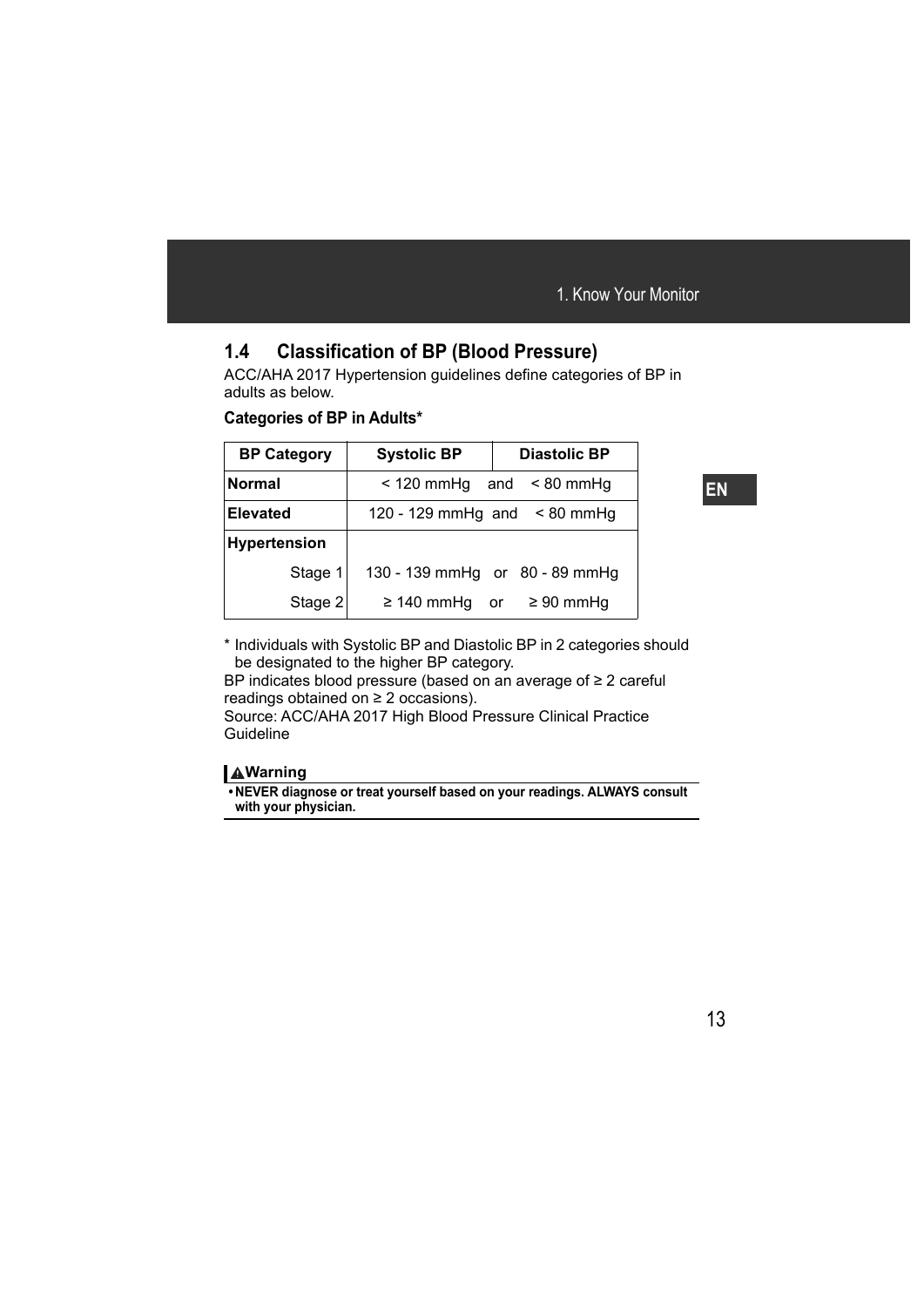# **2. Preparation**

# **2.1 Installing Batteries**

**1. Push down on the hook of the battery cover and pull upward.**



**2. Insert 4 "AA" batteries as indicated in the battery compartment.**

## **3. Close the battery cover.**

As soon as batteries are correctly installed, the year flashes on the display.

Refer to sub-section 2.2 to set the date and time manually, or refer to sub-section 4.1 to pair your monitor to set the date and time automatically.



#### **Note**

- •When the " $\sqrt{a}$ " symbol flashes on the display, it is recommended you replace batteries.
- •To replace batteries, turn your monitor off and remove all batteries. Then replace with 4 new batteries at the same time.
- •Replacing batteries will not delete previous readings.
- •The supplied batteries may have a shorter life span than new batteries.
- •Disposal of used batteries should be carried out in accordance with local regulations.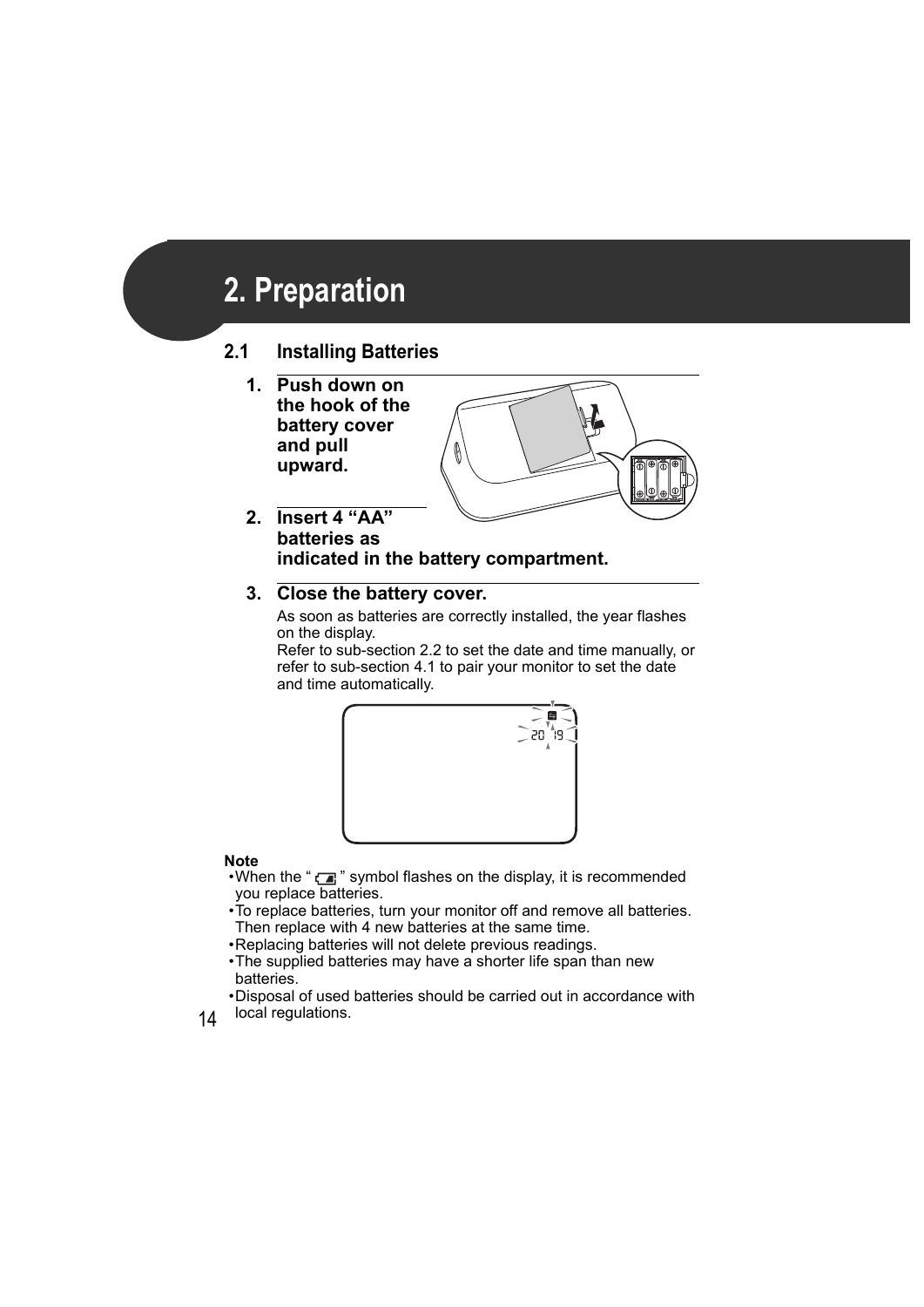# **2.2 Setting the Date and Time**

#### **Note**

- •Set your monitor to the correct date and time before taking a measurement for the first time.
- •The date and time will automatically be set when the monitor is paired with the compatible OMRON app. Refer to sub-section 4.1.
- •As soon as batteries are correctly installed, the year flashes on the display of your monitor.
	- **1. If nothing is displayed, press the <sup>3</sup> button (rear surface of the monitor) to display the year.**

If the year is already displayed, skip this step.



**2. Press the**  $\triangleright$  **or**  $\overline{\triangleleft}$  **button to adjust the year.** 

Press and hold the  $\triangleright$  button to quickly advance the years. Press and hold the  $\leq$  button to quickly go backwards through the years.

**EN**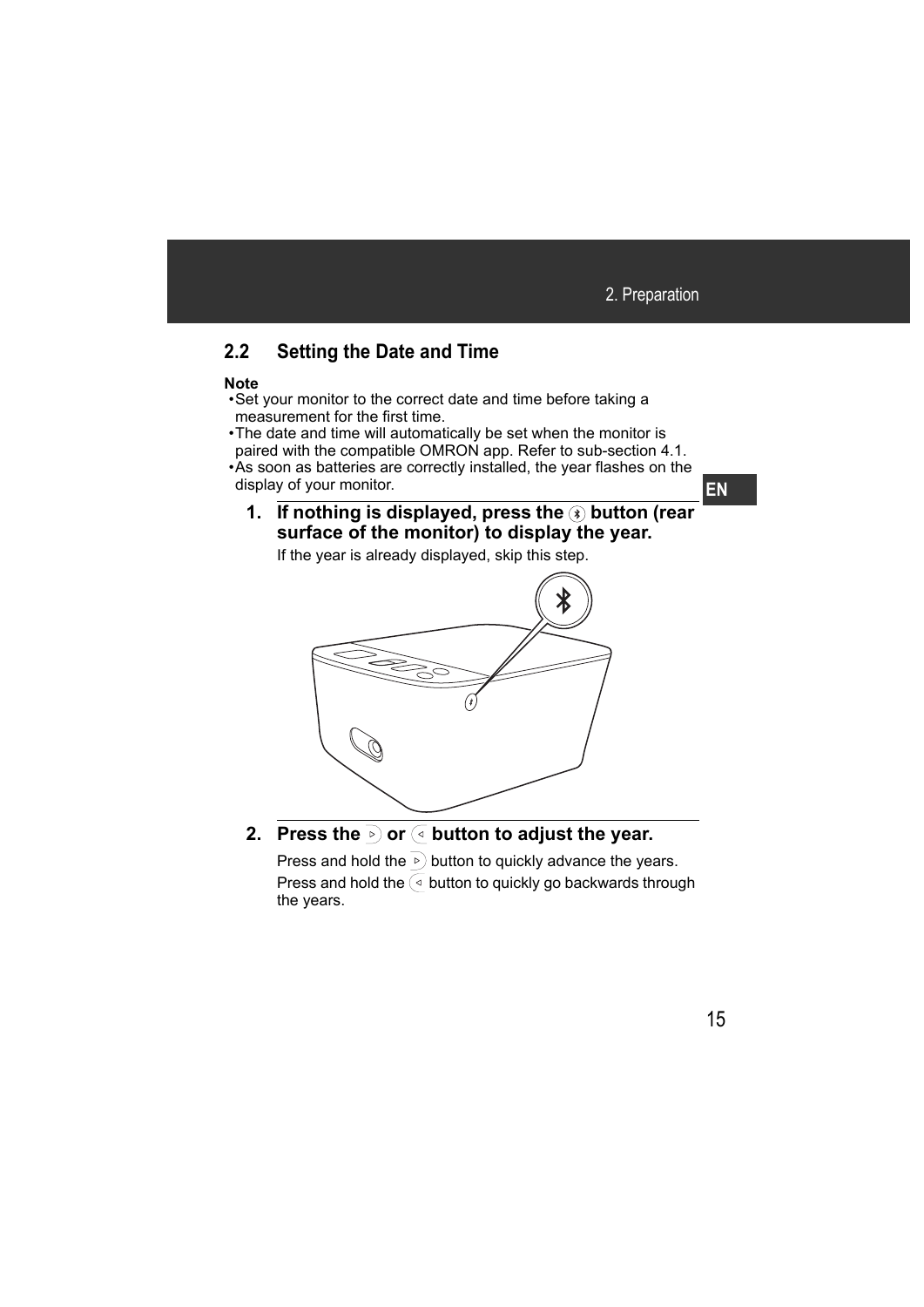**3. Press the**  $\circledast$  **button to confirm the year, then the month will flash. Repeat the same steps to adjust the month, day, hour, and minute.**



### **4. Press the button to store the setting.** Your monitor automatically turns off 3 seconds after the

minutes have been set in this sequence.

#### **Note**

•If you need to reset the date and time, replace batteries or press the

 $\circledast$  button, then set the date and time as shown in above steps.

 $\cdot$  If the date and time are not set, " $-$  -  $\cdot$  " flashes during or after measurement.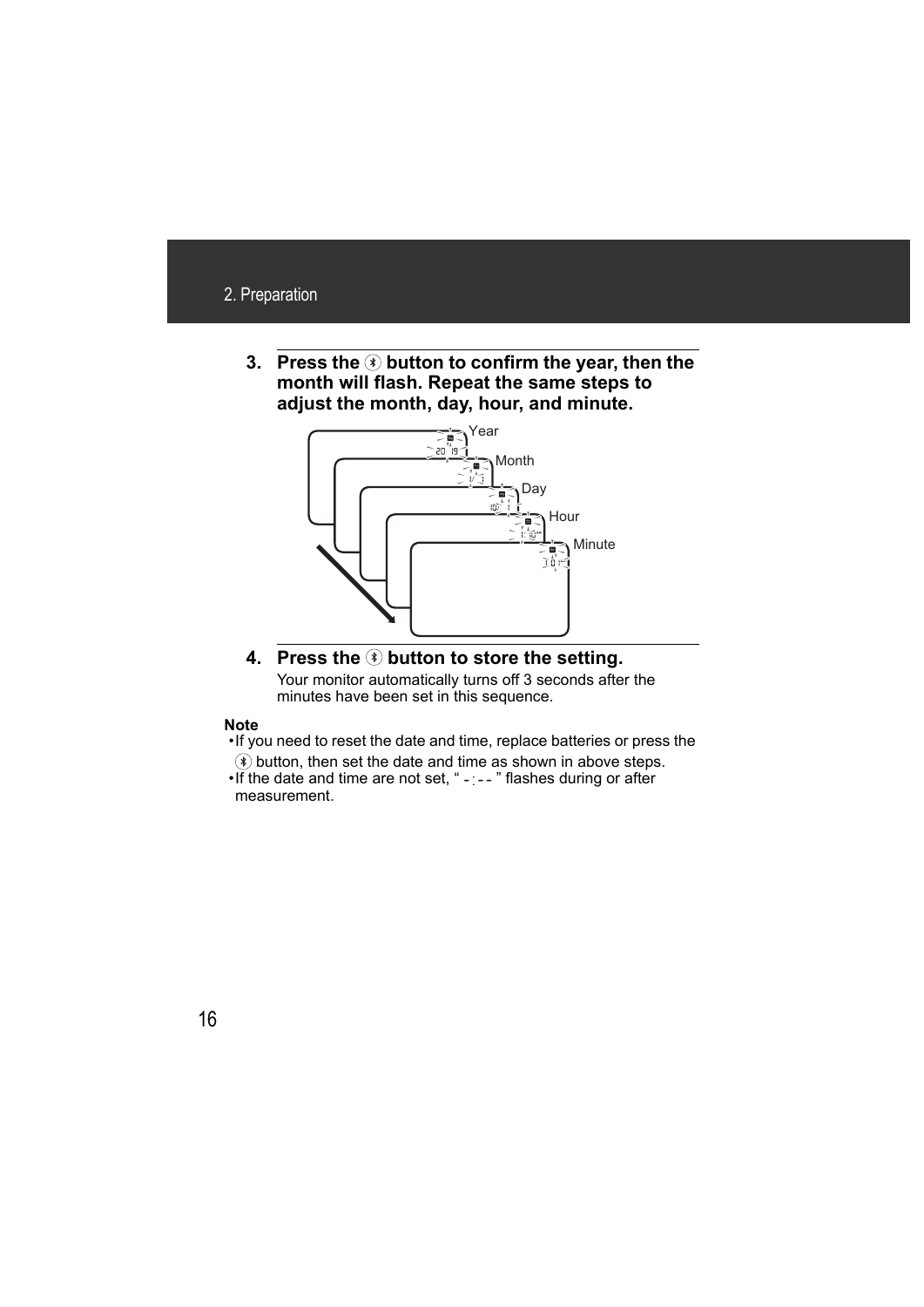# **2.3 Blood Pressure Measurement Tips**

To help ensure an accurate reading, follow these directions:

- •Stress raises blood pressure. Avoid taking measurements during stressful times.
- •Measurements should be taken in a quiet place.
- •It is important to take measurements at the same times each day. Taking measurements in the morning and in the evening is recommended.
- •Remember to have a record of your blood pressure and pulse readings for your physician. A single measurement does not provide an accurate indication of your true blood pressure. You need to take and record several readings over a period of time.

### **I** ∆Caution

**• Avoid bathing, drinking alcohol or caffeine, smoking, exercising and eating for at least 30 minutes before taking a measurement.**

**• Rest for at least 5 minutes before taking a measurement.**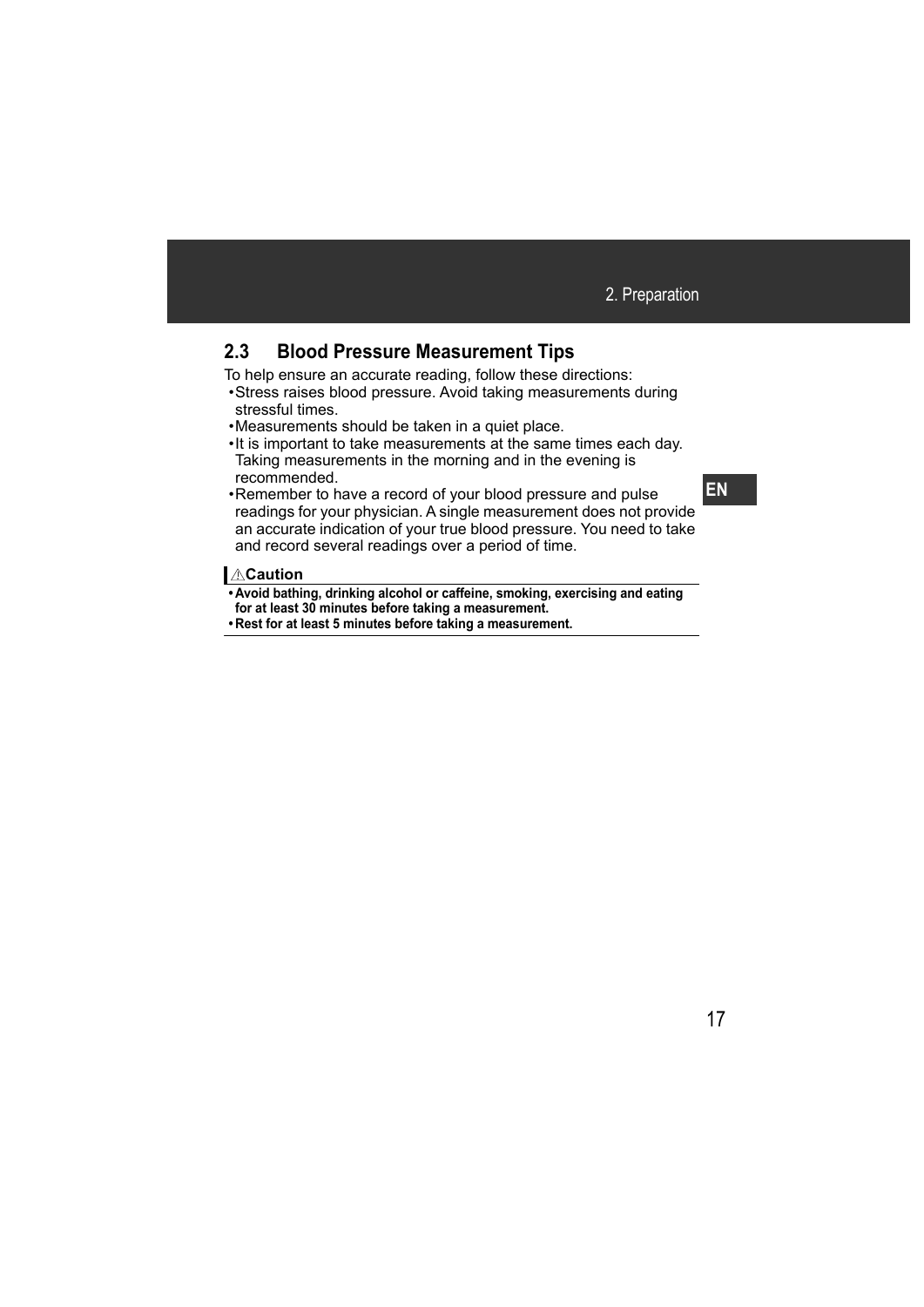# **2.4 Applying the Arm Cuff**

#### **Note**

- •The following steps are for applying the arm cuff to your left arm. When you take a measurement on your right arm, follow the cuff wrap instructions for a right arm use mentioned under "To take a measurement on your right arm" located at the end of this subsection.
- •The blood pressure can differ between the right arm and the left arm, and the measured blood pressure readings can be different. OMRON recommends to always use the same arm for measurement. If the readings between both arms differ substantially, check with your physician to determine as to which arm to use for your measurements.

### *<u>***∆Caution</u>**

**• Remove tight-fitting or thick clothing from your arm while taking a measurement.**

**1. Plug the arm cuff into your monitor by inserting the air plug into the air jack securely until it clicks.**

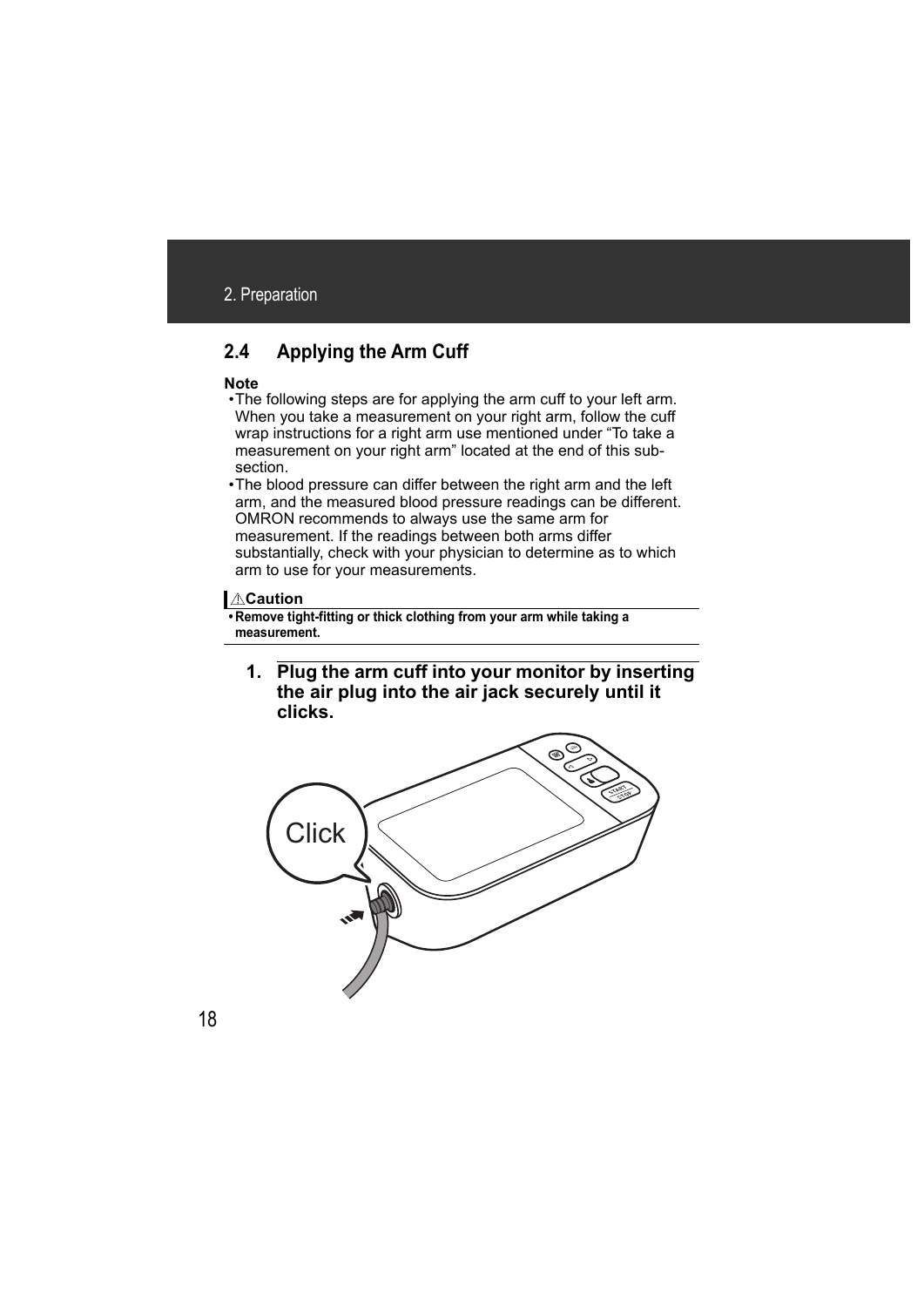**2. Place your hand through the cuff loop. Pull the cuff until it reaches your upper left arm.**

![](_page_19_Picture_2.jpeg)

#### **Note**

• The bottom edge of the arm cuff should be 0.5 inch (1 to 2 cm) above the inside elbow. The air tube is on the inside of your arm and aligned with your middle finger.

![](_page_19_Figure_5.jpeg)

**3. Make sure that the air tube is positioned on the inside of your arm and wrap the cuff securely, so it can not move around your arm.**

![](_page_19_Picture_7.jpeg)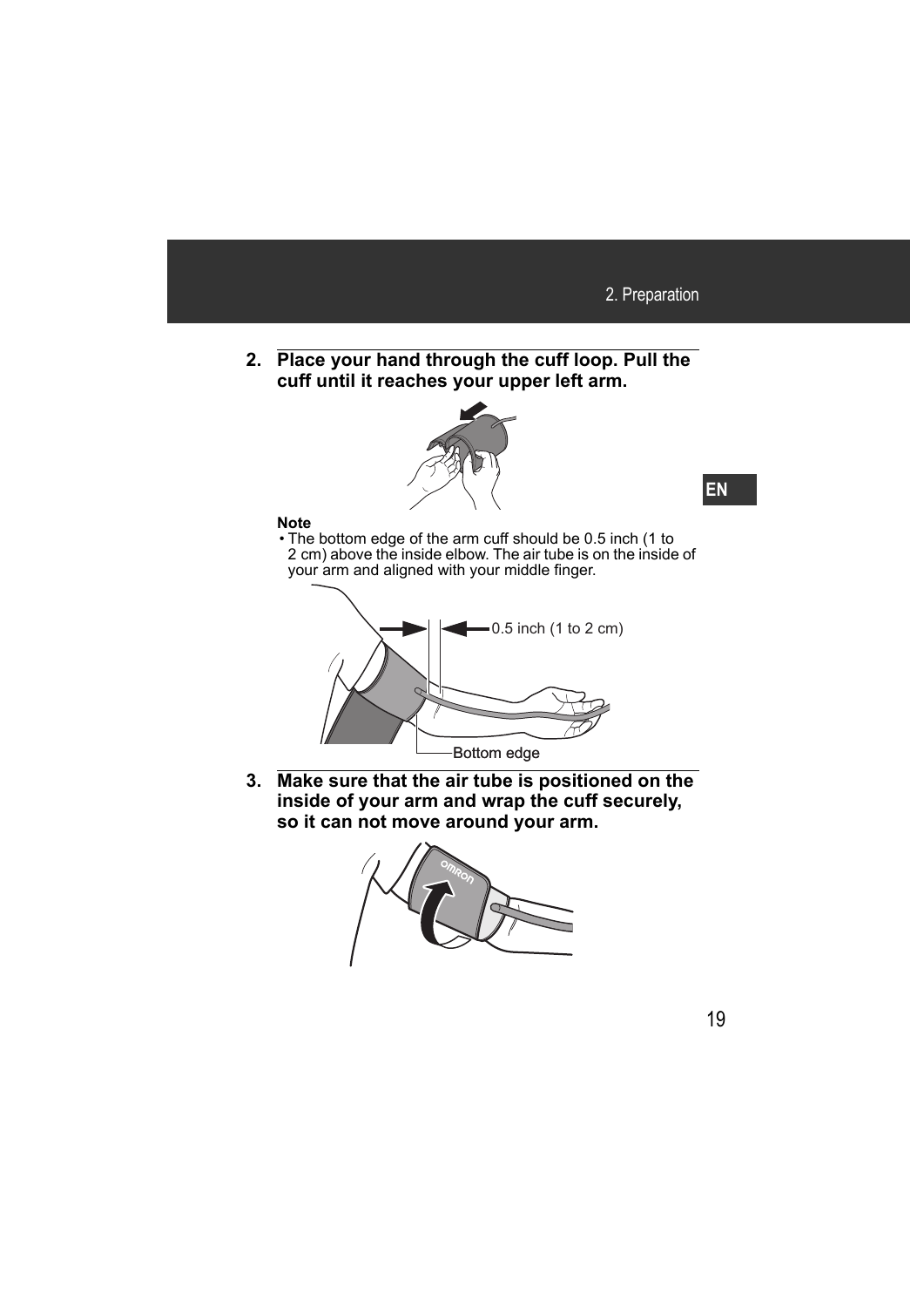### **To take a measurement on your right arm**

When you take a measurement on your right arm, the air tube should run along the side of your elbow, along the bottom of your arm. Be careful not to rest your arm on the air tube.

![](_page_20_Picture_3.jpeg)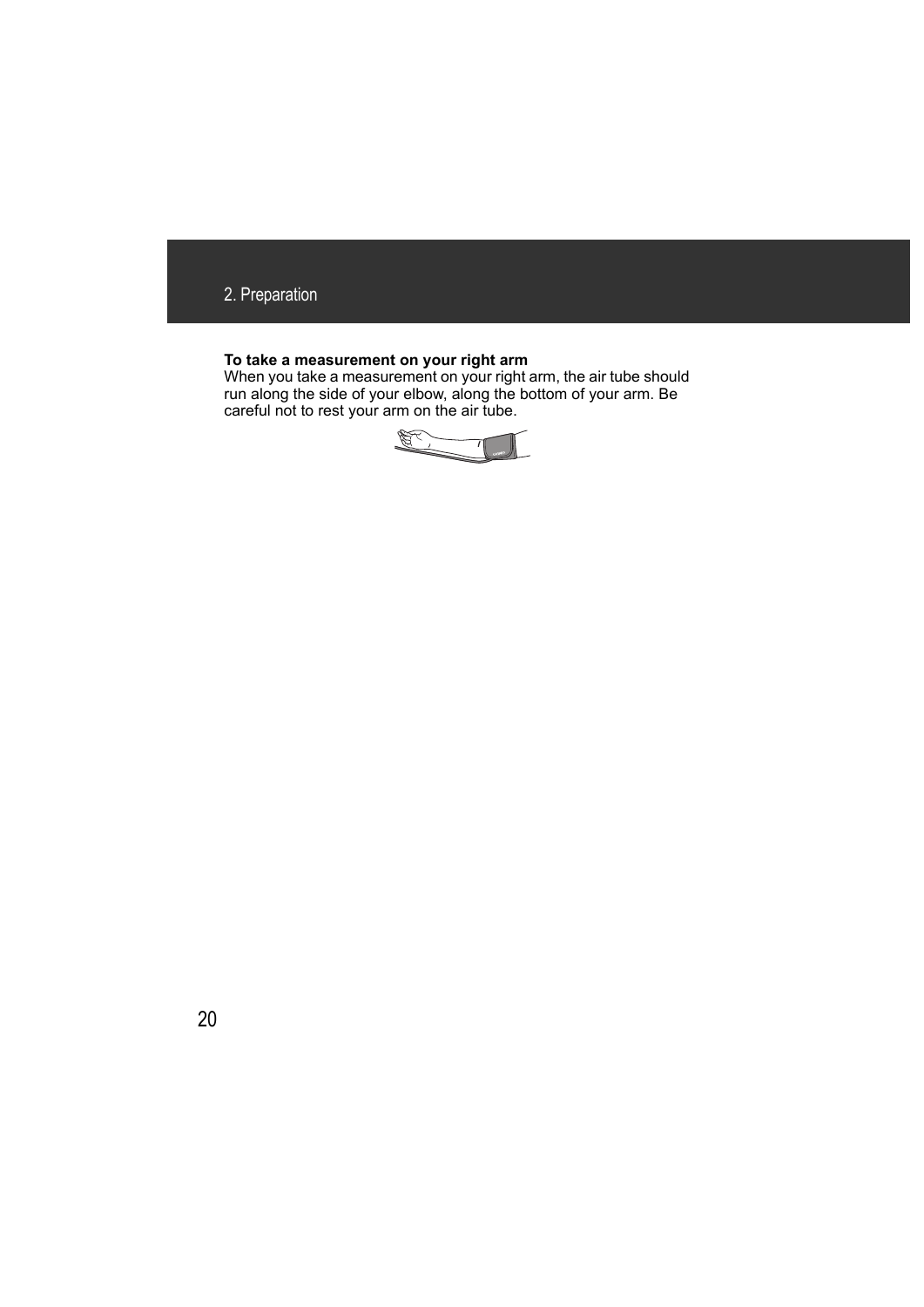# **2.5 Sitting Correctly**

To take a measurement, you need to be relaxed and comfortably seated in a room with a comfortable temperature. Place your arm on the table.

- •Sit in a comfortable chair with your back and arm supported.
- •Keep your feet flat and your legs uncrossed.
- •The arm cuff should be placed on your arm at the same level as your heart, with the arm resting comfortably on a table.

![](_page_21_Picture_6.jpeg)

# **2.6 Selecting a User ID**

Your monitor is designed to take measurements and store the readings in the memory for 2 people using the [user ID selection] switch<sup>-</sup>

# **1. Select your user ID (1 or 2).**

![](_page_21_Picture_10.jpeg)

**EN**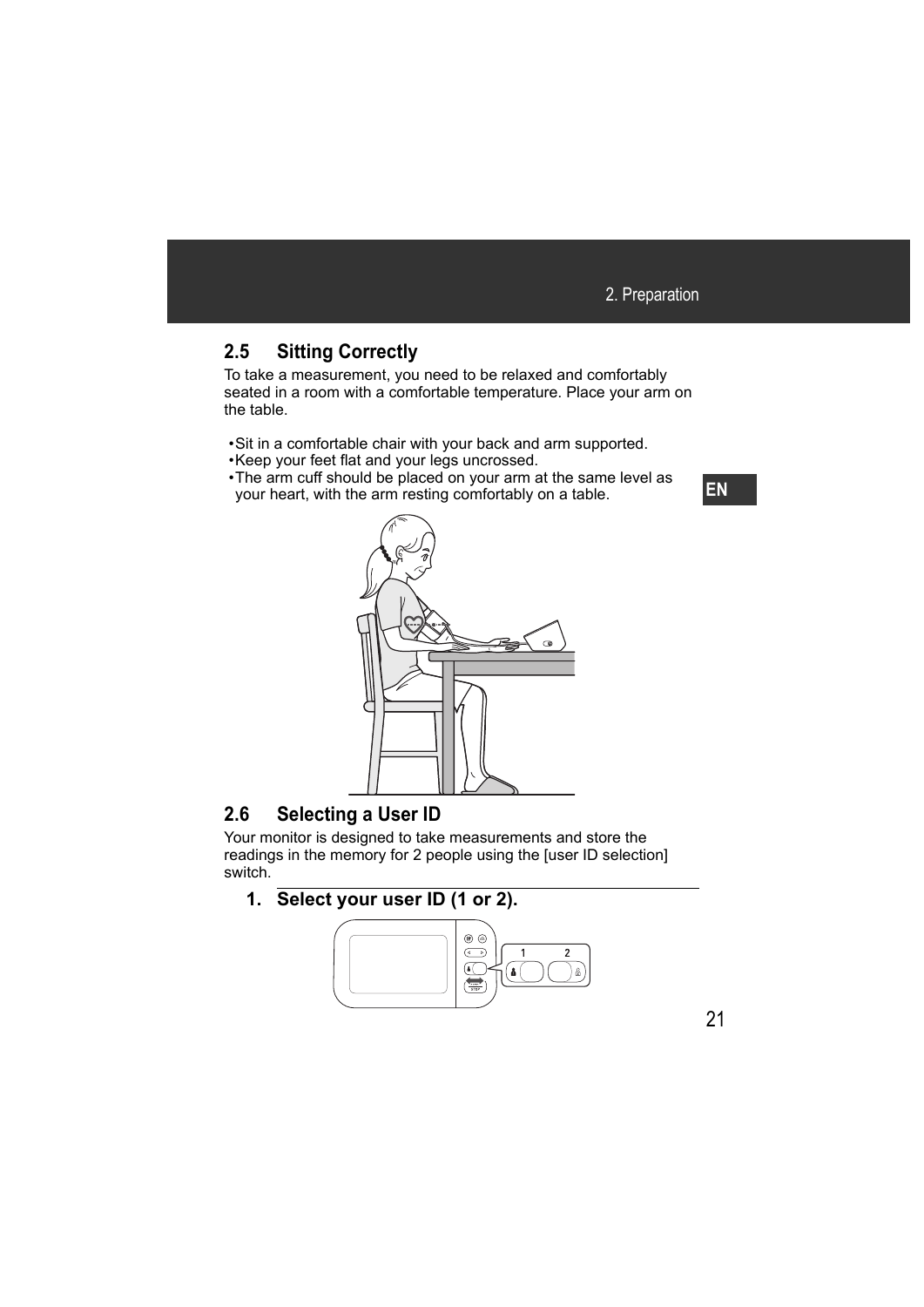# **3. Using Your Monitor without a Smart Device**

# **3.1 Taking a Measurement**

You can use your monitor without pairing to a smart device. To pair your monitor with a smart device, refer to sub-section 4.1.

### **Note**

•To stop the measurement, press the [START/STOP] button once to deflate the arm cuff.

## **Caution**

**• DO NOT use this monitor with other medical electrical (ME) equipment simultaneously. This may result in incorrect operation of the monitor and/or cause an inaccurate reading.**

**• Remain still and DO NOT talk while taking a measurement.**

## **1. Press the [START/STOP] button.**

All symbols appear on the display before starting the measurement.

### **2. Remain still and do not talk until the entire measurement process is complete.**

The "  $\bullet$  " symbol flashes at every heartbeat.

After your monitor has detected your blood pressure and pulse rate, the cuff automatically deflates. Your blood pressure and pulse rate are displayed with the previous reading.

If either the systolic or the diastolic reading is high (refer to sub-section 1.3), the " $\blacktriangle$  High " symbol appears.

![](_page_22_Figure_14.jpeg)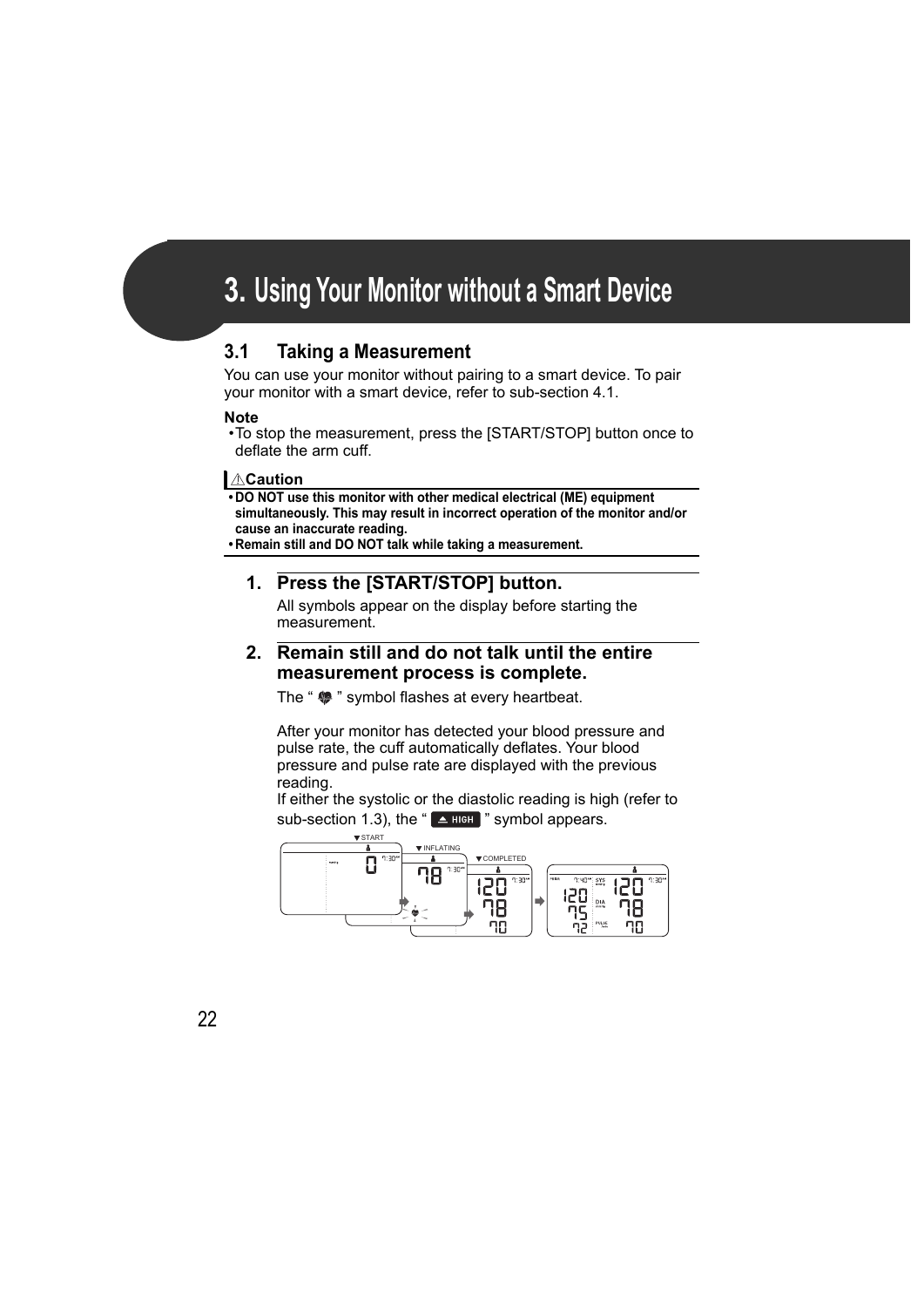### **3. Press the [START/STOP] button to turn your monitor off.**

#### **Note**

- Your monitor automatically turns off after 2 minutes.
- Wait 2 3 minutes between measurements. The wait time allows the arteries to decompress and return to their premeasurement state. You may need to increase the wait time depending on your individual physiological characteristics.

## **Using the Guest Mode**

Your monitor stores readings for 2 users in the memory. The guest mode can be used to take a single measurement for another user.

### **Note**

•No readings are stored in the memory.

**1. Press and hold the**   $\lambda$   $\odot$   $\ast$  off  $\blacksquare$ \*sff **[START/STOP] button 88/88 for more than 3 seconds.**

The user ID symbol and the date/time display will disappear.

**2. Release the [START/STOP] button when the user ID and date/time display turn off.**

The arm cuff automatically starts to inflate.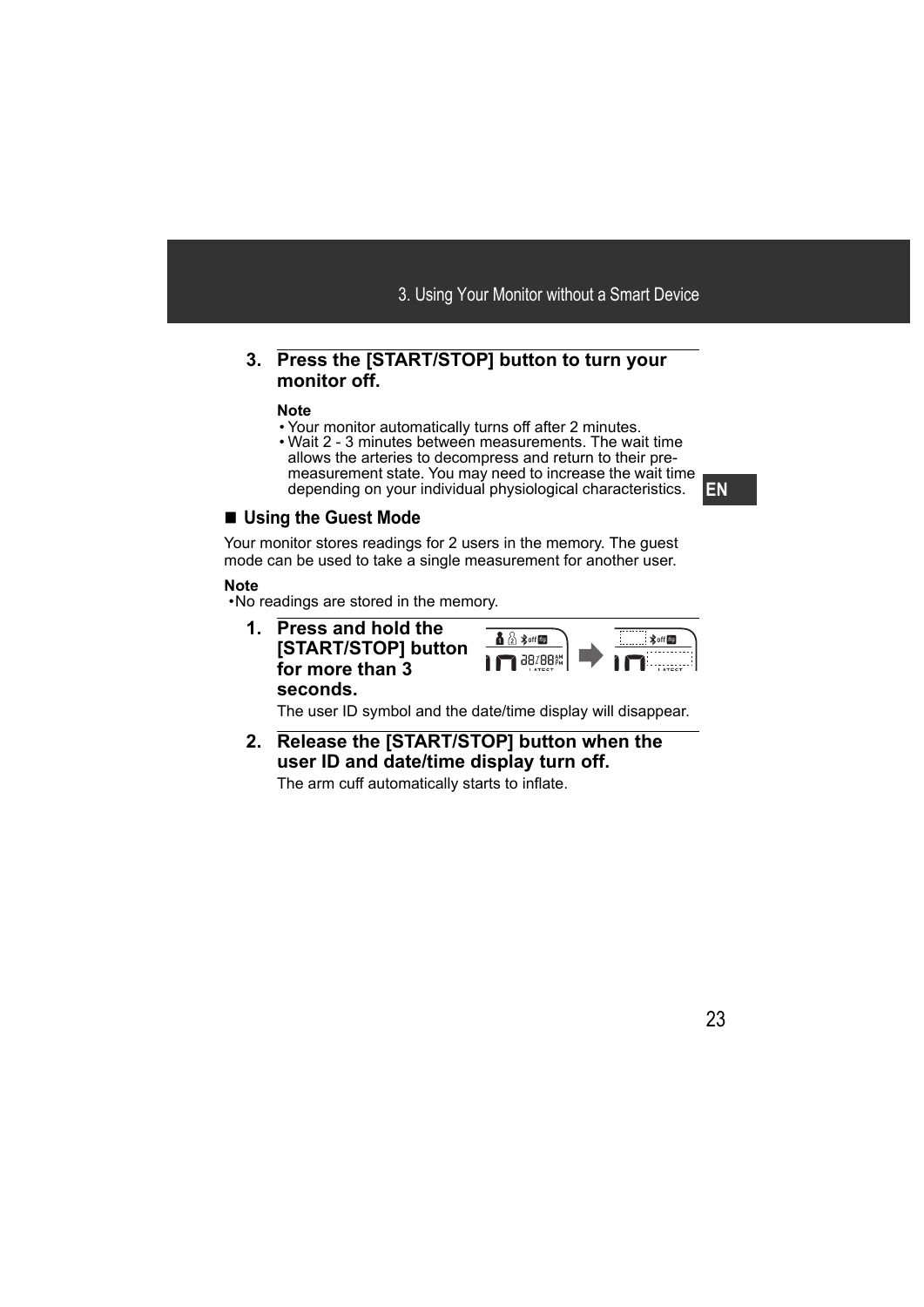## **If your systolic pressure is more than 210 mmHg**

If your systolic pressure is more than 210 mmHg, take a measurement manually.

After the arm cuff starts to inflate, press and hold the [START/STOP] button until the monitor inflates 30 to 40 mmHg higher than your expected systolic pressure.

#### **Note**

•Do not inflate above 299 mmHg.

### **<u>A</u>Caution**

**• Inflating to a higher pressure than necessary may result in bruising of the arm where the cuff is applied.**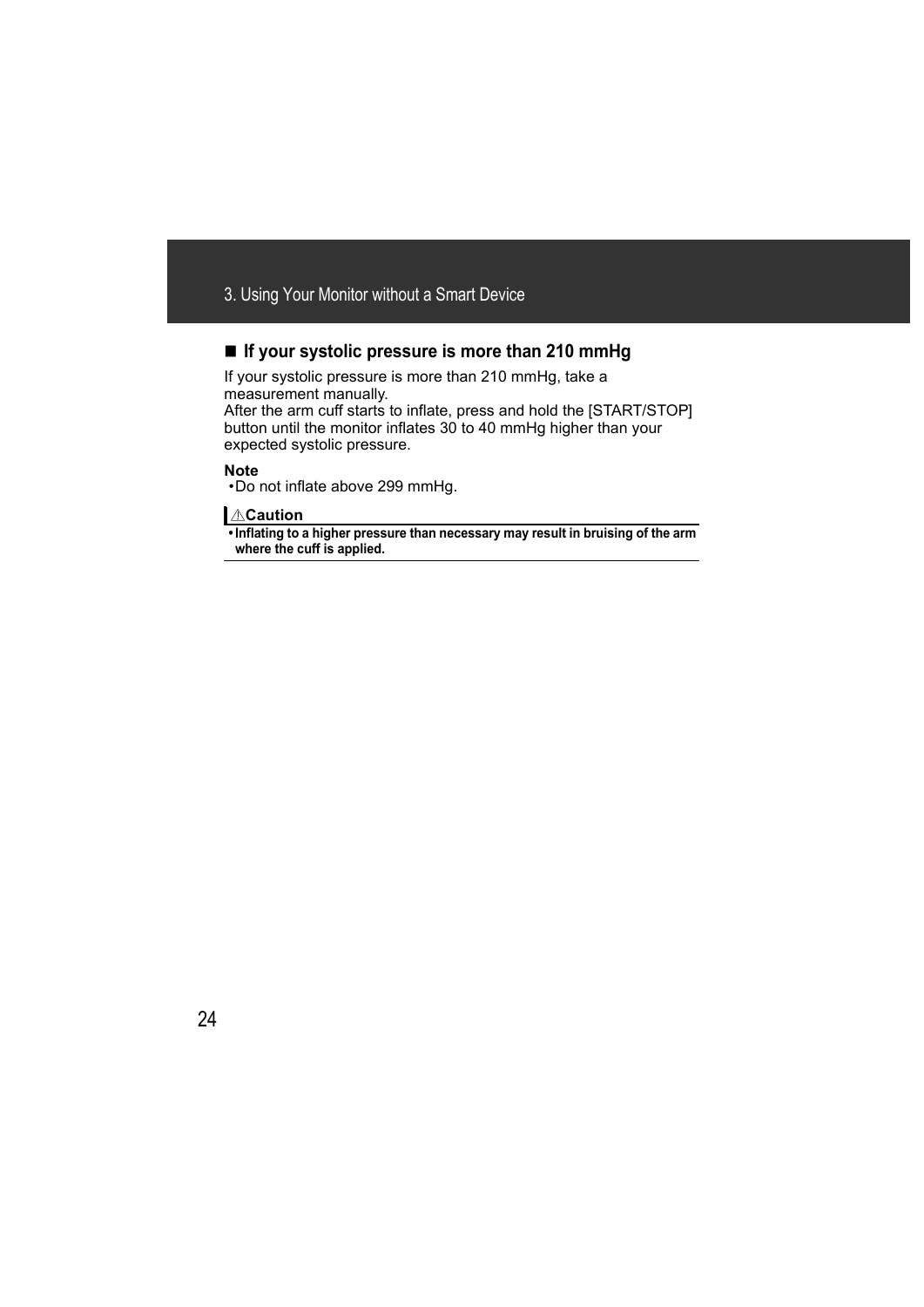# **4. Using Your Monitor with a Smart Device**

# **4.1 Pairing Your Monitor with a Smart Device**

The date and time on your monitor will automatically be set when you pair your monitor with your smart device.

Review the list of compatible smart devices at OmronHealthcare.com/connect

**1. Enable Bluetooth on your smart device.**

**EN**

**2. Scan the code below with your smart device camera or visit OmronHealthcare.com/app to find the OMRON compatible app for this product.**

![](_page_25_Picture_7.jpeg)

**3. Download and install the compatible OMRON app onto your smart device.**

If you already have the compatible OMRON app and have created your account, open the app and add your new monitor.

**4. Open the app and follow the pairing instructions shown on your smart device.**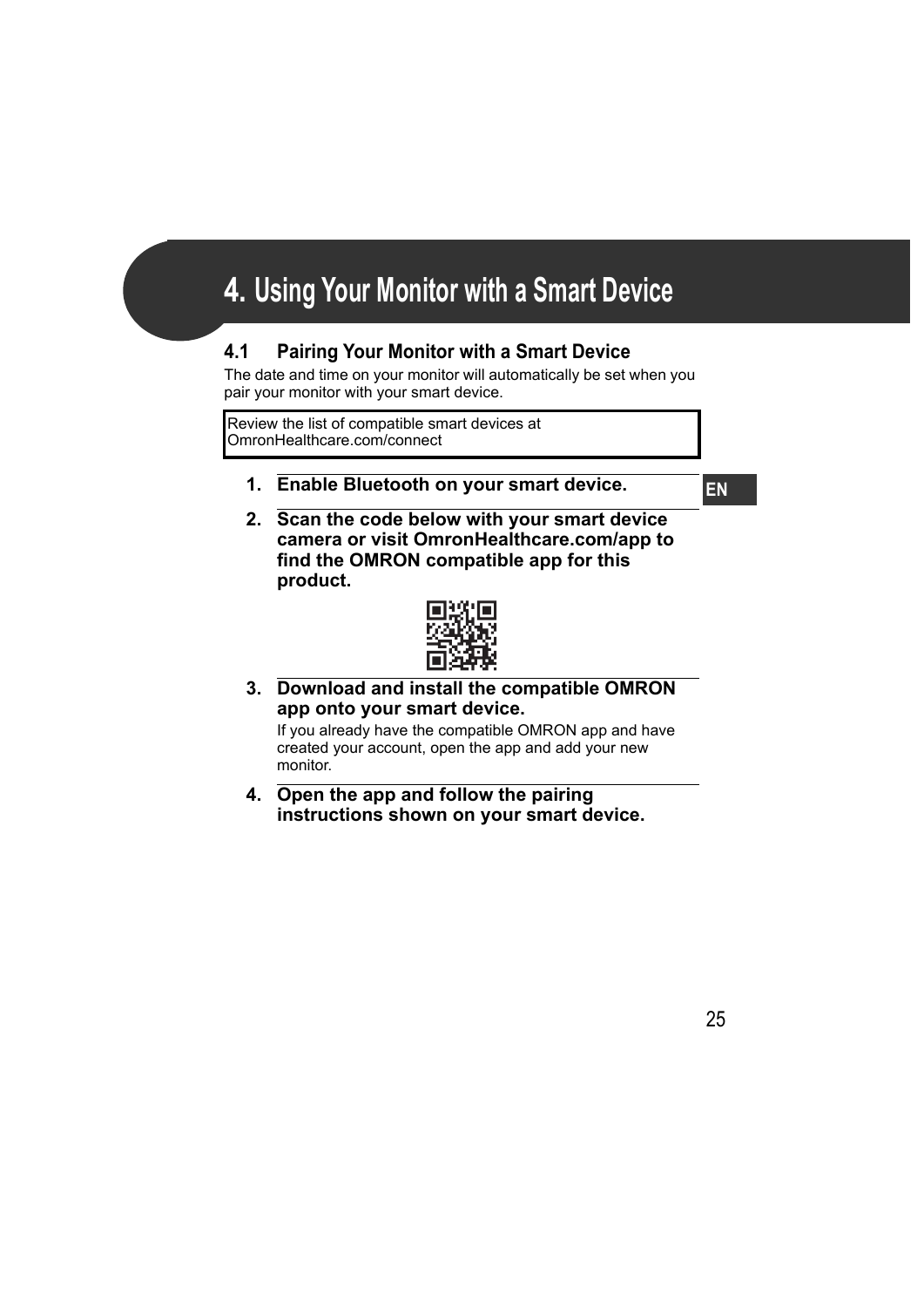### **5. Confirm that your monitor is connected successfully.**

When your monitor is connected successfully to your smart device, the OK symbol appears.

![](_page_26_Picture_3.jpeg)

**6. Press the [START/STOP] button to turn your monitor off.**

#### **Note**

• If the "Err" symbol appears, follow the instructions in the app.

![](_page_26_Picture_7.jpeg)

- Your monitor automatically turns off after 2 minutes.
- Be aware that OMRON will not be responsible for the loss of data and/or information in the app.
- Only compatible OMRON apps should be used with this monitor to help ensure correct data transfer.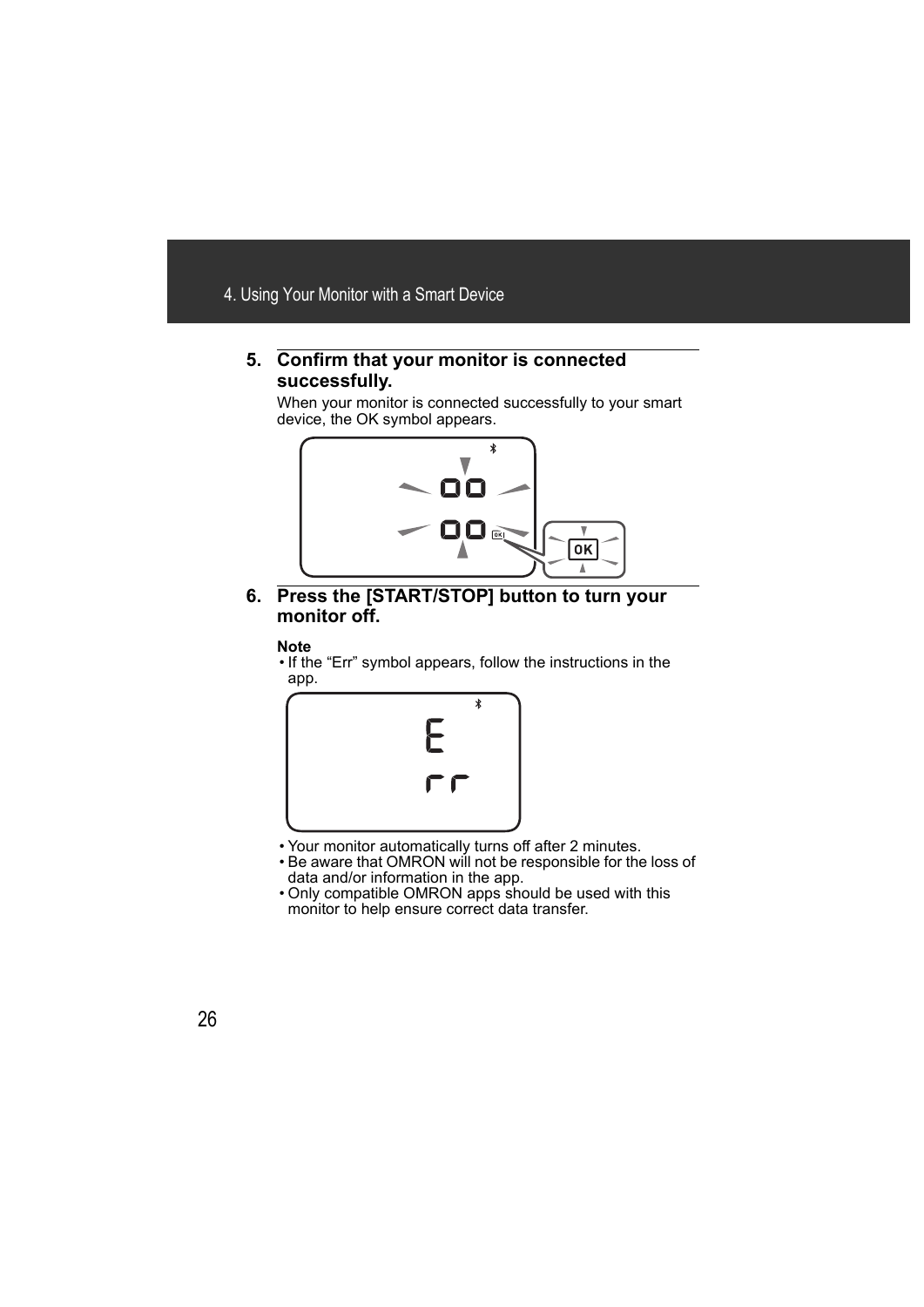# **4.2 Taking a Measurement**

Refer to sub-section 3.1 to start a measurement. Open the app on your smart device and follow the instructions.

### **Note**

•Make sure that your monitor is within 16 ft. (5 m) of your smart device.

## **Transferring Data Automatically/Manually**

- •When Bluetooth is enabled, the readings will be transferred to your smart device within 1 hour after taking a measurement.
- To transfer the readings manually, press the  $\Diamond$  button.

# **4.3 Disabling/Enabling Bluetooth**

## **Warning**

**• This product emits radio frequencies (RF) in the 2.4 GHz band. DO NOT use this product in locations where RF is restricted, such as on an aircraft or in hospitals. Turn off the Bluetooth feature in this monitor and remove batteries when in RF restricted areas. For further information on potential restrictions refer to documentation on the Bluetooth usage by the FCC/ISED.**

Bluetooth is enabled as default.

**1. When your monitor is off, press and hold the button (rear surface of the monitor) for more than 10 seconds.**

"oFF" flashes 3 times.

$$
\left(\begin{array}{c}\n\overrightarrow{a} \\
\overrightarrow{p} \\
\overrightarrow{p} \\
\overrightarrow{p}\n\end{array}\right)
$$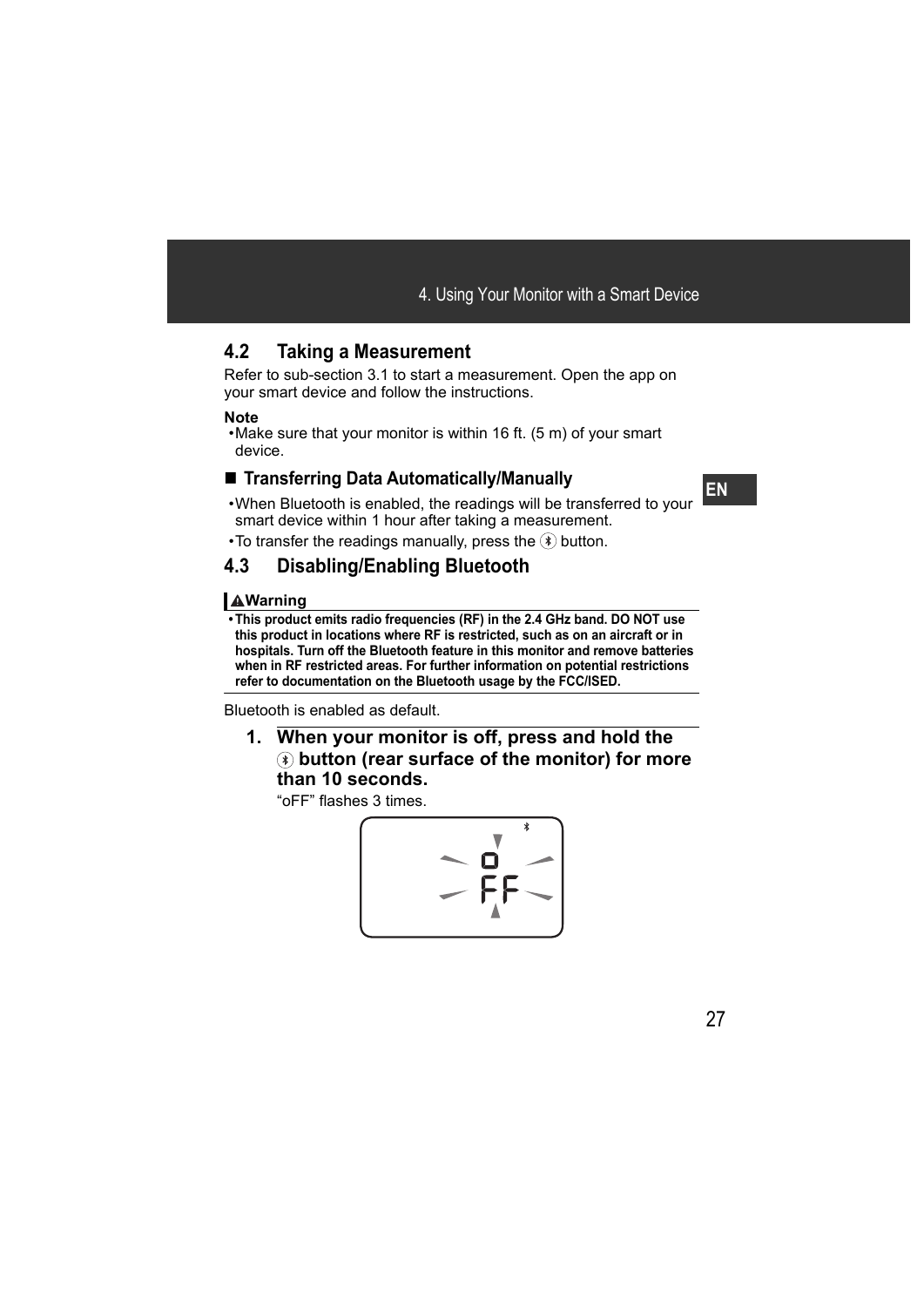### **2. Press the [START/STOP] button to turn your monitor off.**

#### **Note**

- To enable Bluetooth, press and hold the  $(*)$  button for more than 2 seconds. "on" appears on the display.
- Your monitor automatically turns off 2 minutes after the completion.
- When Bluetooth is disabled, the "  $\frac{1}{2}$  off " symbol appears.

![](_page_28_Figure_6.jpeg)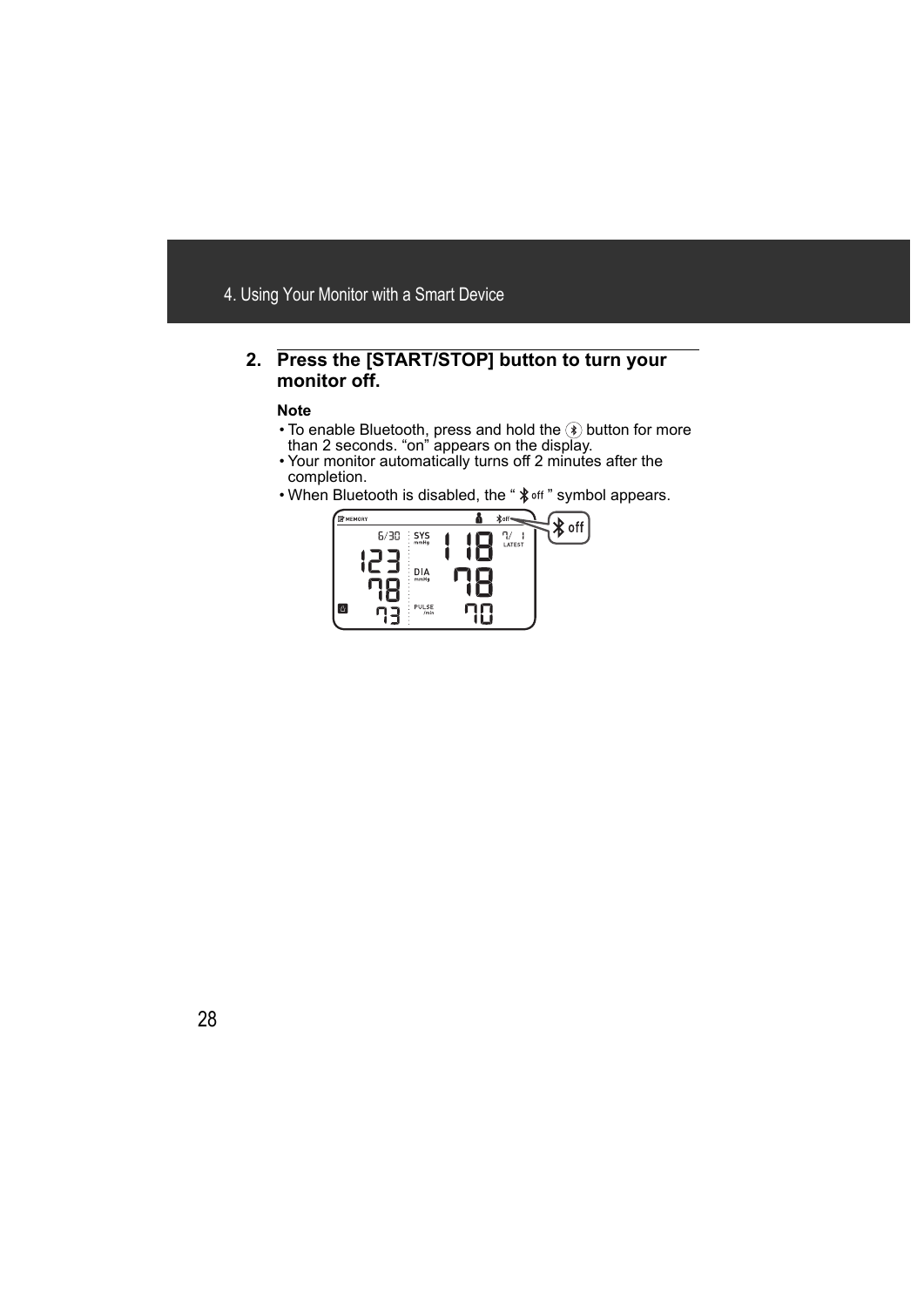# **5. Using Memory Function**

Your monitor automatically stores up to 60 readings per user.

#### **Note**

•This monitor can be used by multiple users. Refer to sub-section 2.6 to switch user. Make sure which user ID stores your own readings.

# **5.1 Viewing the Readings Stored in Memory**

- **1. Select your user ID.**
- **2. Press the Dutton.**

![](_page_29_Figure_7.jpeg)

After a memory number appears, the latest reading will appear with a past reading. A past reading will appear in the comparison display on the left.

### **Note**

- If the reading is high (refer to subsection 1.3), the " $\triangle$  High " symbol appears.
- If there are no readings stored in the memory, the screen to the right is displayed.

![](_page_29_Figure_12.jpeg)

• If the memory is full, new readings will replace the old readings, starting with the oldest reading.

- **3. Press the**  $\boxed{\triangleleft}$  **or**  $\boxed{\triangleright}$  **button repeatedly to scroll through the previous readings stored in the memory.**
	- $\left( \triangleleft$  : To view the older readings
	- $\triangleright$  : To view the more recent readings

**EN**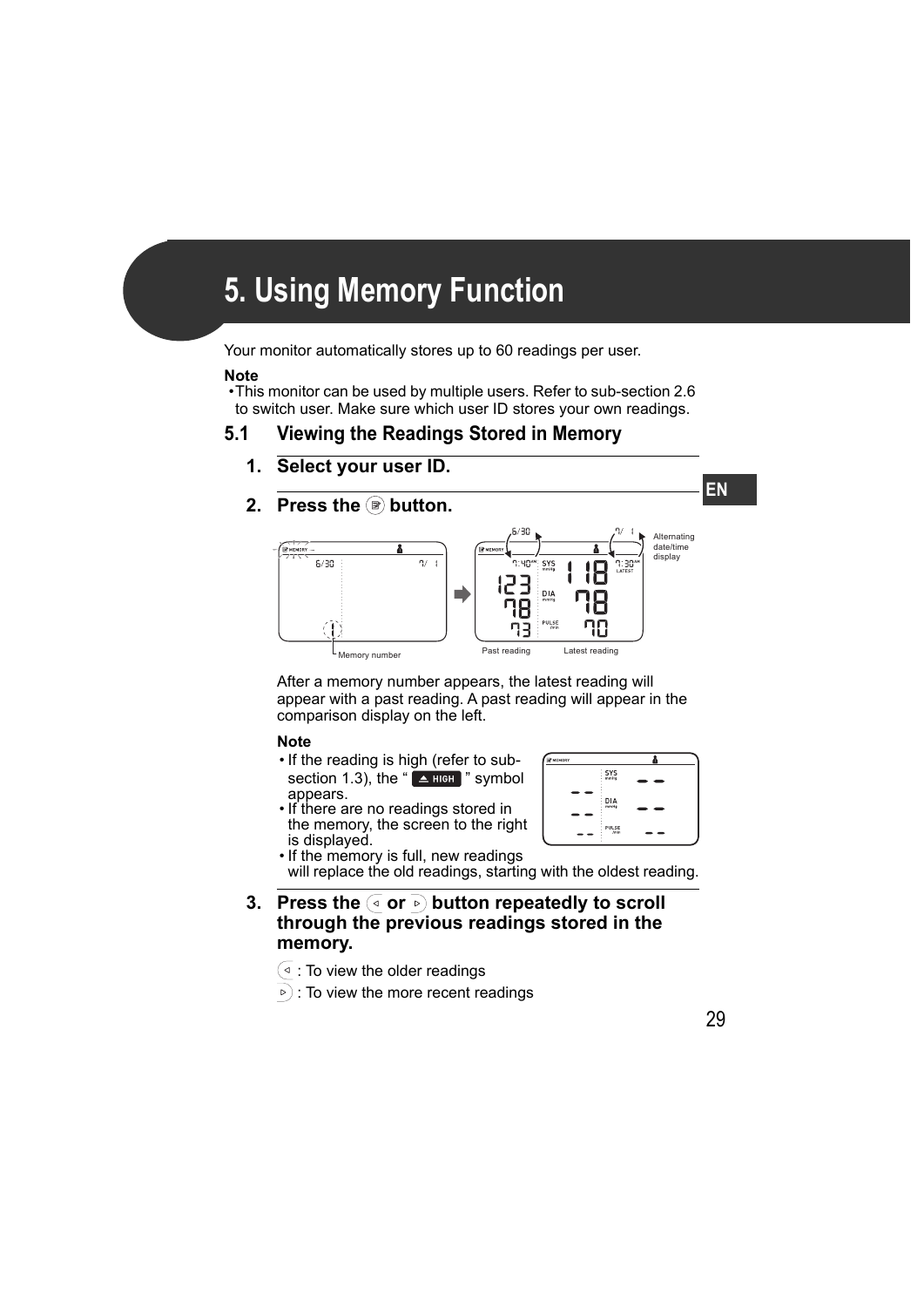# **5.2 Viewing the Average Reading**

Your monitor can calculate an average reading based on the latest 2 or 3 readings taken within the most recent 10 minute timeframe.

### **Note**

•Set your monitor to the correct date and time before taking a measurement to view the average readings.

- **1. Select your user ID.**
- **2. When your monitor is off, press and hold the button for more than 3 seconds.**

The " $\frac{1}{100}$  ave " symbol flashes.

#### **Note**

- If there are only 2 readings in the memory for that period, the average will be based on these 2 readings.
- If the average reading is high (refer to sub-section 1.3), the " $\blacktriangle$  High " symbol appears.

![](_page_30_Picture_11.jpeg)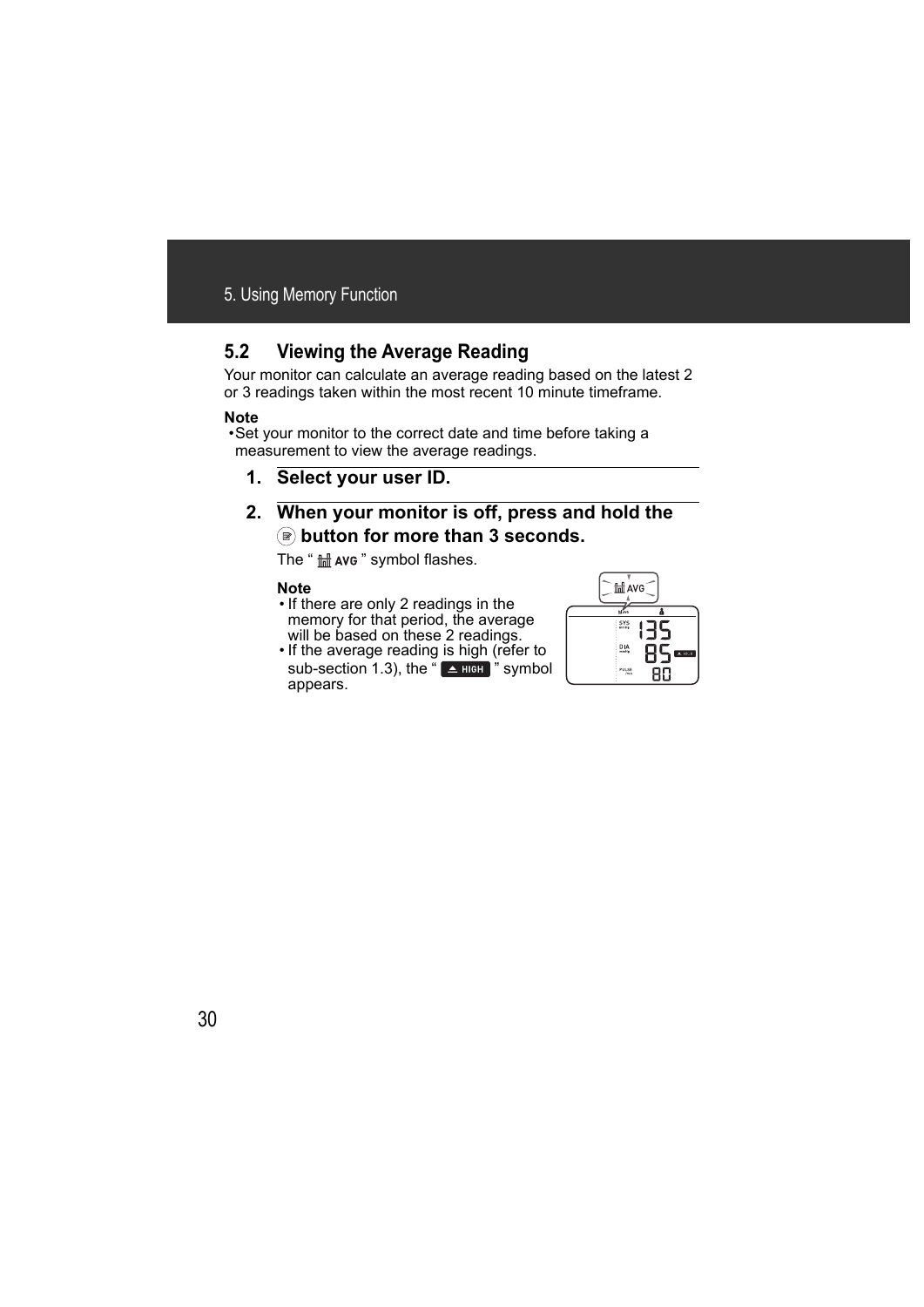# **5.3 Viewing Morning Weekly Averages**

Your monitor calculates and displays weekly averages for the measurements taken in the morning for 7 weeks per user.

### **Note**

•Set your monitor to the correct date and time before taking a measurement to view the morning weekly average readings.

### **Morning Weekly Average Calculation**

This is the average for the measurements taken during the morning (4:00 am - 9:59 am) between Sunday and Saturday. The 2 or 3 readings taken within the first 10 minute timeframe in the morning between 4:00 am - 9:59 am will be used to calculate the morning average for each day.

#### **Note**

•When the measurements taken from Thursday, the average is calculated between Thursday and Saturday.

![](_page_31_Figure_9.jpeg)

## **1. Select your user ID.**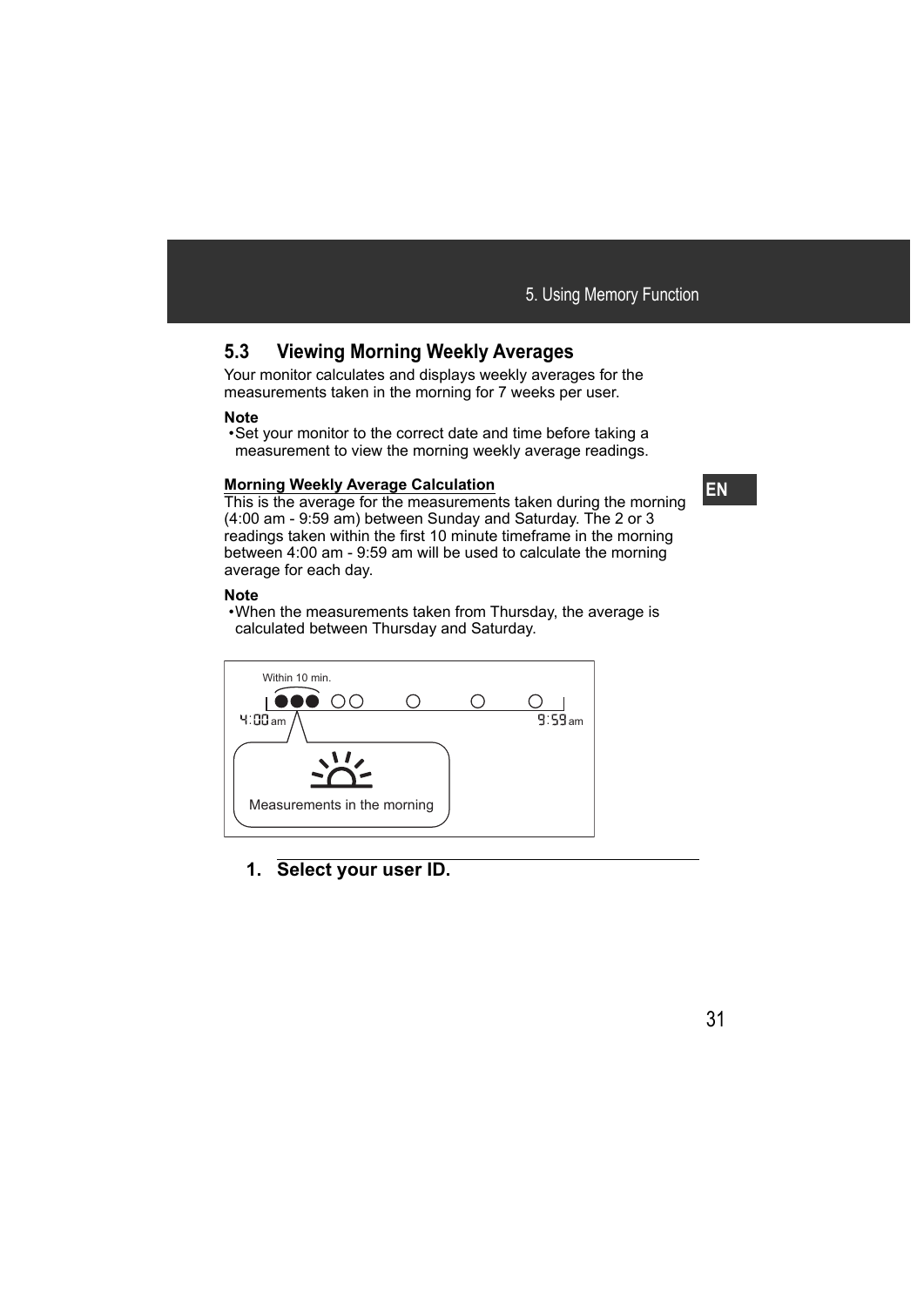## **2. Press the <b>Button** once.

The morning weekly average for the current week, the " $\frac{300}{100}$  and "THIS WEEK" appear on the display. A past reading will appear in the comparison display on the left.

If the morning weekly average is high (refer to sub-section 1.3), the " $\frac{36}{4}$  mor "  $\frac{1}{4}$ " symbol appears.

## **3. Press the**  $\boxed{4}$  **or**  $\boxed{6}$  **button repeatedly to scroll through the previous readings stored in the memory.**

Your monitor displays "1 wk. ago," for the previous week's average, to "7 wk. ago," for the oldest set of averages.

![](_page_32_Figure_6.jpeg)

**4. Press the [START/STOP] button to turn off your monitor.**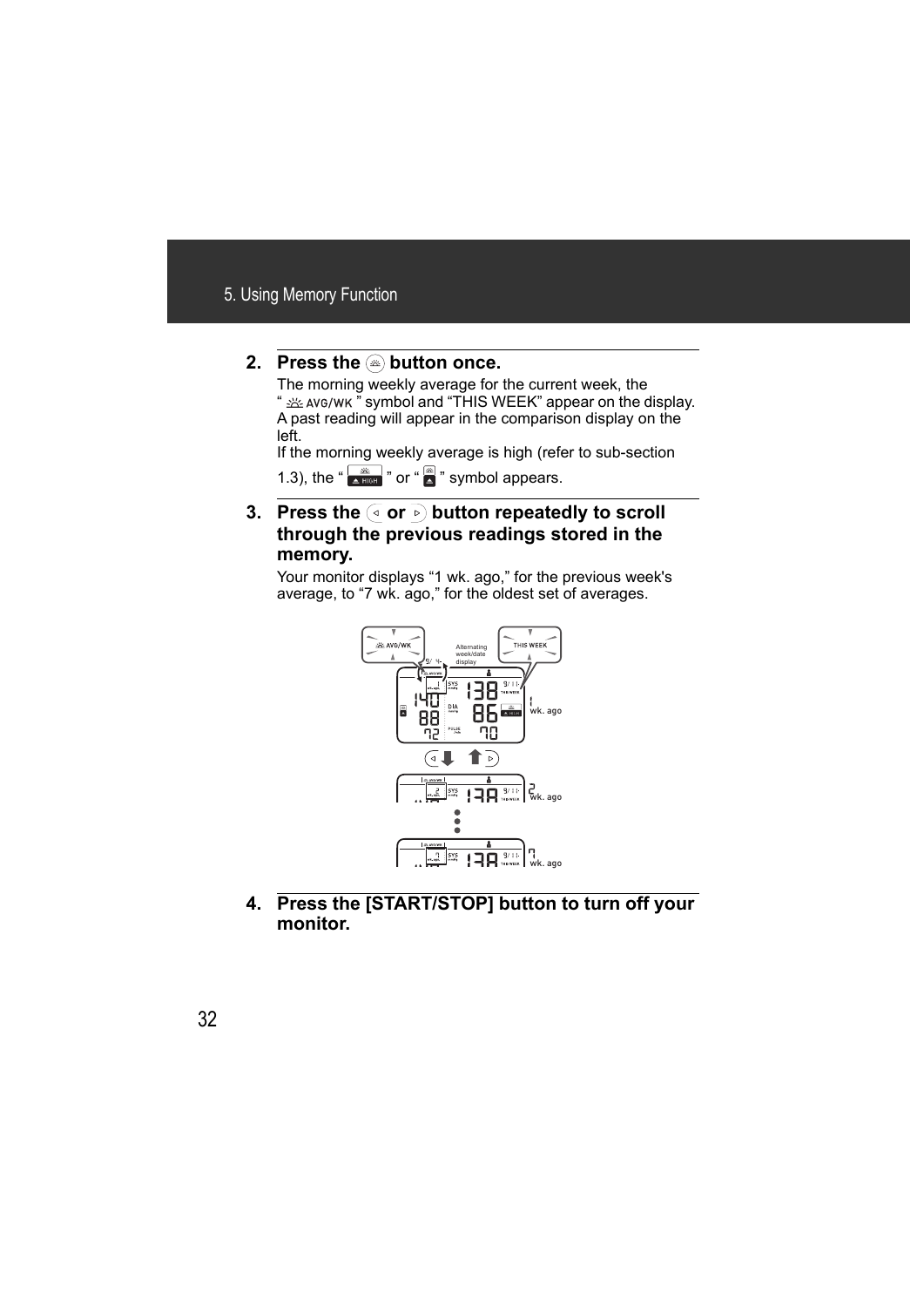# **6. Other Settings**

# **6.1 Deleting All Readings Stored in Memory**

**1. Select your user ID.**

### **2.** Press the **D** button.

After a memory number appears, the latest reading will appear with a past reading.

**3. While holding the button down, press and hold the [START/STOP] button for more than 3 seconds.**

The display as below flashes.

![](_page_33_Figure_7.jpeg)

**4. While holding the <b>s** button down again, press **and hold the [START/STOP] button for more than 3 seconds.**

The display stops flashing, then all readings are deleted.

![](_page_33_Figure_10.jpeg)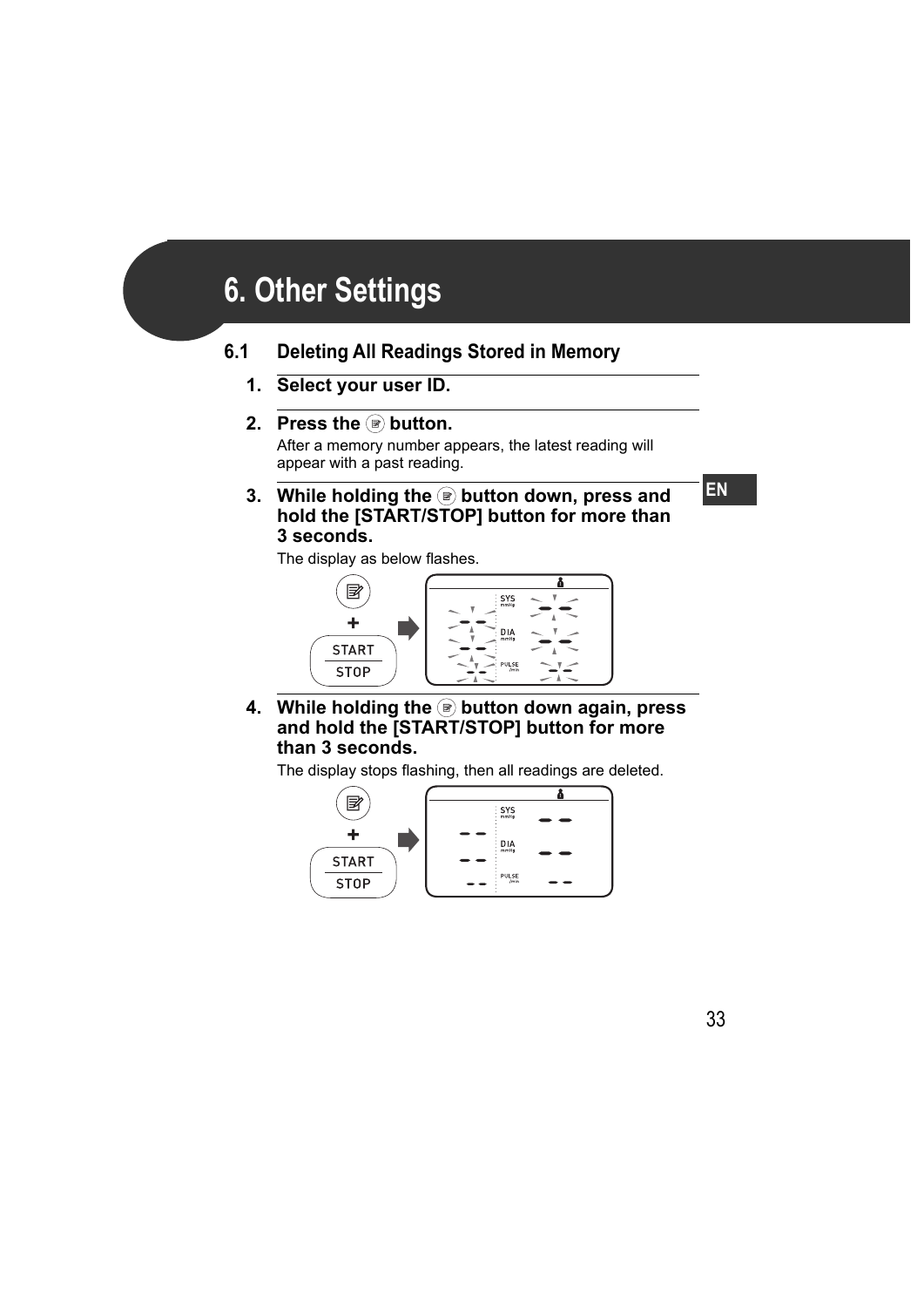### **5. Press the [START/STOP] button to turn your monitor off.**

#### **Note**

- All readings will be deleted. You cannot partially delete the readings stored in the memory.
- Your monitor automatically turns off after 2 minutes.

# **6.2 Restoring Your Monitor to the Default Settings**

To delete all the information stored in your monitor, follow the instructions below. Make sure that your monitor is turned off.

**1. While holding the**  $\circledast$  button (rear surface of the **monitor) down, press and hold the [START/ STOP] button for more than 3 seconds.**

The display as below flashes.

![](_page_34_Figure_9.jpeg)

**2. While holding the**  $\circledast$  **button down again, press and hold the [START/STOP] button for more than 3 seconds.**

The display stops flashing, then your monitor is restored to the default settings.

![](_page_34_Figure_12.jpeg)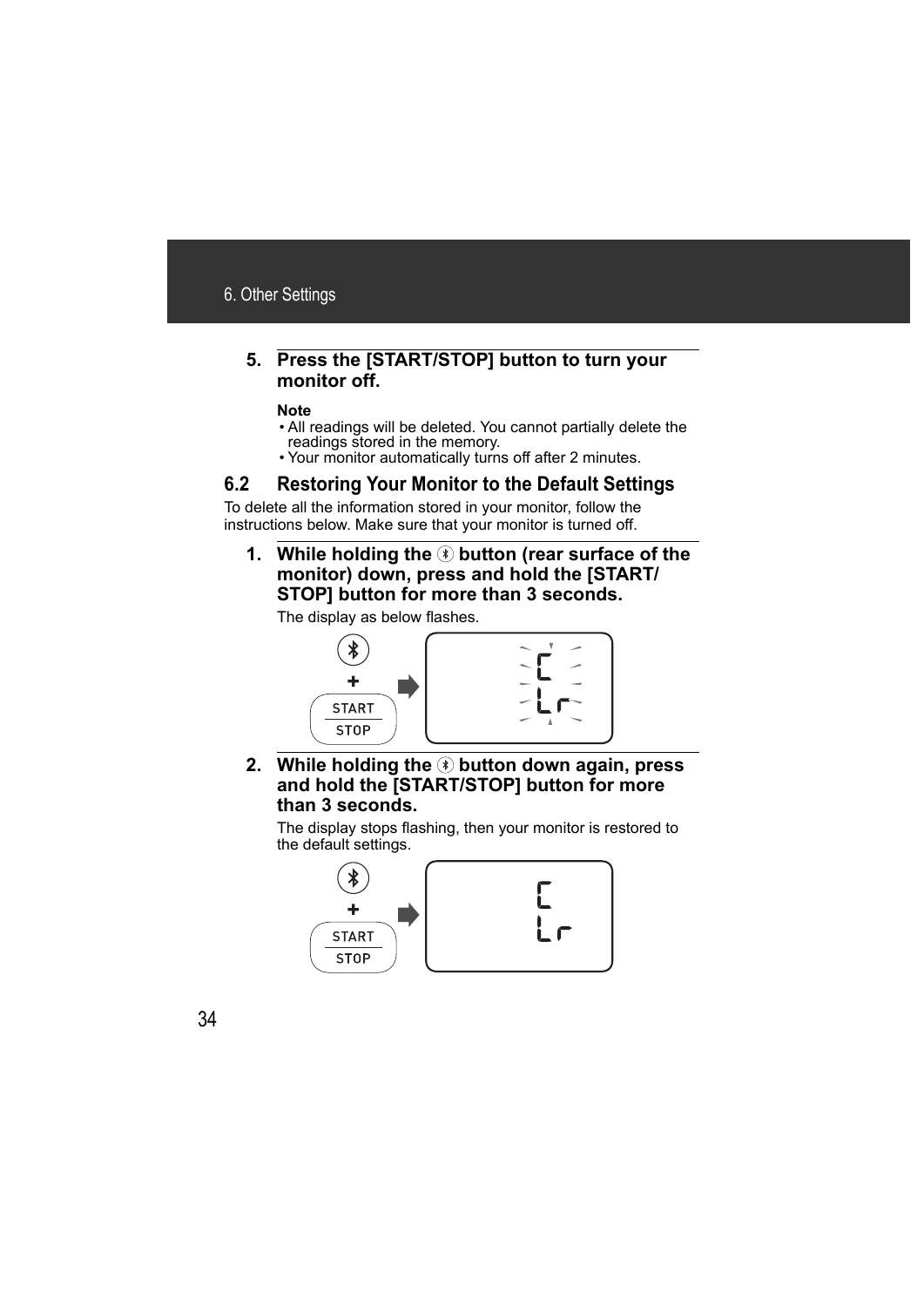### **3. Press the [START/STOP] button to turn your monitor off.**

#### **Note**

- After the completion, the year flashes on the display. Refer to sub-section 2.2 to set the date and time manually, or refer to sub-section 4.1 to pair your monitor to set the date and time automatically.
- Reverting to the default setting of your monitor does not delete the information in the app.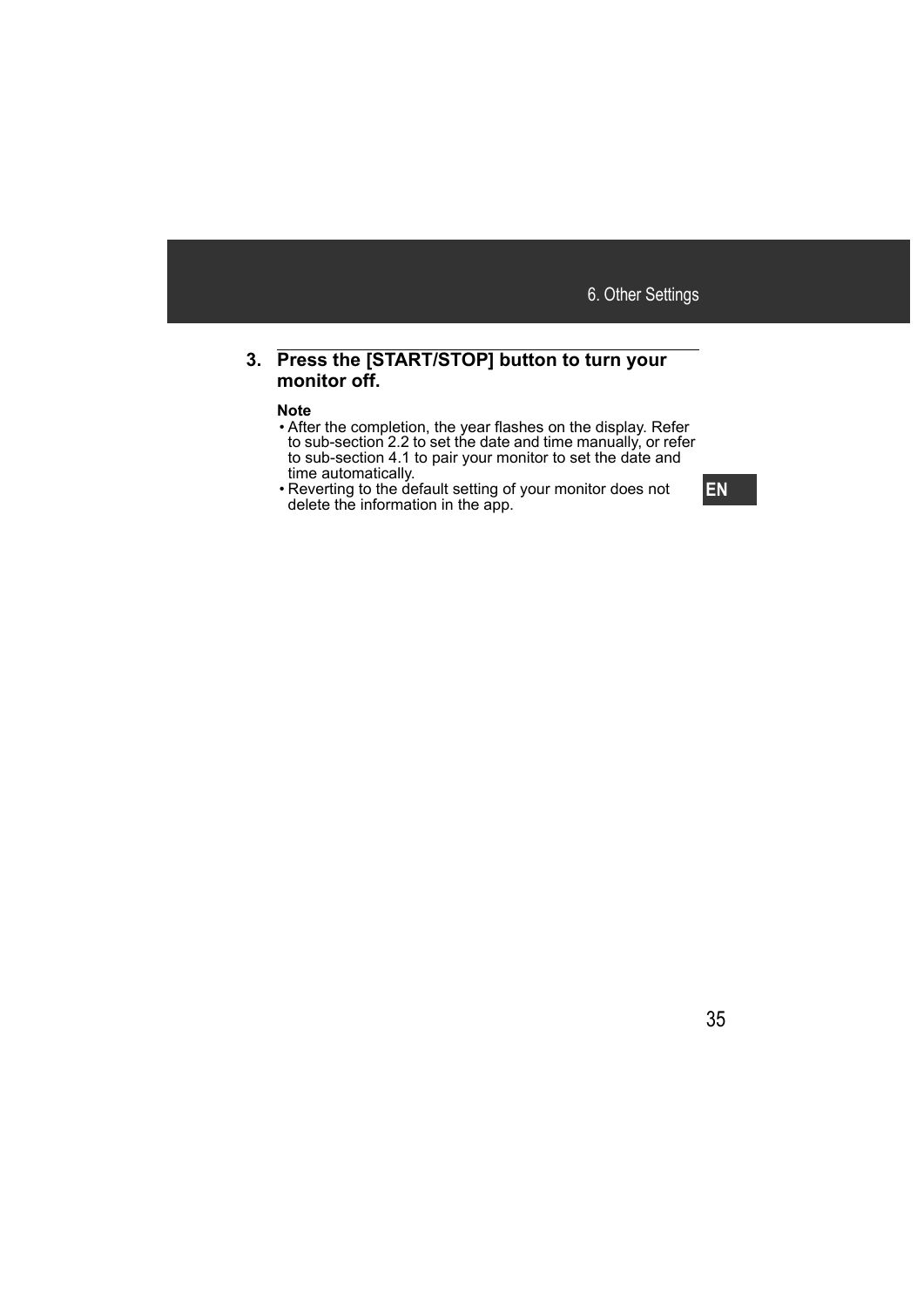# **7. Error Messages and Troubleshooting**

If any of the below problems occur during measurement, check to make sure that no other electrical device is within 12 inches (30 cm). If the problem persists, refer to the table below.

| Display/<br><b>Problem</b>                            | <b>Possible Cause</b>                                                           | <b>Solution</b>                                                                                                                                                                          |
|-------------------------------------------------------|---------------------------------------------------------------------------------|------------------------------------------------------------------------------------------------------------------------------------------------------------------------------------------|
| ┝╎<br>appears or the<br>arm cuff does<br>not inflate. | The [START/STOP]<br>button was pressed<br>while the arm cuff is not<br>applied. | Press the [START/STOP]<br>button again to turn the<br>monitor off. After inserting<br>the air plug securely and<br>applying the arm cuff<br>correctly, press the<br>[START/STOP] button. |
|                                                       | Air plug is not<br>completely plugged into<br>the monitor.                      | Insert the air plug<br>securely. Refer to<br>sub-section 2.4.                                                                                                                            |
|                                                       | The arm cuff is not<br>applied correctly.                                       | Apply the arm cuff<br>correctly, then take<br>another measurement.<br>Refer to sub-section 2.4.                                                                                          |
|                                                       | Air is leaking from the<br>arm cuff.                                            | Replace the arm cuff with<br>a new one. Refer to<br>section 9.                                                                                                                           |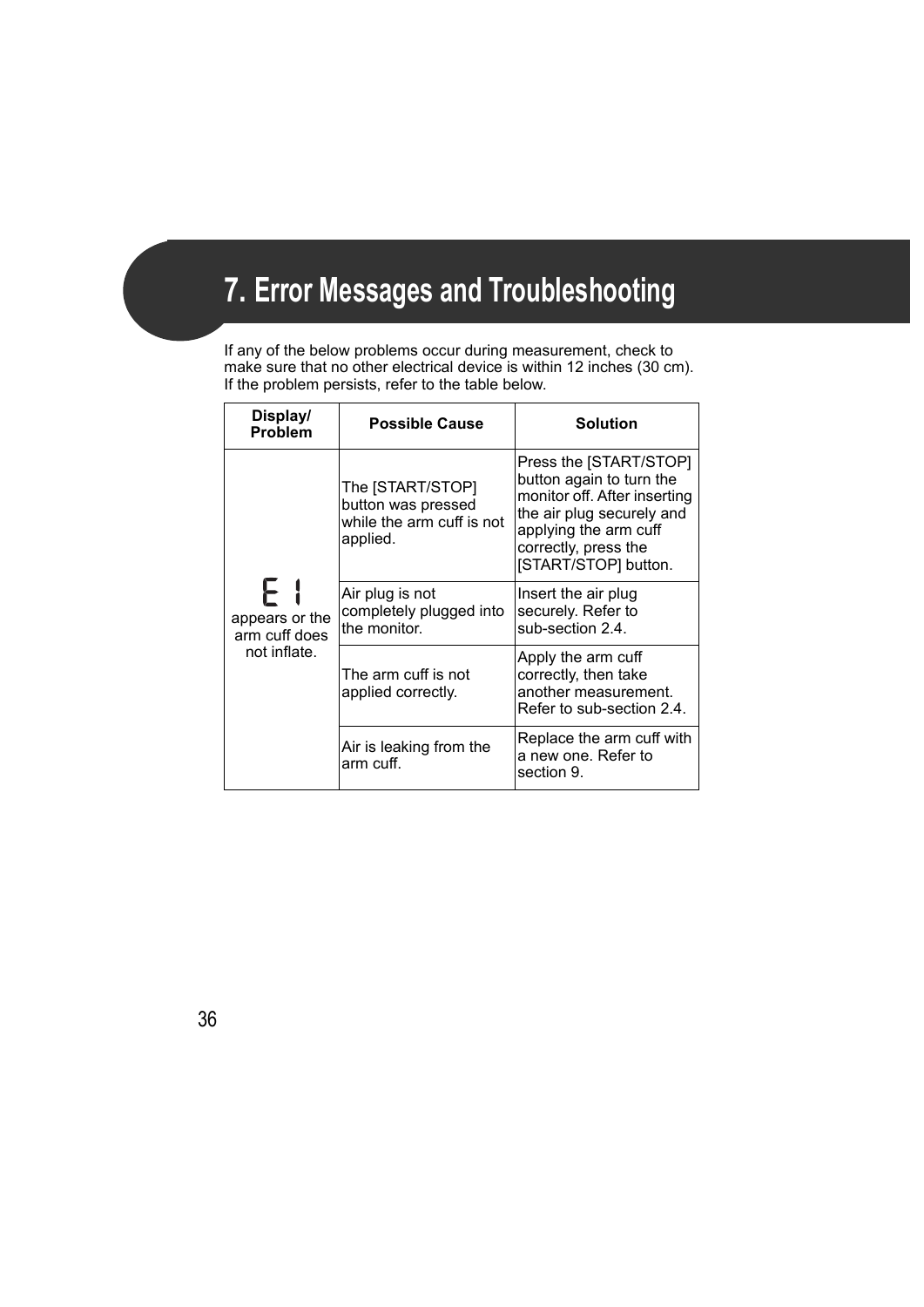| Display/<br><b>Problem</b>                                                                    | <b>Possible Cause</b>                                                                          | <b>Solution</b>                                                                                                                                                                                                                              |    |
|-----------------------------------------------------------------------------------------------|------------------------------------------------------------------------------------------------|----------------------------------------------------------------------------------------------------------------------------------------------------------------------------------------------------------------------------------------------|----|
| 25<br>appears or a<br>measurement<br>cannot be<br>complete after<br>the arm cuff<br>inflates. | You move or talk during<br>a measurement and the<br>arm cuff does not inflate<br>sufficiently. | Remain still and do not<br>talk during a<br>measurement. If "E2"<br>appears repeatedly,<br>inflate the arm cuff<br>manually until the systolic<br>pressure is 30 to<br>40 mmHg above your<br>previous readings. Refer<br>to sub-section 3.1. | EN |
|                                                                                               | The systolic pressure is<br>above 210 mmHg and a<br>measurement cannot be<br>taken.            | Inflate the arm cuff<br>manually until the systolic<br>pressure is 30 to<br>40 mmHg above your<br>previous readings. Refer<br>to sub-section 3.1.                                                                                            |    |
| FF<br>appears                                                                                 | The arm cuff is inflated<br>exceeding the maximum<br>allowable pressure.                       | Do not touch the arm cuff<br>and/or bend the air tube<br>while taking a<br>measurement.<br>If inflating the arm cuff<br>manually, refer to the end<br>of sub-section 3.1.                                                                    |    |
| appears                                                                                       | You move or talk during<br>a measurement.<br>Vibrations disrupt a<br>measurement.              | Remain still and do not<br>talk during a<br>measurement.                                                                                                                                                                                     |    |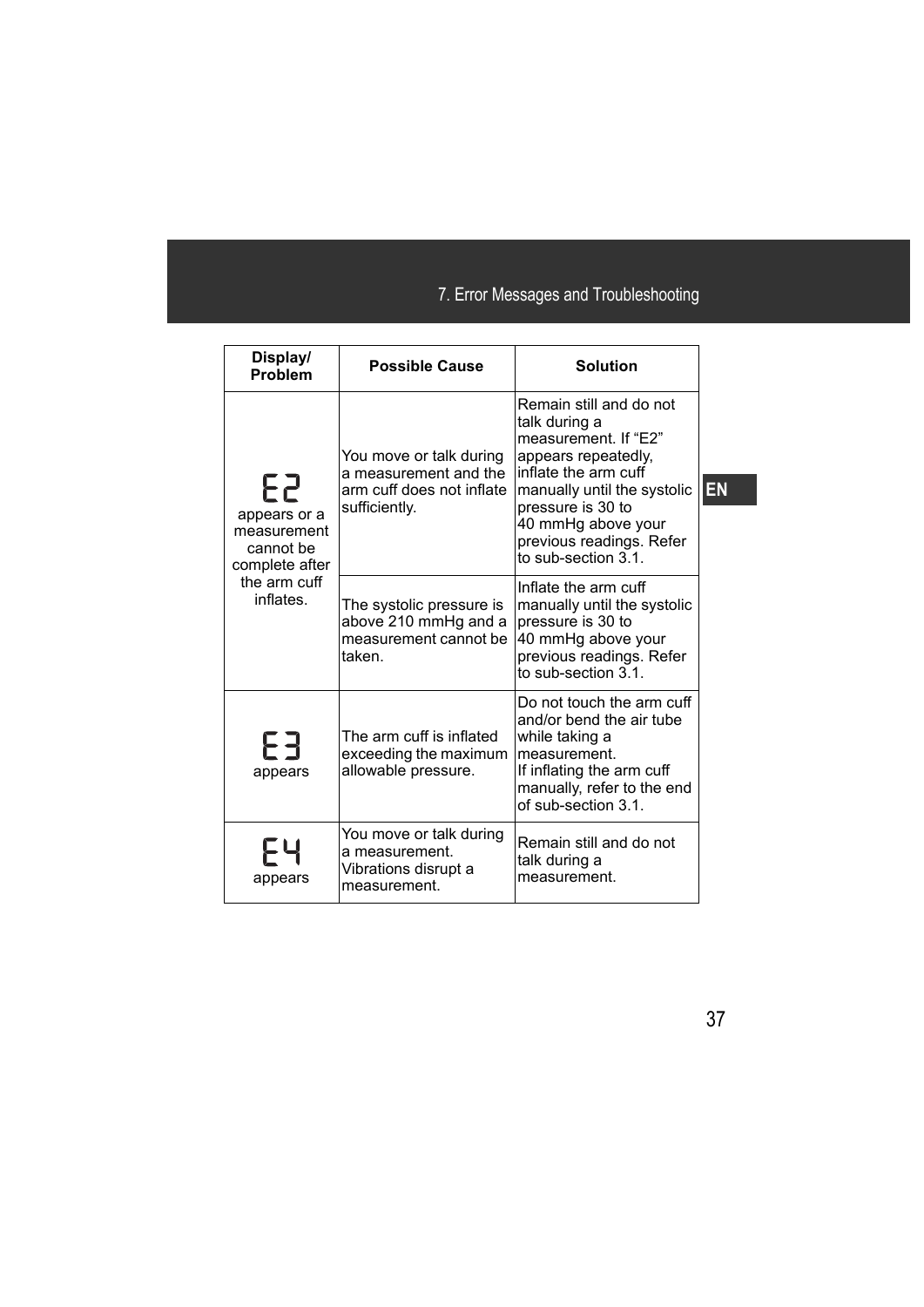# 7. Error Messages and Troubleshooting

| Display/<br><b>Problem</b>                         | <b>Possible Cause</b>                                                             | <b>Solution</b>                                                                                                                                                        |
|----------------------------------------------------|-----------------------------------------------------------------------------------|------------------------------------------------------------------------------------------------------------------------------------------------------------------------|
| ES<br>appears<br>$\boxed{\circ}$<br>☆ /<br>appears | The pulse rate is not<br>detected correctly.                                      | Apply the arm cuff<br>correctly, then take<br>another measurement.<br>Refer to sub-section 2.4.<br>Remain still and sit<br>correctly during a<br>measurement.          |
| does not flash<br>during a<br>measurement          |                                                                                   | If the " $\boxed{\circ}$ $\frac{1}{3}$ " symbol<br>continues to appear, we<br>recommend you to<br>consult with your<br>physician.                                      |
| Fг<br>appears                                      | The monitor has<br>malfunctioned.                                                 | Press the [START/STOP]<br>button again. If "Er" still<br>appears, contact<br>customer service. Refer<br>to section 12.                                                 |
| Ε<br>ГГ<br>appears                                 | The monitor cannot<br>connect to a smart<br>device or transmit data<br>correctly. | Follow the instructions<br>shown in the app. If the<br>"Err" symbol still appears<br>after checking the app,<br>contact customer service.<br>Refer to section 12.      |
| flashes                                            | The monitor is waiting<br>for pairing with the smart<br>device.                   | Refer to sub-section 4.1<br>for pairing your monitor<br>with your smart device, or<br>press the [START/STOP]<br>button to cancel pairing<br>and turn your monitor off. |
| flashes                                            | The monitor is ready to<br>transfer your readings to<br>the smart device.         | Open the app to transfer<br>your readings.                                                                                                                             |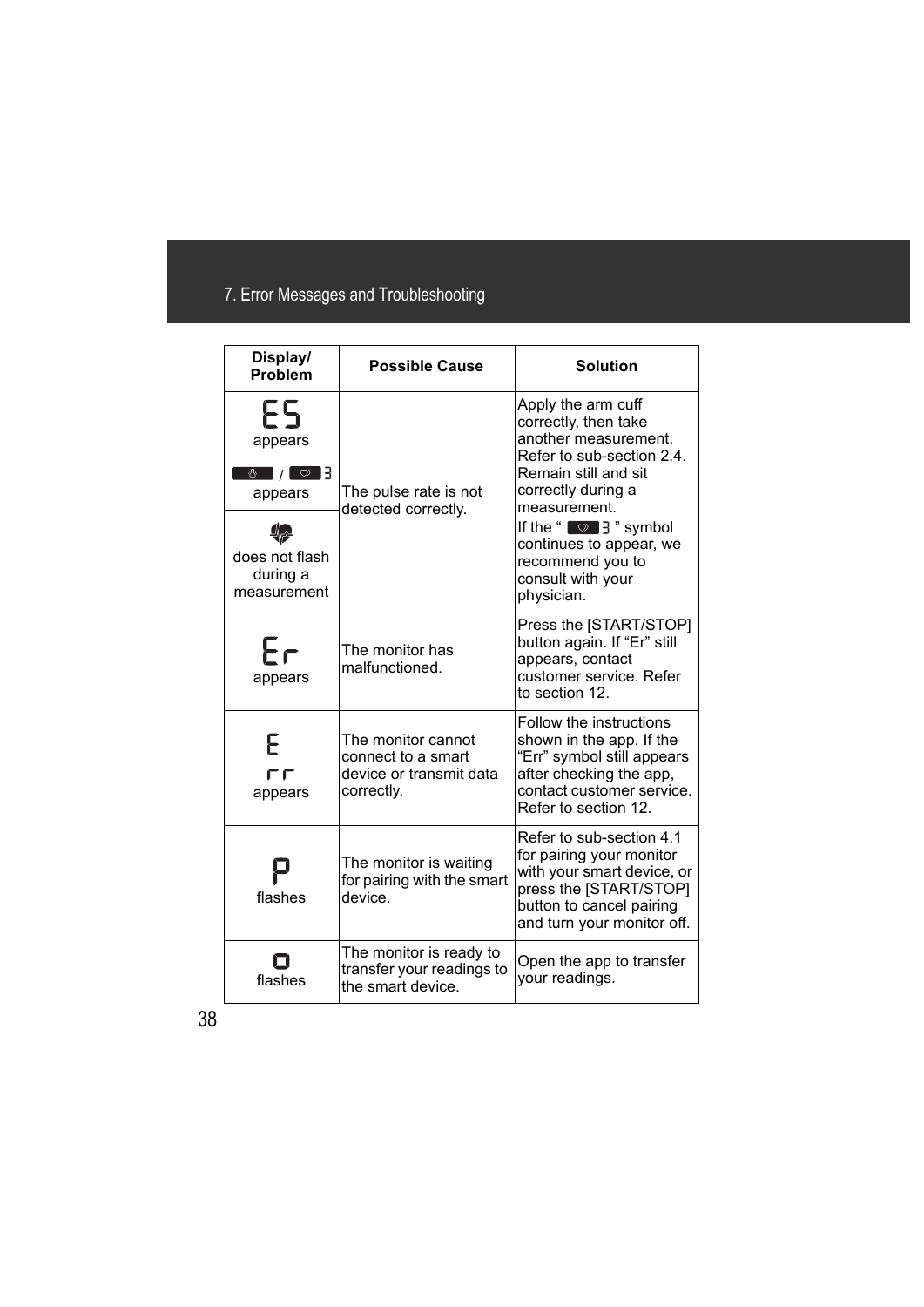| Display/<br>Problem                                                                    | <b>Possible Cause</b>                                                                                                                           | <b>Solution</b>                                                                                                                       |
|----------------------------------------------------------------------------------------|-------------------------------------------------------------------------------------------------------------------------------------------------|---------------------------------------------------------------------------------------------------------------------------------------|
| $\left  \rightleftharpoons$<br>flashes                                                 | There are more than 48<br>readings in memory to<br>be transferred.                                                                              | Pair or transfer your<br>readings to the app so<br>you can keep them in<br>memory in the app, and<br>this error symbol<br>disappears. |
|                                                                                        | The date and time is not<br>set.                                                                                                                |                                                                                                                                       |
| appears                                                                                | There are 60 readings in<br>memory to be<br>transferred.                                                                                        |                                                                                                                                       |
| $\overline{a}$<br>flashes                                                              | Batteries are low.                                                                                                                              | Replacing all 4 batteries<br>with new ones is<br>recommended. Refer to<br>sub-section 2.1.                                            |
| appears or the<br>monitor is<br>turned off<br>unexpectedly<br>during a<br>measurement. | Batteries are depleted.                                                                                                                         | Immediately replace all 4<br>batteries with new ones.<br>Refer to sub-section 2.1.                                                    |
| Nothing                                                                                | Batteries are depleted.                                                                                                                         |                                                                                                                                       |
| appears on the<br>display of the<br>monitor.                                           | Battery polarities are not<br>properly aligned.                                                                                                 | Check the battery<br>installation for proper<br>placement. Refer to<br>sub-section 2.1.                                               |
| Readings<br>appear too high<br>or too low.                                             | Blood pressure varies constantly. Many factors<br>the arm cuff, may affect your blood pressure.<br>Review sub-sections 2.3 - 2.5 and section 3. | including stress, time of day, and/or how you apply                                                                                   |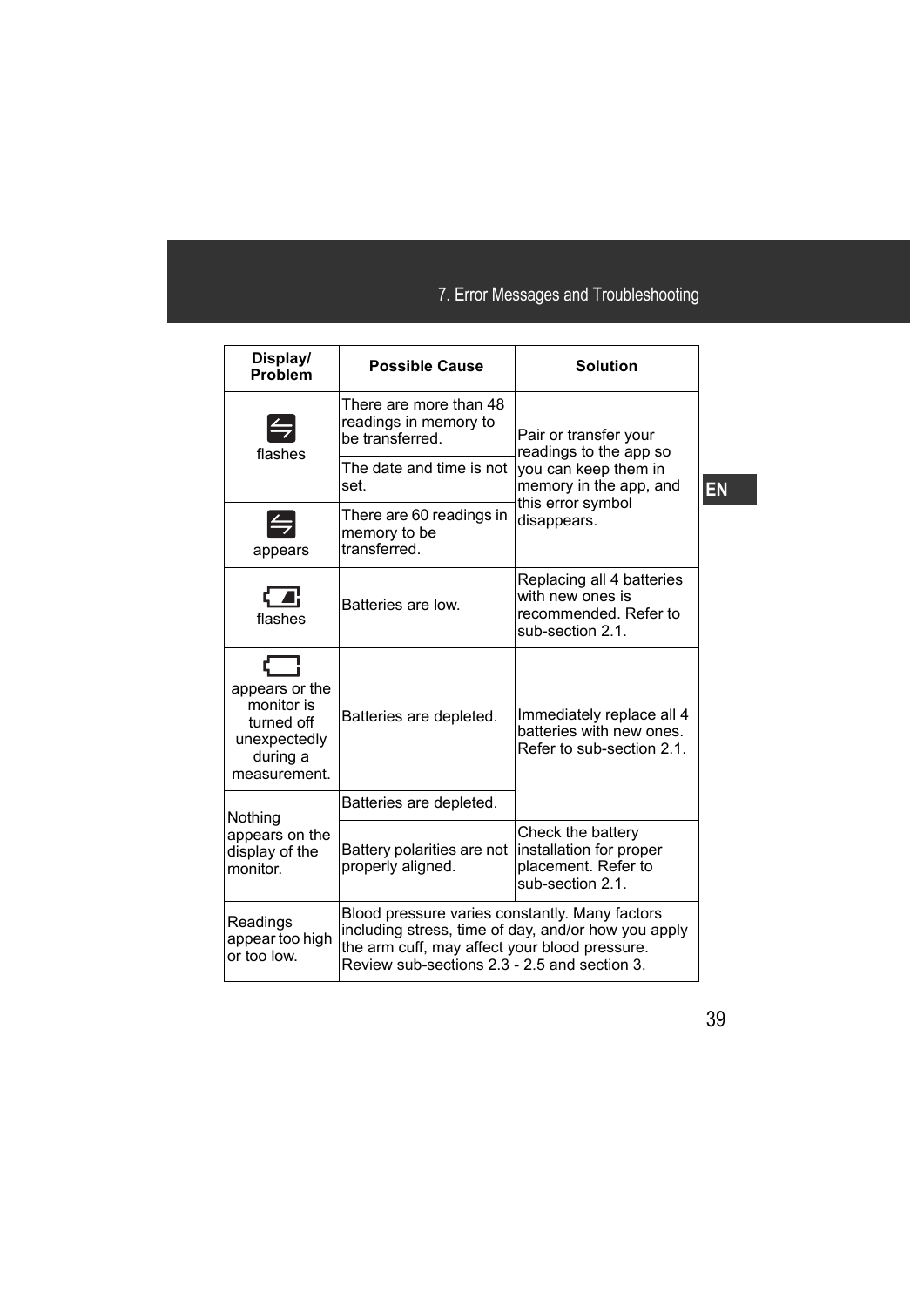# 7. Error Messages and Troubleshooting

| Display/<br><b>Problem</b>                  | <b>Possible Cause</b>                                                                                                                                                                                                                                                                             | <b>Solution</b>                                          |
|---------------------------------------------|---------------------------------------------------------------------------------------------------------------------------------------------------------------------------------------------------------------------------------------------------------------------------------------------------|----------------------------------------------------------|
| Any other<br>communication<br>issue occurs. | Follow the instructions shown in the smart device,<br>If the problem still persists, contact customer<br>service. Refer to section 12.                                                                                                                                                            | or visit the "Help" section in the app for further help. |
| Any other<br>problems<br>occur.             | Press the [START/STOP] button to turn the monitor<br>off, then press it again to take a measurement. If the<br>problem continues, remove all batteries and wait for<br>30 seconds. Then re-install batteries.<br>If the problem still persists, contact customer<br>service. Refer to section 12. |                                                          |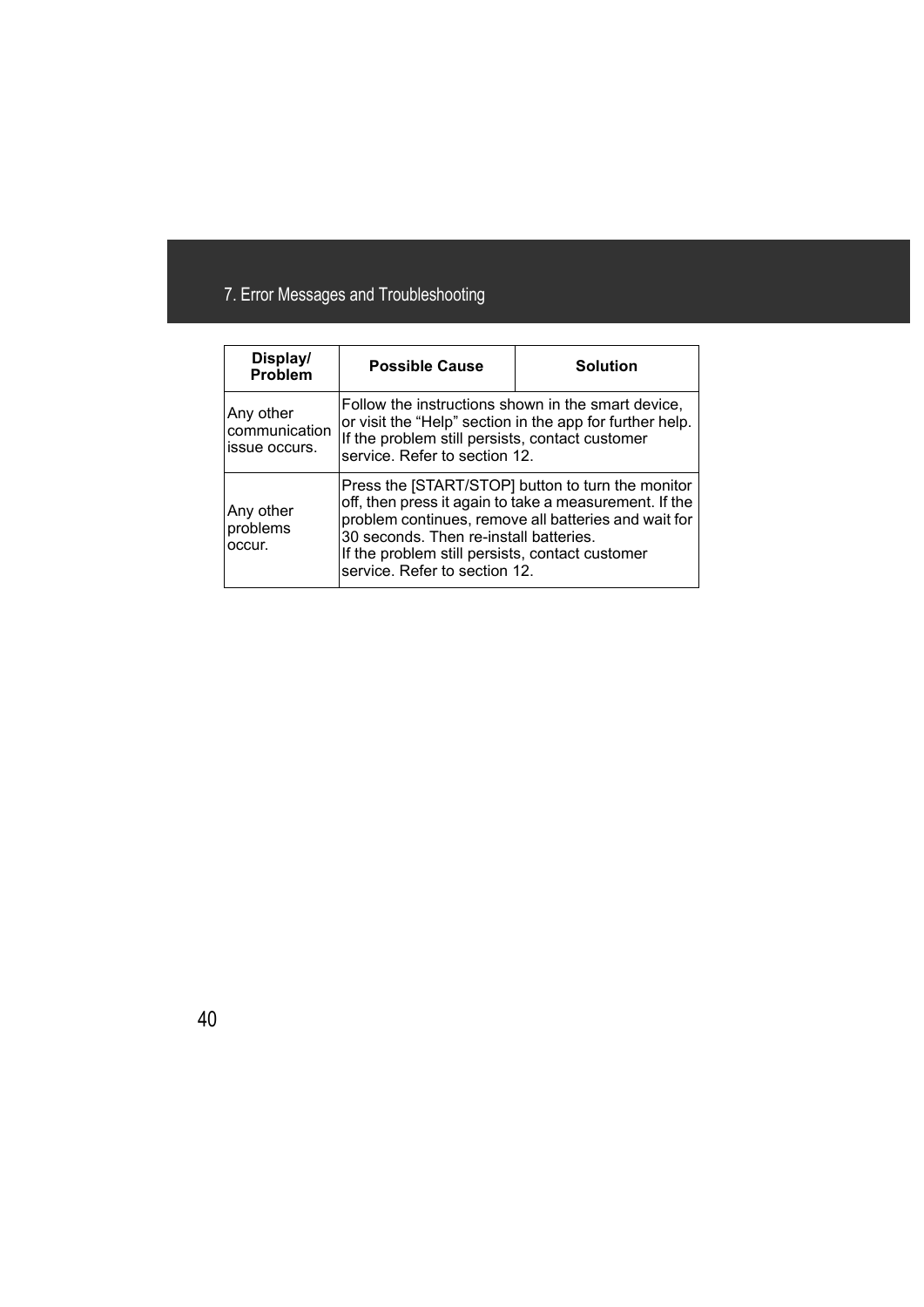# **8. Maintenance**

# **8.1 Maintenance**

To protect your monitor from damage, follow the directions below:

•Changes or modifications not approved by the manufacturer will void the user warranty.

### **Caution**

**• DO NOT disassemble or attempt to repair this monitor or other components. This may cause an inaccurate reading.**

**EN**

# **8.2 Storage**

Keep your monitor and other components in the storage case when not in use.

Store your monitor and other components in a clean, safe location.

## **1. Remove the arm cuff from the monitor.**

## **Caution**

**• To unplug the air plug, pull on the plastic air plug at the base of the tube, not the tube itself.**

**2. Gently fold the air tube into the arm cuff.**

![](_page_41_Picture_14.jpeg)

### **Note**

• Do not bend or crease the air tube excessively.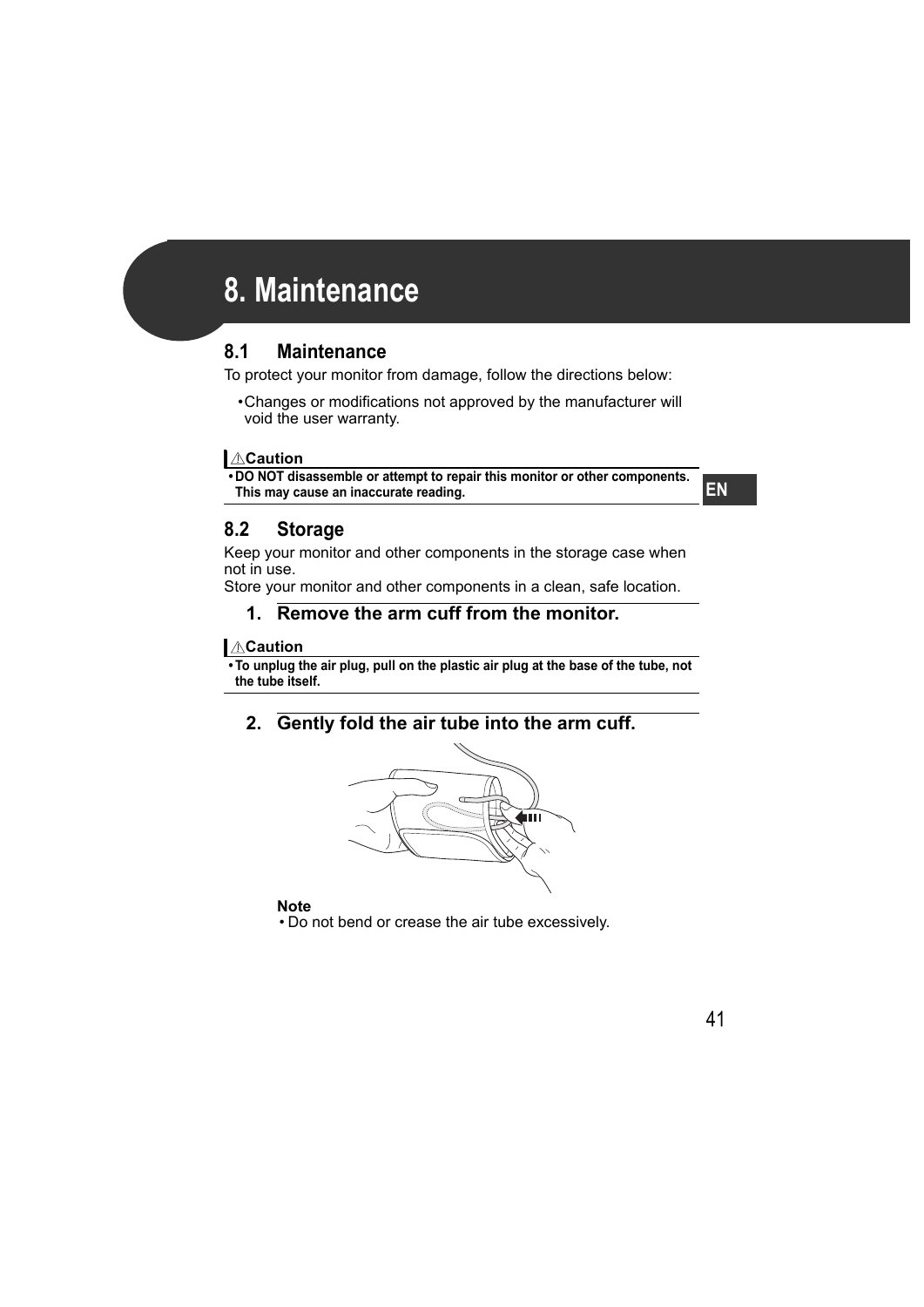### **3. Place your monitor and other components in the storage case.**

Do not store your monitor and other components:

- •If your monitor and other components are wet.
- •In locations exposed to extreme temperatures, humidity, direct sunlight, dust or corrosive vapors such as bleach.
- •In locations exposed to vibrations or shocks.

To protect your monitor during storage, an optional LCD cover is available as accessory. Refer to section 9.

# **8.3 Cleaning**

- •Do not use any abrasive or volatile cleaners.
- •Use a soft dry cloth or a soft cloth moistened with mild (neutral) detergent to clean your monitor and arm cuff and then wipe them with a dry cloth.
- •Do not wash or immerse your monitor and arm cuff or other components in water.
- •Do not use gasoline, thinners or similar solvents to clean your monitor and arm cuff or other components.

# **8.4 Disposal**

Dispose of your monitor, other components and optional accessories according to applicable local regulations.

Unlawful disposal may cause environmental pollution.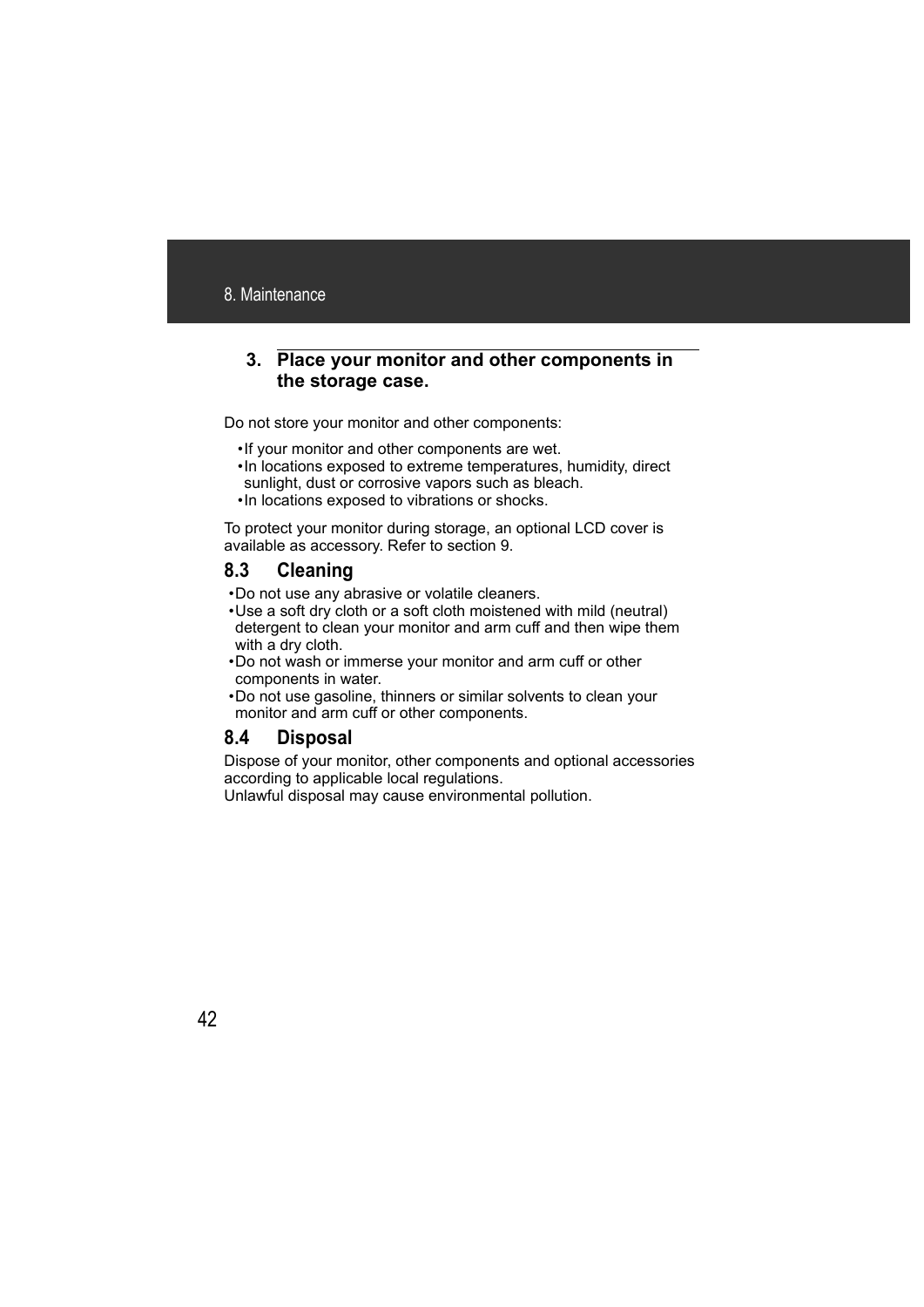# **9. Optional Accessories**

Arm circumference 7" - 9" (17 - 22 cm)

![](_page_43_Picture_2.jpeg)

Model: HEM-CS24-B REFI HEM-CS24-BZ

**Small D-Ring Cuff Wide-Range D-Ring Cuff**

Arm circumference 9" - 17" (22 - 42 cm)

![](_page_43_Picture_6.jpeg)

Model: HEM-RML31-B REF HEM-RML31-BZ •Same as the arm cuff provided with the product.

#### **Note**

•Do not throw the air plug away. The air plug can be applicable to the optional cuff.

AC Adapter **Protective LCD Cover** 

![](_page_43_Picture_12.jpeg)

Model: HEM-ADPTW5 Model: HEM-CACO-734

For further information, visit our website at OmronHealthcare.com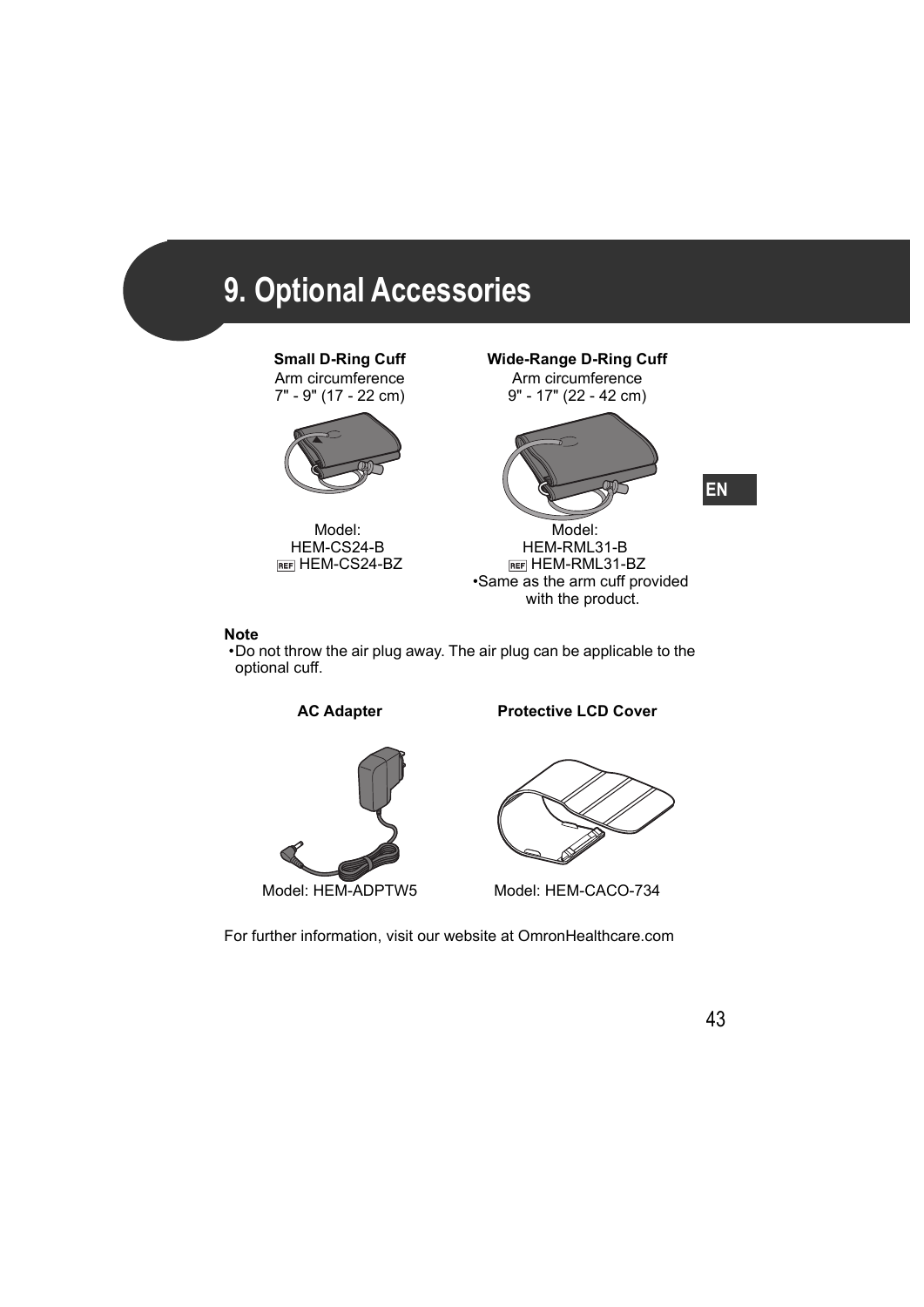# **Using the AC Adapter (optional accessory)**

### **Note**

- •Make sure not to place your monitor in a location where it is difficult to plug and unplug the AC adapter.
- •We recommend keeping batteries in your monitor at all times, even if you choose to use the AC adapter. If only the AC adapter is used without keeping batteries in your monitor, you may need to reset the date and time each time you unplug and plug back the AC adapter. The readings will not be deleted.
	- **1. Insert the AC adapter plug into the AC adapter jack on the right side of your monitor.**

![](_page_44_Figure_6.jpeg)

**2. Plug the AC adapter into an electrical outlet.** To unplug the AC adapter, unplug the AC adapter from the electrical outlet and then remove the AC adapter plug from the monitor.

## **Caution**

**• ONLY use the AC adapter, arm cuff, batteries and accessories specified for this monitor. Use of unsupported AC adapters, arm cuffs and batteries may damage and/or may be hazardous to this monitor.**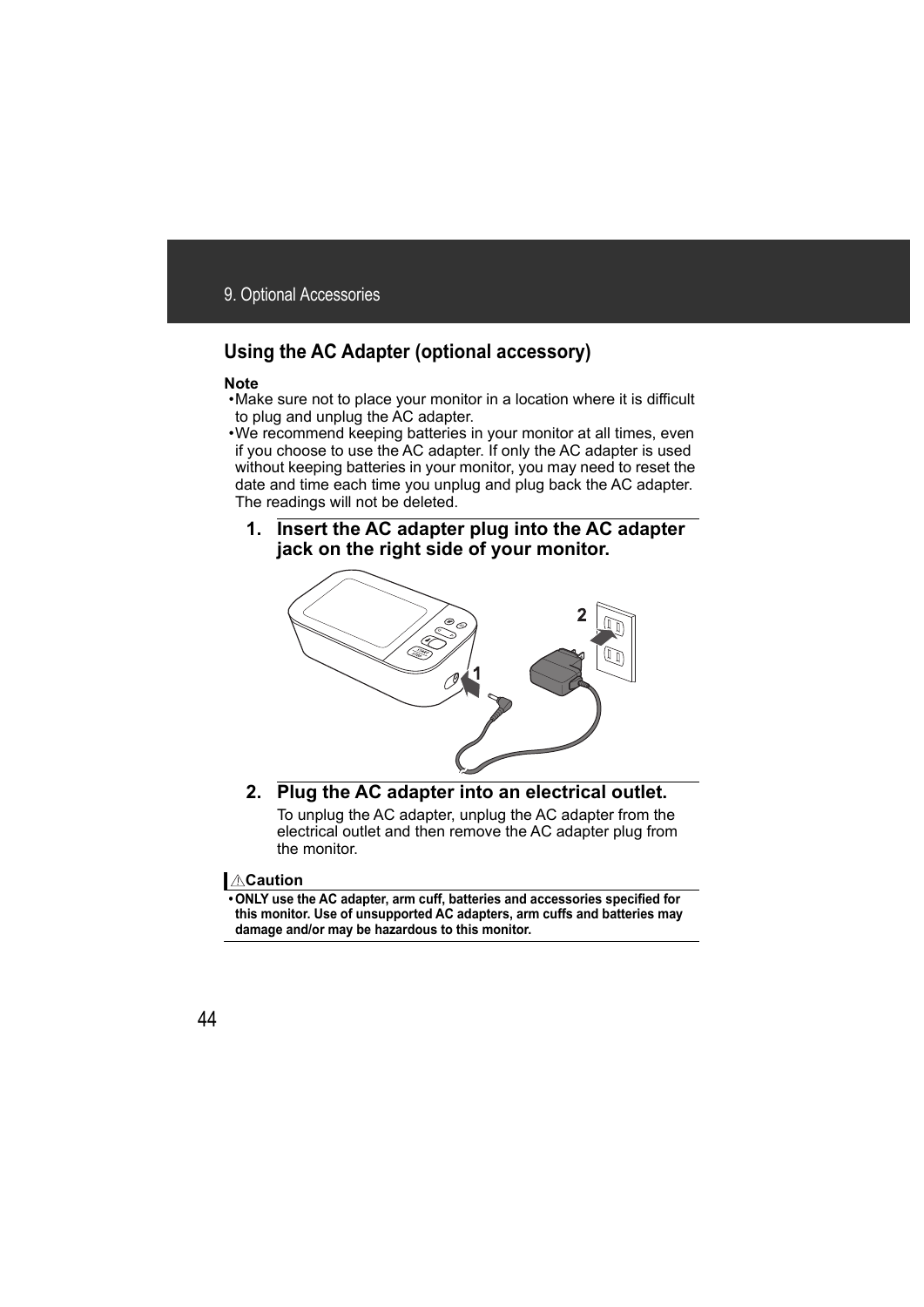# **10. Specifications**

| Model                               | <b>BP5350 REF HEM-7341T-Z</b>                                                                                    |
|-------------------------------------|------------------------------------------------------------------------------------------------------------------|
| Display                             | LCD digital display                                                                                              |
| Cuff pressure range                 | 0 to 299 mmHg                                                                                                    |
| Blood pressure<br>measurement range | SYS: 60 to 260 mmHg<br>DIA: 40 to 215 mmHg                                                                       |
| Pulse measurement<br>range          | 40 to 180 beats / min.                                                                                           |
| Accuracy                            | Pressure: ±3 mmHg<br>Pulse: ±5 % of display reading                                                              |
| Inflation                           | Automatic by electric pump                                                                                       |
| Deflation                           | Automatic pressure release valve                                                                                 |
| Measurement method                  | Oscillometric method                                                                                             |
| Transmission method                 | <b>Bluetooth<sup>®</sup> Low Energy</b>                                                                          |
| Wireless<br>communication           | Frequency range: 2.4 GHz<br>(2400 - 2483.5 MHz)<br><b>Modulation: GFSK</b><br>Effective radiated power: < 20 dBm |
| Operation mode                      | Continuous operation                                                                                             |
| IP classification                   | Monitor: IP20<br>Optional AC adapter: IP21                                                                       |
| Rating                              | DC6 V 4.0 W                                                                                                      |
| Power source                        | 4 "AA" batteries 1.5 V or optional AC adapter<br>(INPUT AC100 - 240 V 50 - 60 Hz<br>$0.12 - 0.065 A$             |
| <b>Battery life</b>                 | Approximately 1000 measurements (using<br>new alkaline batteries)                                                |
| Durable period<br>(Service life)    | Monitor: 5 years<br>Arm cuff: 5 years<br>Optional AC adapter: 5 years                                            |
| Operating conditions                | +50 °F to +104 °F (+10 °C to +40 °C) / 15 to<br>90 % RH (non-condensing) / 800 to<br>1060 hPa                    |
| Storage / Transport<br>conditions   | -4 °F to +140 °F (-20 °C to +60 °C) / 10 to<br>90 % RH (non-condensing)                                          |

**EN**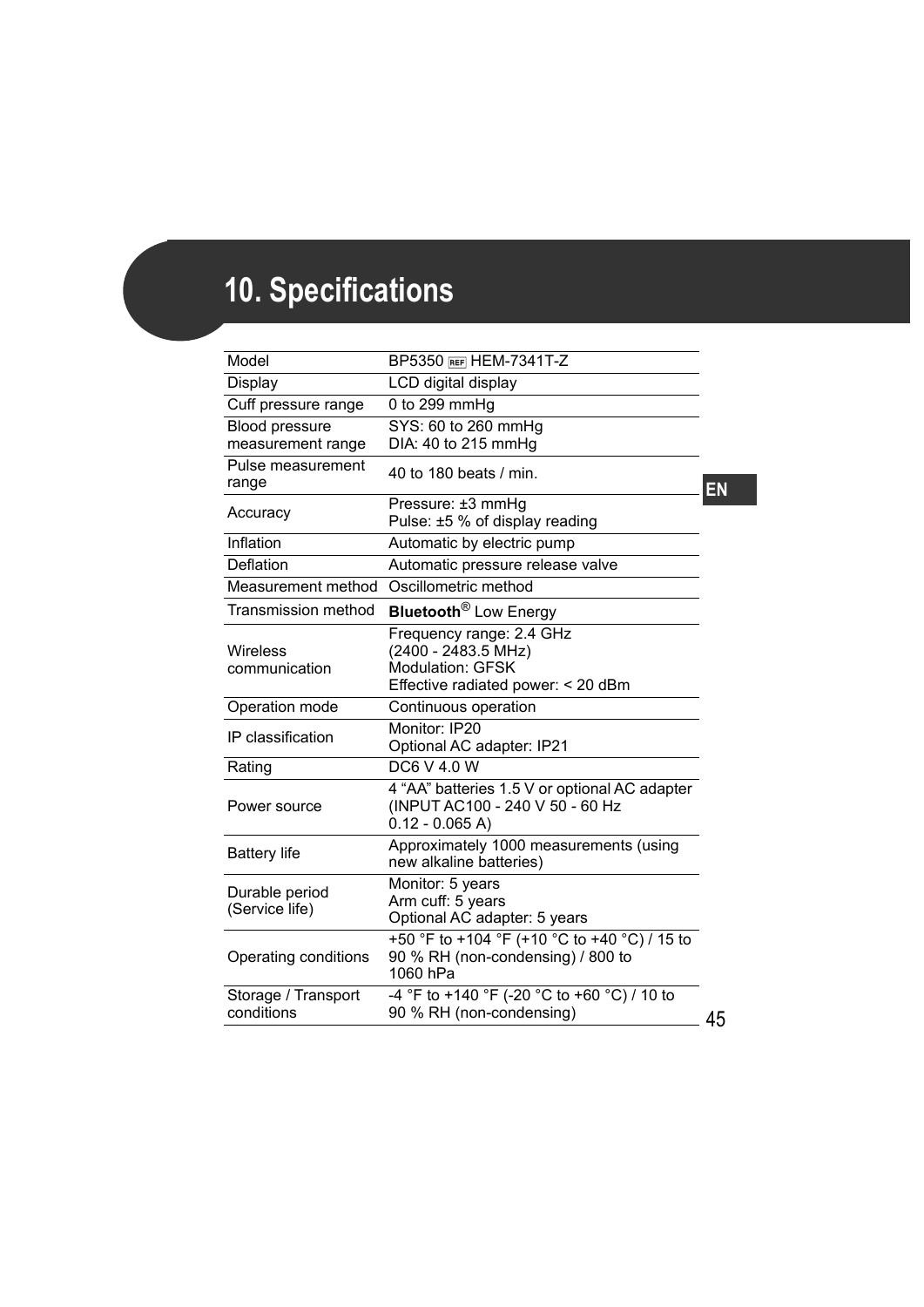| Weight                                             | Monitor: Approximately 16.2 oz. (460 g) not<br>including batteries<br>Arm cuff: Approximately 6 oz. (170 g)                                                                                           |
|----------------------------------------------------|-------------------------------------------------------------------------------------------------------------------------------------------------------------------------------------------------------|
| Dimensions                                         | Monitor: Approximately 7.5" (w) $\times$ 3.3" (h) $\times$<br>4.7" (I) (191 mm × 85 mm × 120 mm)<br>Arm cuff: Approximately 5.7" × 23.4" (air<br>tube: 29.5") (145 mm × 594 mm (air tube:<br>750 mm)) |
| Cuff circumference<br>applicable to the<br>monitor | 7" to 17" (170 to 420 mm) (included arm cuff:<br>9" to 17" (220 to 420 mm))                                                                                                                           |
| Memory                                             | Stores up to 60 readings per user                                                                                                                                                                     |
| Contents                                           | Monitor, Wide-Range D-Ring Cuff, 4 "AA"<br>batteries, storage case, instruction manual,<br>quick start guide                                                                                          |
| Protection against<br>electric shock               | Internally powered ME equipment (When<br>using only batteries)<br>Class II ME equipment (Optional AC<br>adapter)                                                                                      |
| Applied part                                       | Type BF (arm cuff)                                                                                                                                                                                    |

#### **Note**

•These specifications are subject to change without notice.

- •This monitor complies with the requirements of ISO 81060-2:2013. In the clinical validation study, K5 was used on 85 subjects for determination of diastolic blood pressure.
- •This monitor has not been validated for use on pregnant patients.
- •IP classification is degrees of protection provided by enclosures in accordance with IEC 60529. This monitor and optional AC adapter are protected against solid foreign objects of 0.5 inch (12.5 mm) diameter and greater such as a finger. The optional AC adapter is protected against vertically falling water drops which may cause issues during a normal operation.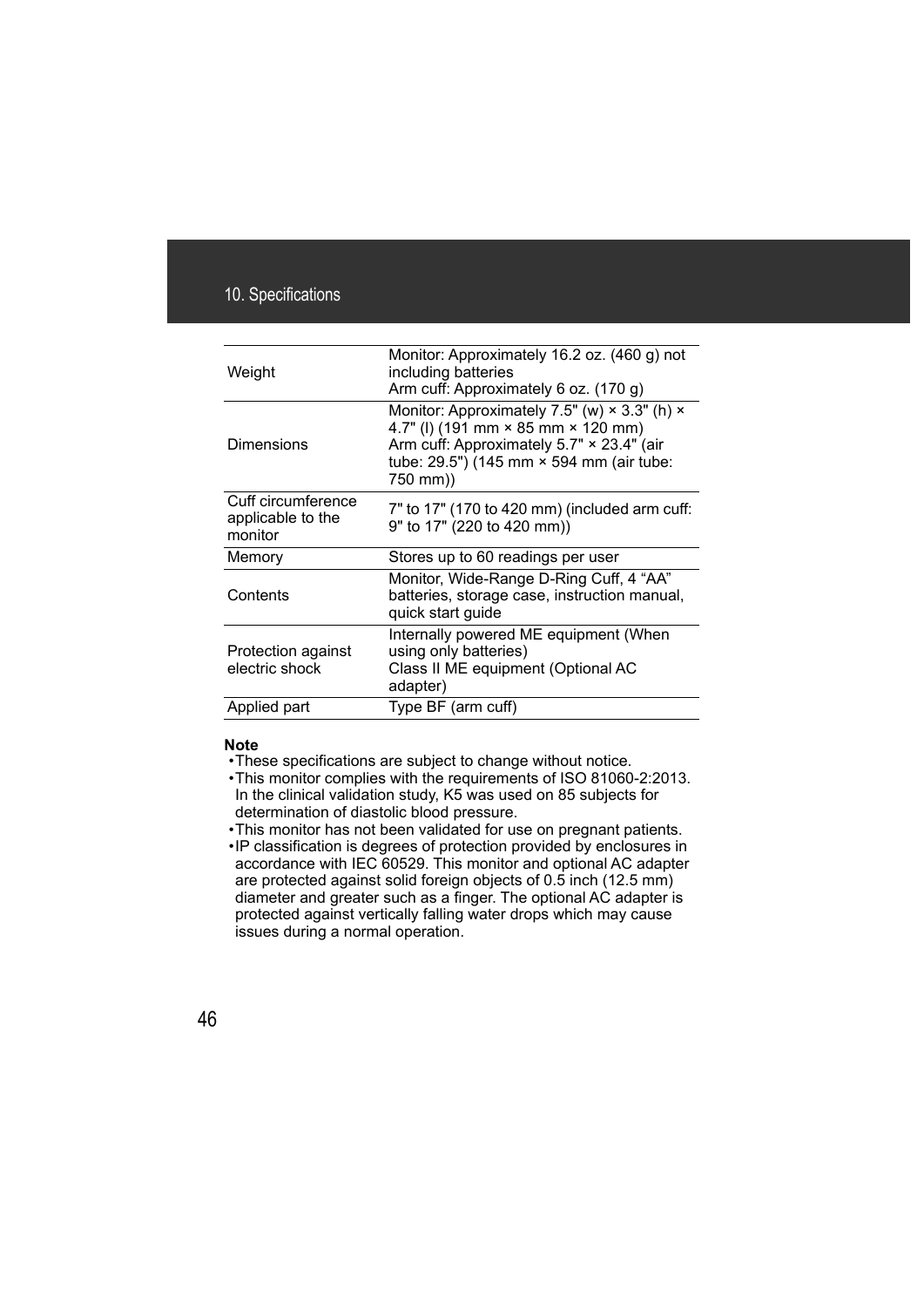#### **About a wireless communication interference**

This product operates in an unlicensed ISM band at 2.4 GHz. In the event this product is used near other wireless devices such as microwave and wireless LAN, which operate on the same frequency band as this product, there is a possibility that interference may occur.

If interference occurs, stop the operation of the other devices or relocate this product away from other wireless devices before attempting to use it.

### **Pictogram on the Product**

| $\bullet$<br>or $\Omega$<br>ART. | Types of marks used to indicate the correct<br>positioning of the artery for the upper arm |
|----------------------------------|--------------------------------------------------------------------------------------------|
|                                  | Identifies the type of cuff that is compatible with the  <br>blood pressure monitor        |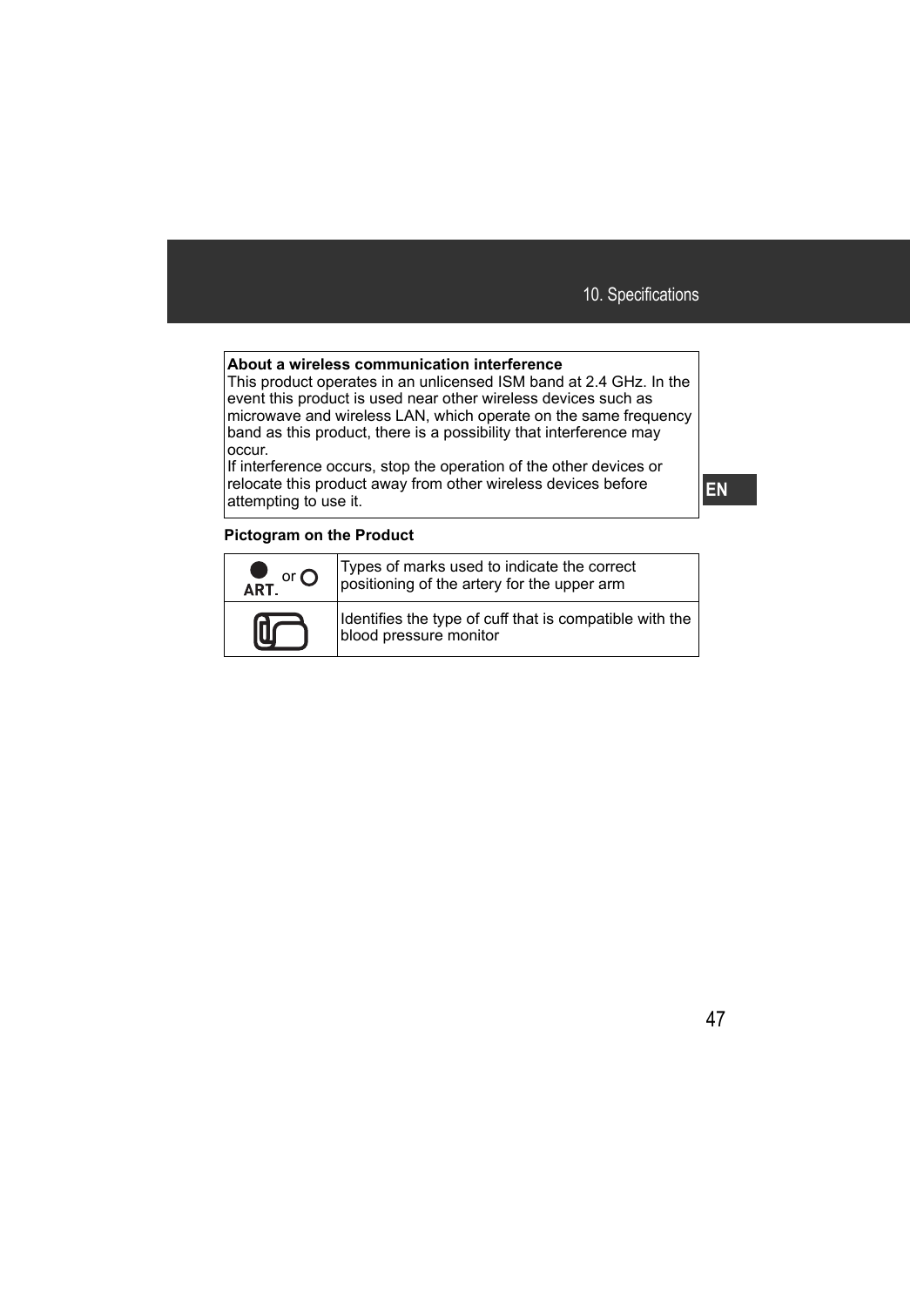# **11. FCC/ISED Statement**

### FCC CAUTION

Changes or modifications not expressly approved by the party responsible for compliance could void the user's authority to operate the equipment.

This device complies with part 15 of FCC Rules and Innovation, Science and Economic Development Canada's licence-exempt RSS(s). Operation is subject to the following two conditions: (1) this device may not cause harmful interference, and (2) this device must accept any interference received, including interference that may cause undesired operation.

#### **Note**

•This equipment has been tested and found to comply with the limits for a Class B digital device, pursuant to part 15 of the FCC Rules. These limits are designed to provide reasonable protection against harmful interference in a residential installation. This equipment generates, uses and can radiate radio frequency energy and, if not installed and used in accordance with the instructions, may cause harmful interference to radio communications. However, there is no guarantee that interference will not occur in a particular installation. If this equipment does cause harmful interference to radio or television reception, which can be determined by turning the equipment off and on, the user is encouraged to try to correct the interference by one or more of the following measures:

- •Reorient or relocate the receiving antenna.
- •Increase the separation between the equipment and receiver.
- •Connect the equipment into an outlet on a circuit different from that to which the receiver is connected.
- •Consult the dealer or an experienced radio/TV technician for help.

This transmitter must not be co-located or operated in conjunction with any other antenna or transmitter.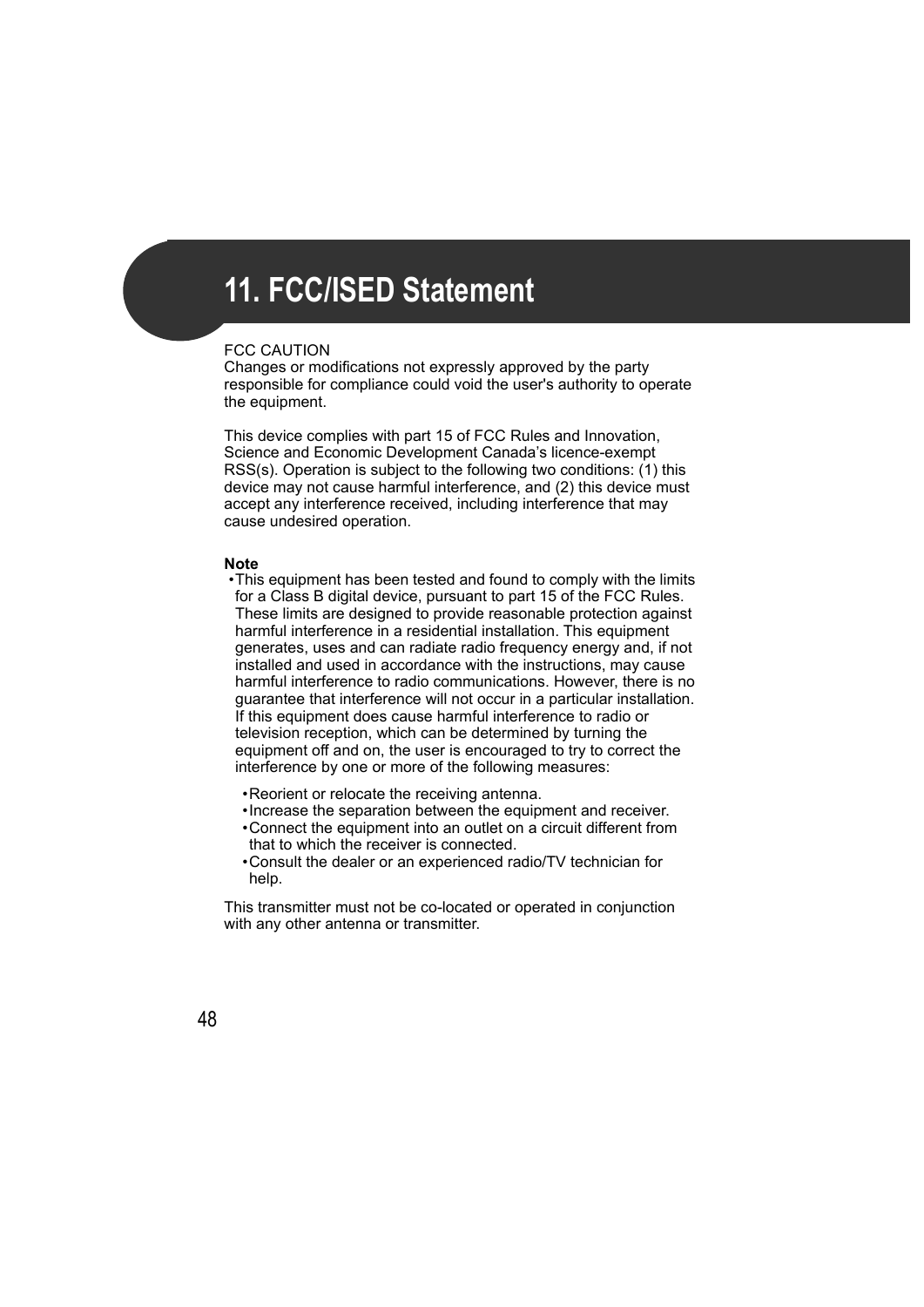This equipment complies with FCC/ISED radiation exposure limits set forth for an uncontrolled environment and meets the FCC radio frequency (RF) Exposure Guidelines and RSS-102 of the ISED radio frequency (RF) Exposure rules as this equipment has very low levels of RF energy.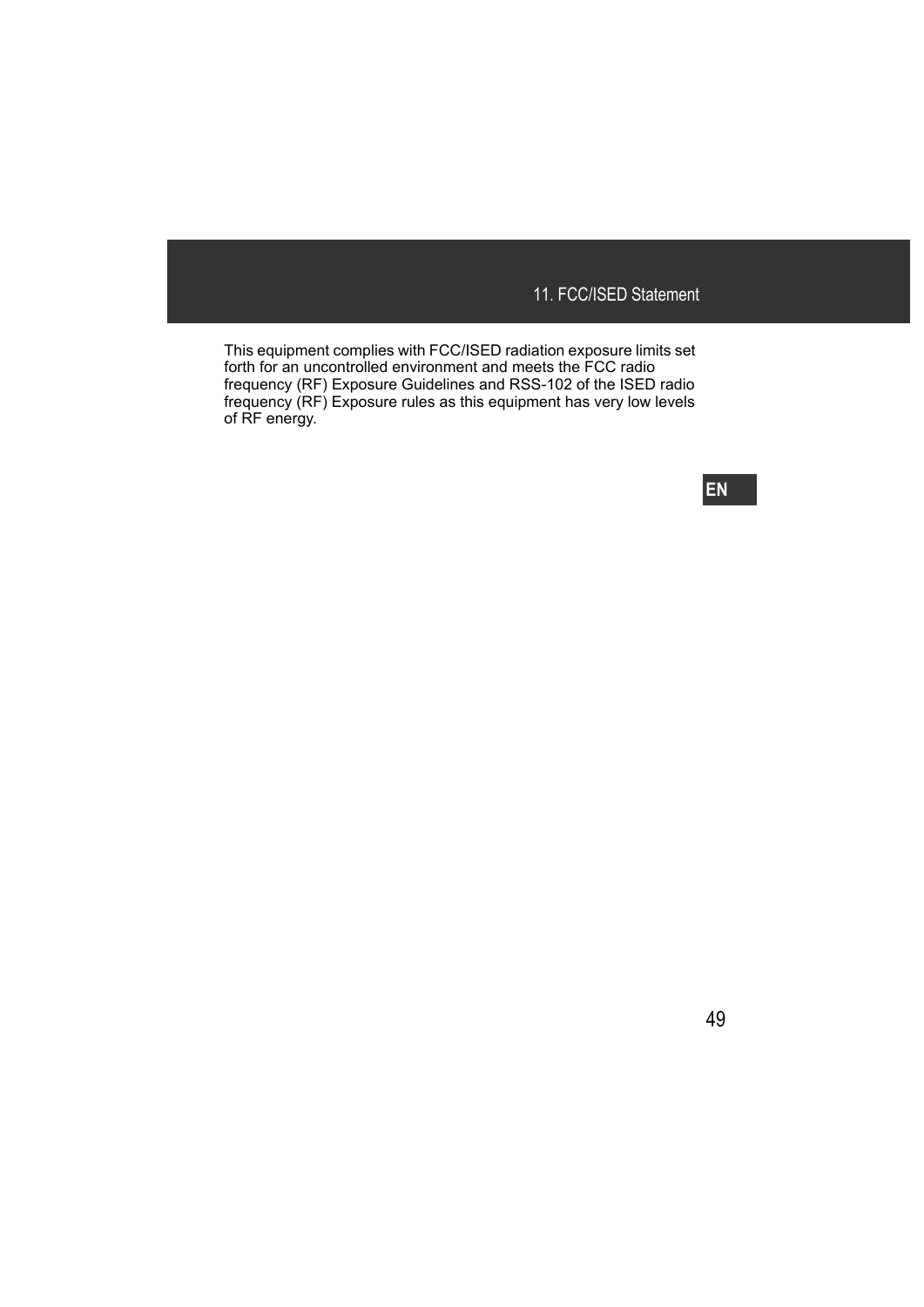# **12. Limited Warranty**

Your BP5350 Blood Pressure Monitor, excluding the arm cuff and batteries is warranted to be free from defects in materials and workmanship appearing within 5 years from the date of purchase, when used in accordance with the instructions provided with the monitor. The arm cuff is warranted to be free from defects in materials and workmanship appearing within 1 year from the date of purchase when the monitor is used in accordance with the instructions provided with the monitor. The above warranty extends only to the original retail purchaser, and only to products purchased from an Omron authorized seller who is subject to and follows Omron's quality control standards, unless otherwise prohibited by law.

We will, at our option, replace without charge any monitor or arm cuff covered by the above warranty. Replacement is our only responsibility and your only remedy under the above warranty. To obtain warranty service contact Customer Service by calling **1-800-634-4350** for the address of the inspection center and the return shipping and handling fee that may apply.

Enclose the original printed receipt. Include a letter, with your name, address, phone number, and description of the specific problem. Pack the product carefully to prevent damage in transit. Because of possible loss in transit, we recommend insuring the product with return receipt requested.

**THE FOREGOING IS THE SOLE WARRANTY PROVIDED BY OMRON IN CONNECTION WITH THIS PRODUCT, AND OMRON HEREBY DISCLAIMS ANY OTHER WARRANTIES, EXPRESS OR IMPLIED, INCLUDING IMPLIED WARRANTIES OF MERCHANTABILITY AND FITNESS FOR A PARTICULAR PURPOSE. IMPLIED WARRANTIES AND OTHER TERMS THAT MAY BE IMPOSED BY LAW, IF ANY, ARE LIMITED IN DURATION TO THE PERIOD OF THE ABOVE EXPRESS WARRANTY. SOME STATES DO NOT ALLOW LIMITATIONS ON HOW LONG AN IMPLIED WARRANTY LASTS, SO THE ABOVE LIMITATION MAY NOT APPLY TO YOU.**

**OMRON SHALL NOT BE LIABLE FOR LOSS OF USE OR ANY OTHER SPECIAL, INCIDENTAL, CONSEQUENTIAL OR INDIRECT COSTS, EXPENSES OR DAMAGES.**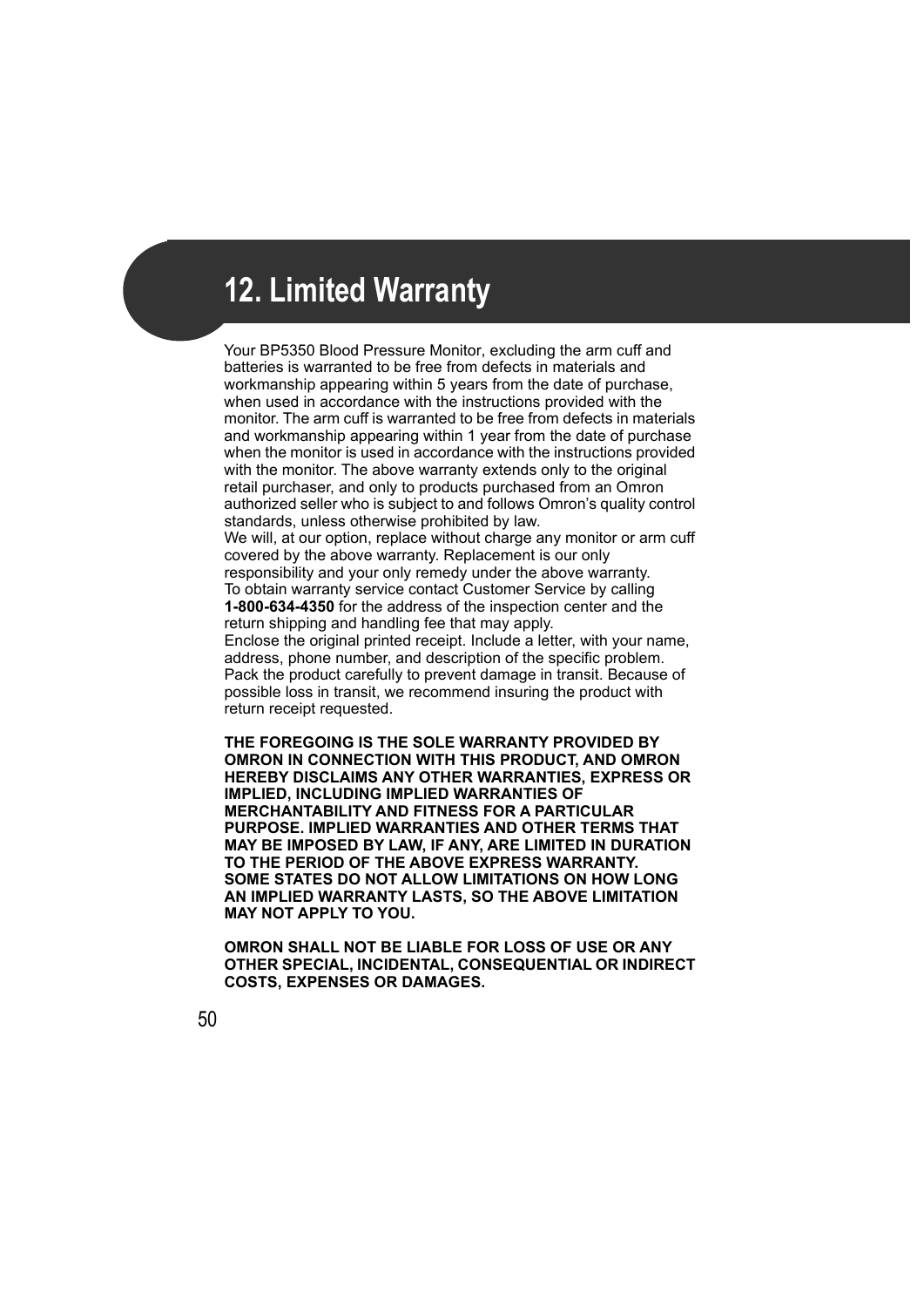#### **SOME STATES DO NOT ALLOW THE EXCLUSION OR LIMITATION OF INCIDENTAL OR CONSEQUENTIAL DAMAGES, SO THE ABOVE LIMITATION OR EXCLUSION MAY NOT APPLY TO YOU.**

This warranty provides you with specific legal rights, and you may have other rights that vary by jurisdiction. Because of special local requirements, some of the above limitations and exclusions may not apply to you.

#### **FOR CUSTOMER SERVICE**

Visit our web site at: For USA - OmronHealthcare.com For Canada - OmronHealthcare.ca

Call toll free: 1-800-634-4350

**EN**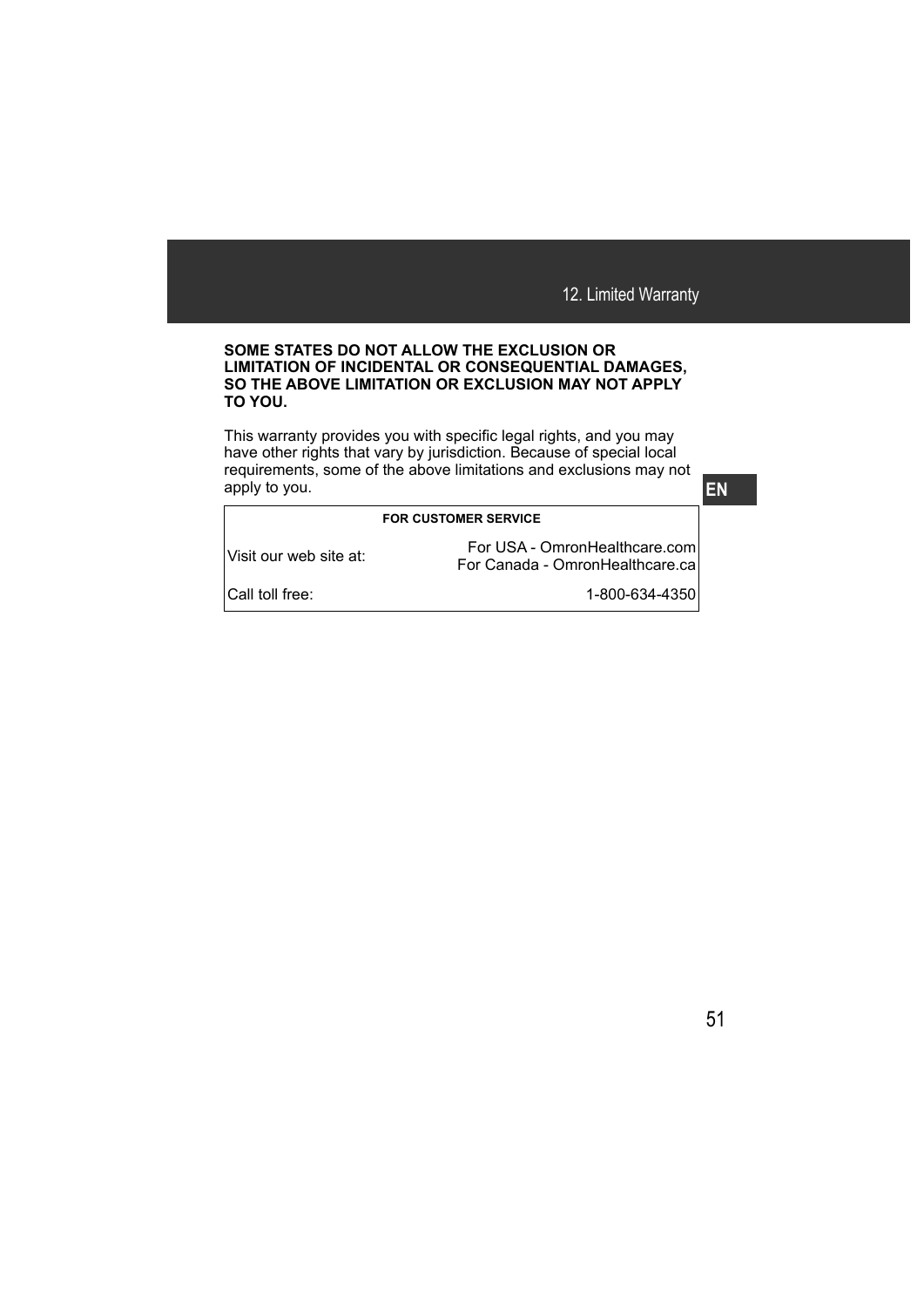# **13. Guidance and Manufacturer's Declaration**

OMRON Battery-operated / AC Adapter-operated Blood Pressure Monitor Information for Accompanying Documents in the Scope of IEC60601-1-2:2014

### **Important information regarding Electromagnetic Compatibility (EMC)**

BP5350 conforms to IEC60601-1-2:2014 Electromagnetic Compatibility (EMC) standard. Further documentation in accordance with this EMC standard is available at OmronHealthcare.com/emc. Refer to the EMC information for BP5350 on the website.

The **Bluetooth®** word mark and logos are registered trademarks owned by Bluetooth SIG, Inc. and any use of such marks by OMRON HEALTHCARE Co., Ltd. is under license. Other trademarks and trade names are those of their respective owners.